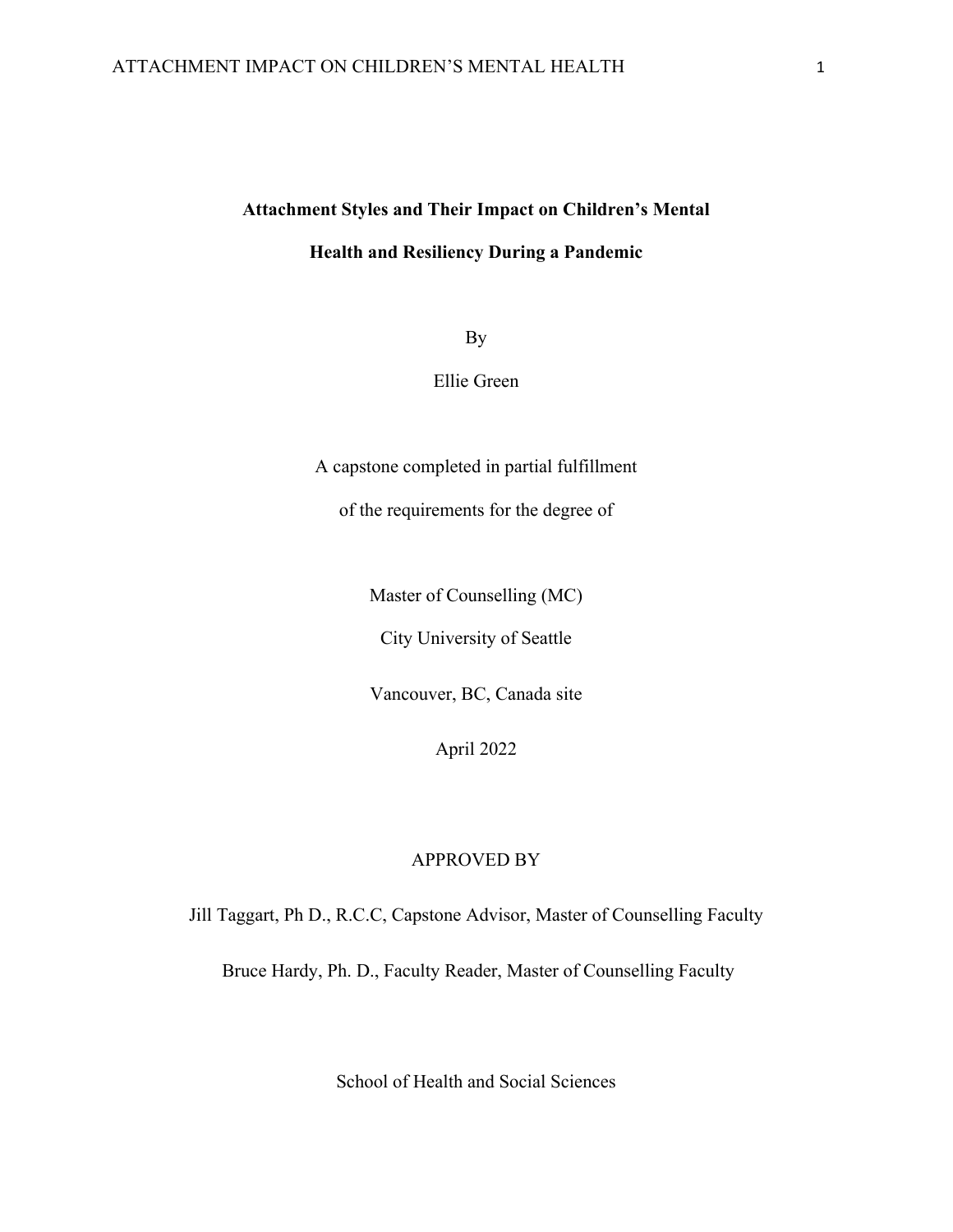#### **Abstract**

Children with insecure attachment patterns will have more difficulties regulating their emotions due to their parents' inconsistent emotional availability, making them more susceptible to stress, anxiety, and other mental health challenges. Children's mental health can be impacted by stressful experiences like the Covid-19 pandemic, which can be affected by their parents' worry and anxiety. This capstone aims to review studies on whether forming a close connection between parents and their children could provide an opportunity for them to master emotional regulation while dealing with the stress generated by the Covid-19 pandemic and lower the risk of mental health problems. The research reviews will be used to create a workshop that can be useful to counselors and caregivers on effectively working with children who may be insecurely attached as a result of the pandemic, including children who are struggling with emotional regulation. The proposal described in chapter 3 outlines various approaches to assist parents in creating a secure bond with their children and, as a result, support them to learn co-regulation and self-regulation during stressful life events.

*Keywords:* attachment theory, attachment styles, attachment in adulthood, co-regulation, positive parenting, pandemic, secure attachment, resiliency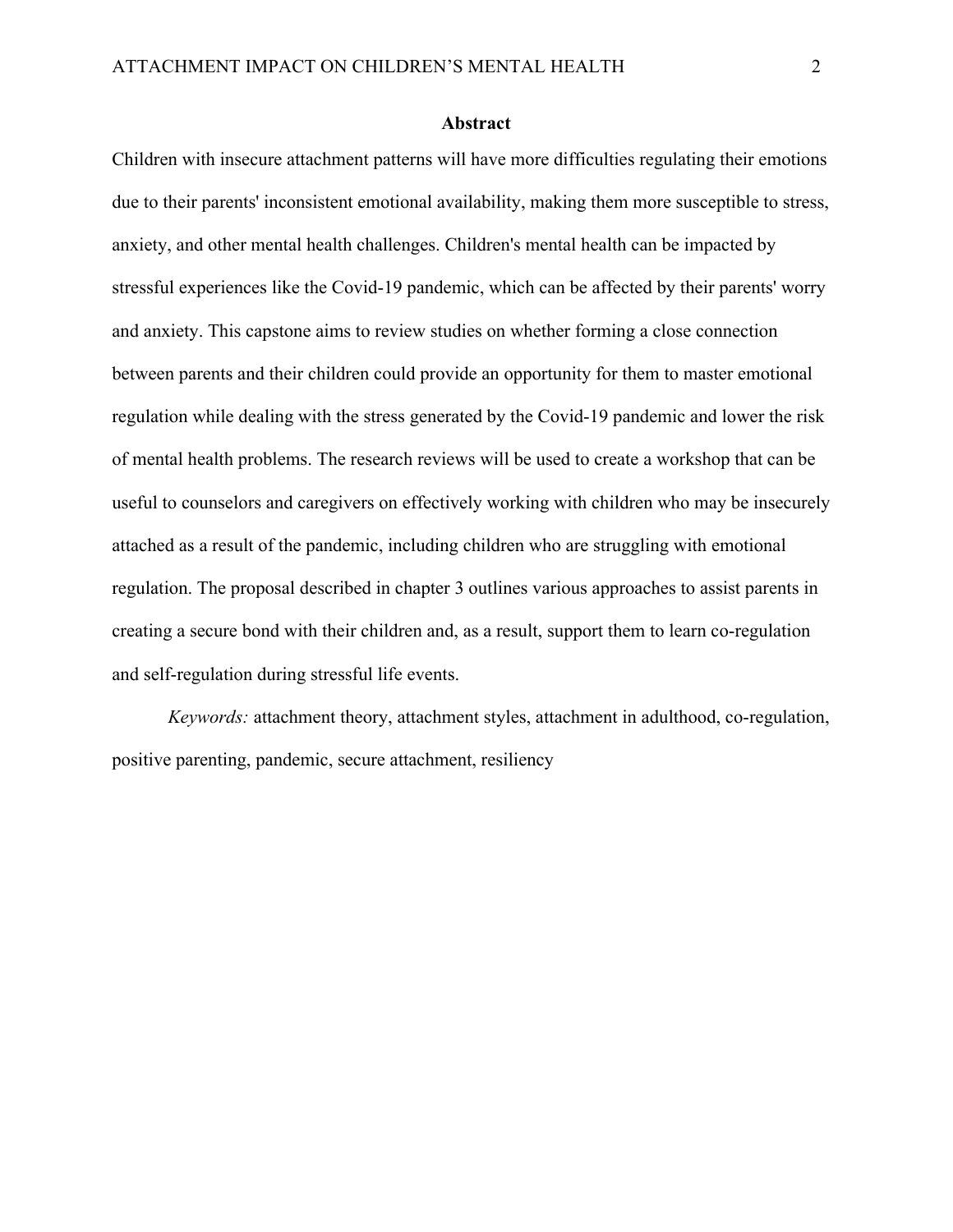# **Acknowledgments**

I want to extend my sincere and most profound appreciation to Jill Taggart, Ph.D. She has supported me throughout my Capstone project and has given me insights, suggestions, and emotional support. Thanks to my Capstone second reader, Bruce Hardy, Ph.D., who has been my mentor from the beginning.

I am also grateful to my husband, who has been my most dedicated supporter; my daughter, who has been patient and considerate; my parents, who have encouraged me to chase my dreams and never give up and my two brothers and a sister. More extraordinary thankful for having so many outstanding individuals in my life and my cohort who became supporting friends in this journey. Many thanks to all the instructors who have supported me and given me critical feedback to grow and gain knowledge at the City University of Seattle. Without these individuals, completing my Capstone would not have been possible.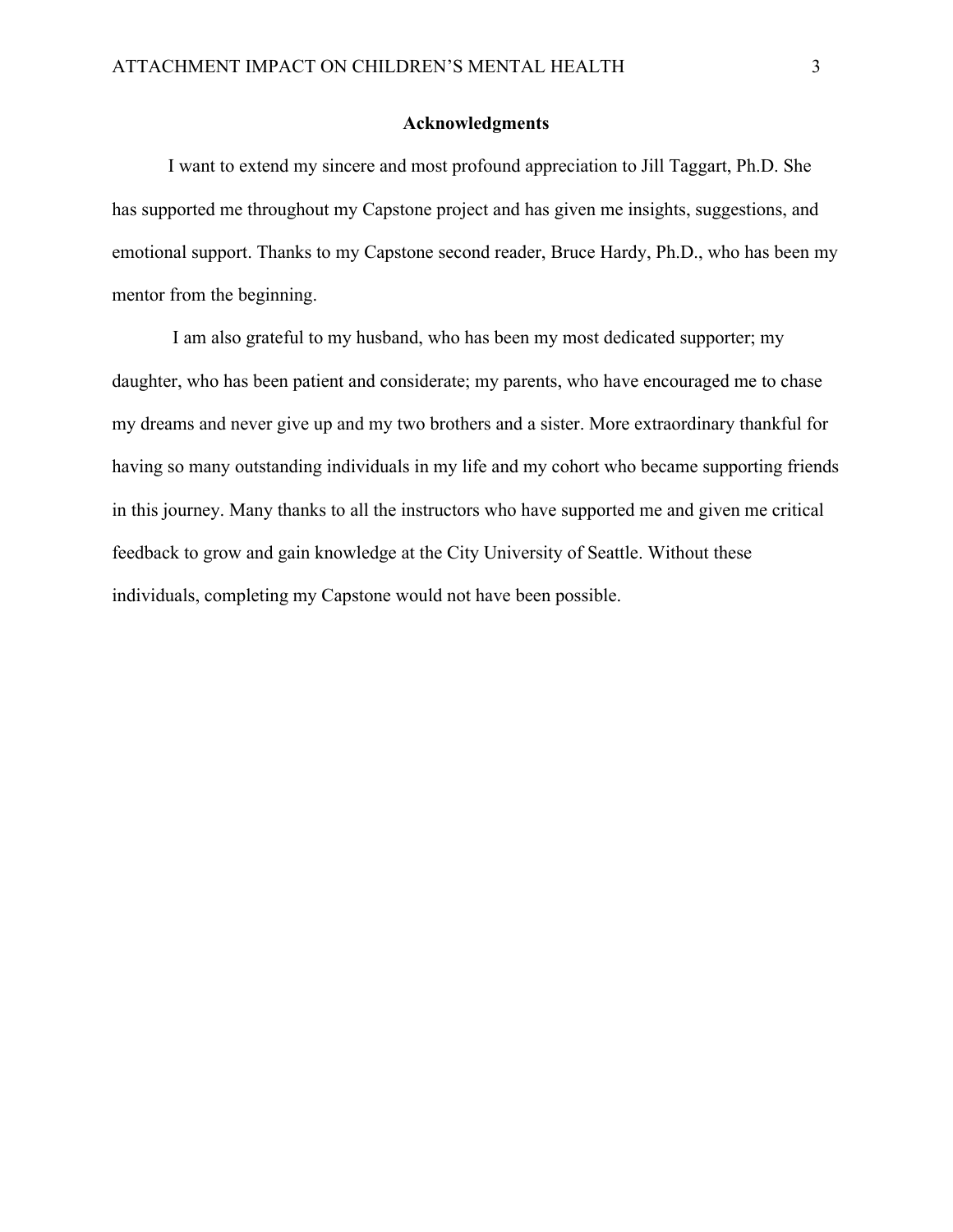# **Table of Contents**

| Chapter One: Introduction to the Study | $8\,$ |
|----------------------------------------|-------|
| Background to the Research Problem     | 9     |
| <b>Purpose Statement</b>               | 13    |
| <b>Theoretical Framework</b>           | 14    |
| <b>Positionality Statement</b>         | 14    |
| Significance of the Capstone           | 15    |
| Definition of Terms                    | 15    |
| Attachment Theory:                     | 15    |
| Attachment style:                      | 16    |
| Secure attachment:                     | 16    |
| Co-regulation:                         | 16    |
| Emotional regulation:                  | 16    |
| Positive parenting:                    | $17$  |
| Attachment in adulthood:               | 17    |
| Covid-19 pandemic:                     | 17    |
| Securely attached individuals:         | 17    |
| Resiliency:                            | 18    |
| Internal Working Models (IWMs):        | 18    |
| <b>Chapter Summary</b>                 | 18    |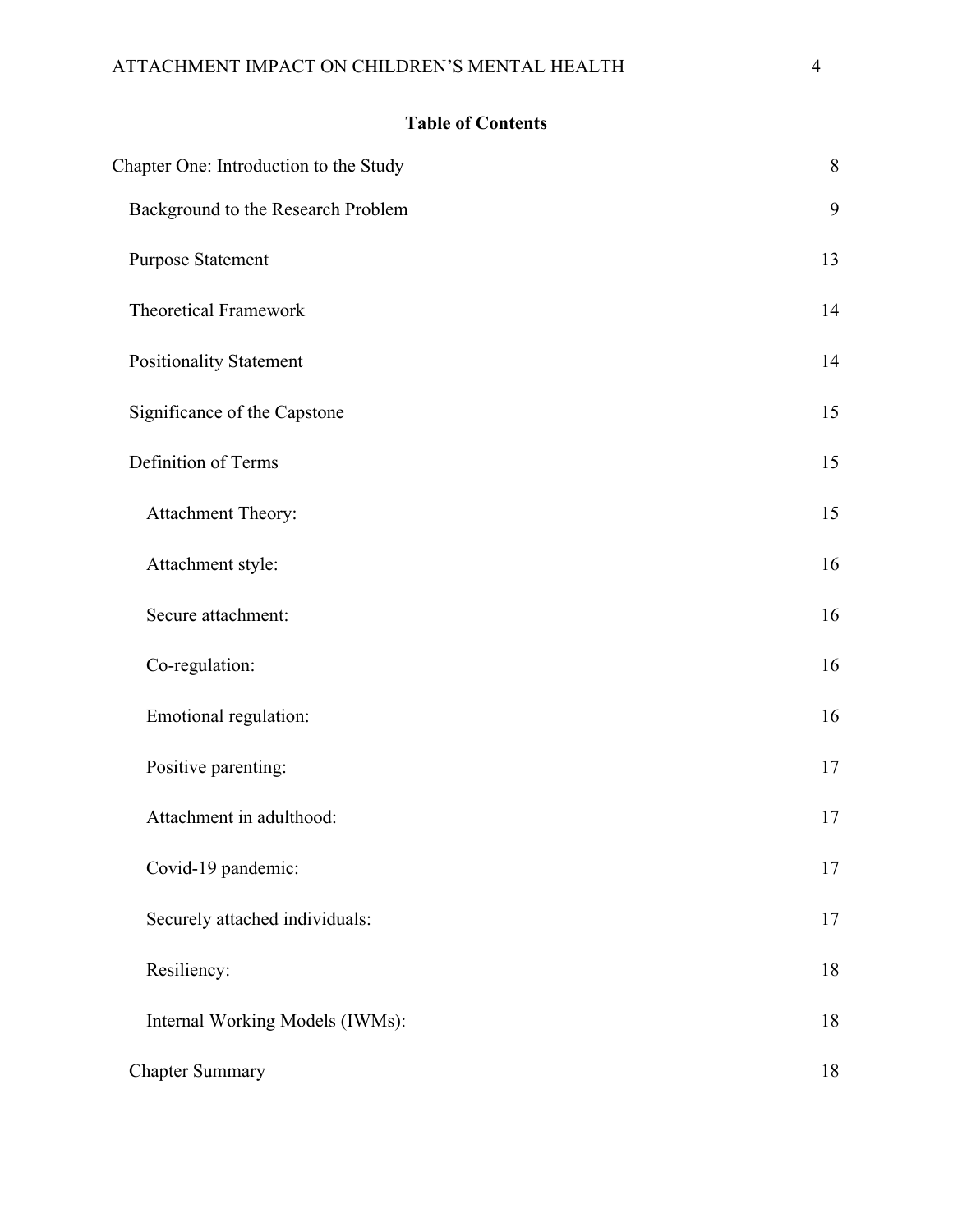|   | ٦       | I |  |
|---|---------|---|--|
|   |         |   |  |
|   |         |   |  |
|   |         | I |  |
| × | ۰.<br>v | ł |  |
|   |         |   |  |

| Chapter 2: Literature Review                                                            | 19 |
|-----------------------------------------------------------------------------------------|----|
| <b>Attachment Theory</b>                                                                | 19 |
| <b>Bowlby's Work</b>                                                                    | 19 |
| Mary Ainsworth Work                                                                     | 22 |
| Ainsworth's Strange Situation Categories                                                | 23 |
| Secure Attachment                                                                       | 23 |
| Anxious-Ambivalent Attachment                                                           | 24 |
| <b>Avoidant Attachment</b>                                                              | 24 |
| Disorganized Attachment                                                                 | 25 |
| Main's Work                                                                             | 25 |
| <b>Internal Working Model</b>                                                           | 26 |
| The Impact of Parents' Attachment Style on Their Children's Resiliency                  | 26 |
| Attachment and Emotional Regulation                                                     | 27 |
| Secure Attachment and its Impact on an Individual's Resiliency and Emotional Regulation |    |
|                                                                                         | 28 |
| Psychological Effects of Insecure Attachment                                            | 29 |
| Attachment in Adulthood                                                                 | 30 |
| Attachment During the Pandemic                                                          | 31 |
| Attachment Interventions for Therapists                                                 | 33 |
| Group Therapy                                                                           | 33 |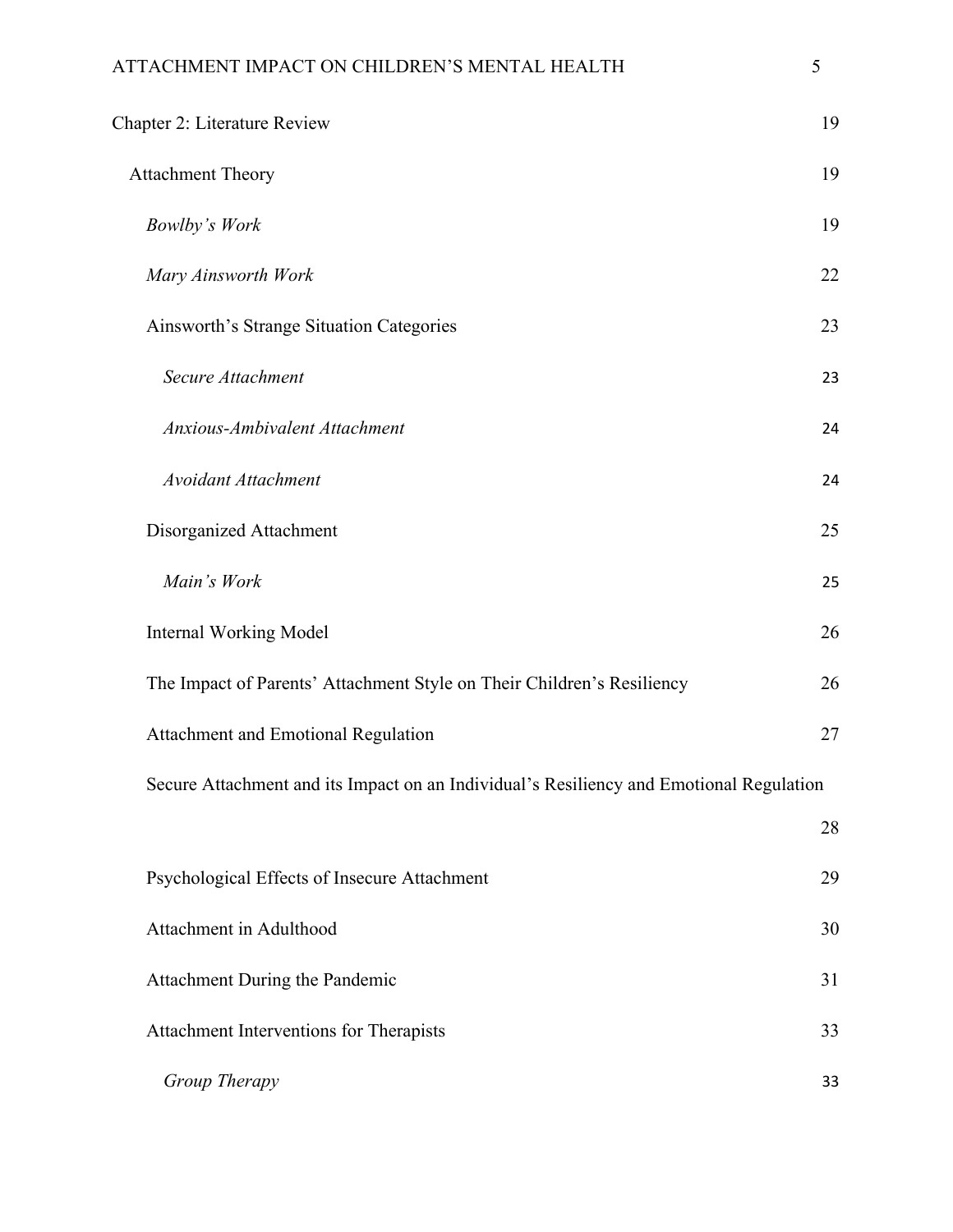|        | P. | ٠                |  |
|--------|----|------------------|--|
|        | v  |                  |  |
|        | H. |                  |  |
| t<br>× |    | I<br>I<br>I<br>٠ |  |
|        |    |                  |  |

|                        | Somatic Interventions                                                    | 34 |
|------------------------|--------------------------------------------------------------------------|----|
|                        | Mindfulness and Meditation                                               | 36 |
|                        | Cognitive Behavioral Therapy                                             | 36 |
|                        | <b>Acceptance Commitment Therapy</b>                                     | 37 |
|                        | <b>Emotional-Focused Therapy</b>                                         | 38 |
|                        | <b>Attachment-based Family Therapy</b>                                   | 39 |
|                        | Parent and Child Therapy                                                 | 39 |
| <b>Chapter Summary</b> |                                                                          | 41 |
|                        | Chapter Three: Summary, Recommendations, and Conclusion                  | 42 |
| Recommendations        |                                                                          | 42 |
|                        | Outline of the Sessions                                                  | 43 |
|                        | <b>Session One: Attachment</b>                                           | 44 |
|                        | <b>Session Two: Attachment-Based Family Parenting</b>                    | 45 |
|                        | Session Three: The Impact of a Pandemic on the Child-Parent Relationship | 47 |
|                        | Session Four: Mental Health and Insecure Attachment                      | 48 |
|                        | Session Five: Self-Regulation /Co-Regulation/Resiliency/ Mindfulness     | 49 |
|                        | Session Six: Positive Parenting Based on Attachment During the Pandemic  | 50 |
|                        | The Workshop's Ethics and Guidelines                                     | 52 |
|                        | Questions and Feedback                                                   | 52 |
| Summary                |                                                                          | 53 |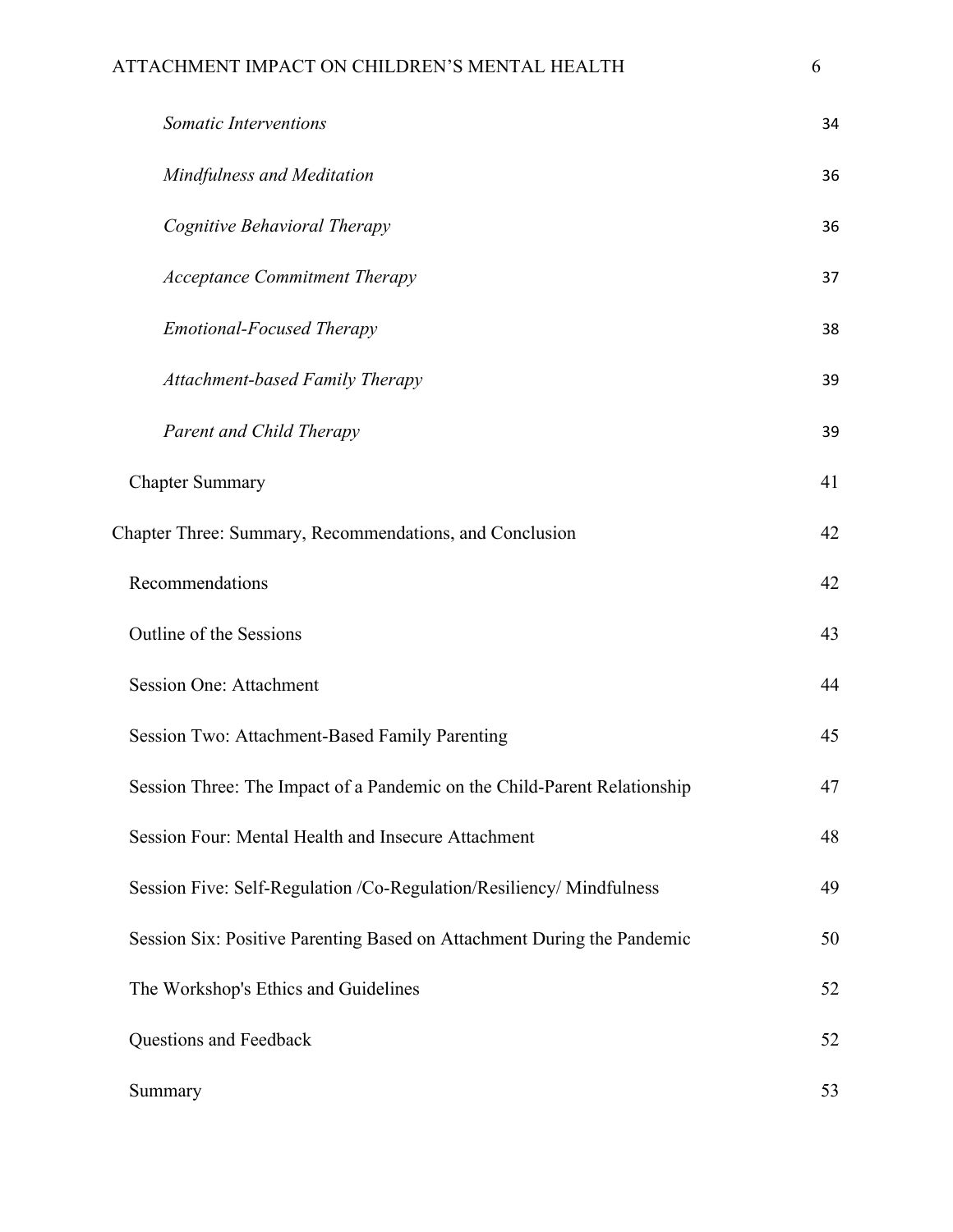<span id="page-6-0"></span>

| ATTACHMENT IMPACT ON CHILDREN'S MENTAL HEALTH |    |
|-----------------------------------------------|----|
| Conclusion                                    | 54 |
| References                                    | 55 |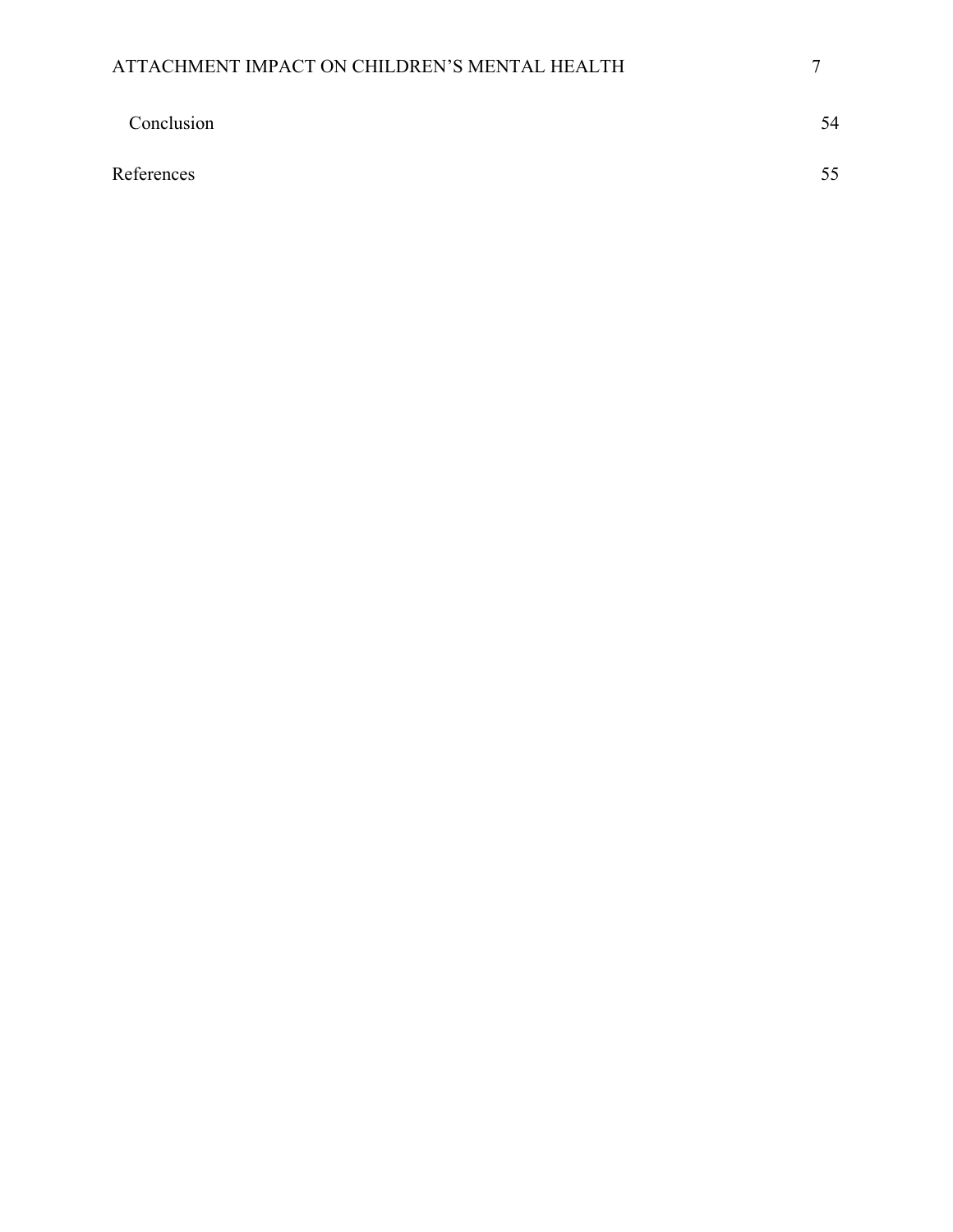#### **Chapter One: Introduction to the Study**

With the new coronavirus (COVID-19) pandemic, millions of individuals worldwide are being affected by a lack of emotional, social, and physical connection (Johnson, 2020). Parents are a crucial element of their children's lives since they may offer resilience-related components that can help children cope with mental health issues in high-stress situations (Liang, 2021). Children will benefit from positive parenting by receiving affection and emotional support during this time. In this regard, parenting requires encouraging a child's emotional, intellectual, physical, and social growth from infancy to adulthood through positive connections and secure relationships (Johnson, 2020).

The following capstone seeks to investigate the effect of the parent-child secure bond and its impact on children's ability to develop self-regulation and resiliency. This paper will further discuss the effects of secure attachment and children's resiliency and coping mechanisms in the emergence of stressful life events like pandemics. According to Levine and Heller (2010), "Our attachment system is the mechanism in our brain responsible for tracking and monitoring the safety and availability of our attachment figures "(p. 64). This literature review will look for evidence in the current research that suggests this connection exists. Children with secure attachment have fewer mental health challenges and higher resiliency. This capstone will provide a theoretical framework, define keywords or phrases, and review recent literature on attachment styles and their impact on children's resiliency and mental health.

The goal of my capstone will be to review literature that studied the quality of parentchild connection and adaptability in children who are going through a stressful life event like a pandemic and that such a relationship can be impacted by having to learn more iterative parenting abilities, thereby influencing children's well-being. The paper will also review some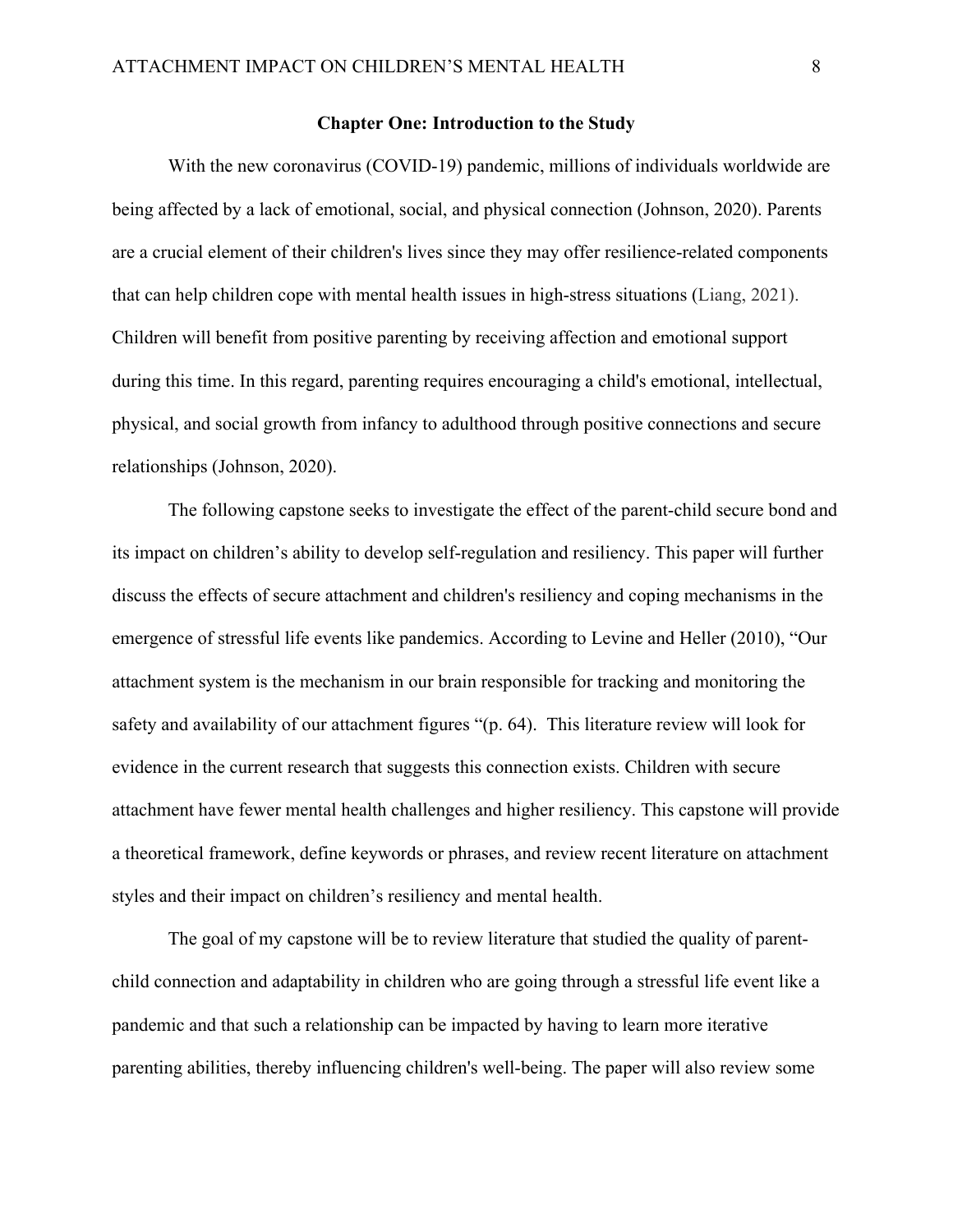mental health challenges that children experience due to insecure attachment and provide therapy approaches to help parents, therapists, and educators.

# <span id="page-8-0"></span>**Background to the Research Problem**

Attachment security affects individuals throughout their entire life. According to Bowlby (as cited in Wallen, 2015), "attachment theory is based on the notion that intimate attachments to other human beings are the hub around which a person's life revolves, not only when the individual is an infant or a toddler, but throughout his adolescence and his years of maturity as well, and on into old age" (p. 442). This description suggests that if you had an insecure attachment as a child, you might achieve attachment security if you benefit from a secure attachment later.

Caregivers who are caring and emotionally sensitive to their children's needs assist them in building a positive self-image; however, if children feel rejected, an image of self as undeserving of love and being untrustworthy may be developed.

Considering the significance of early interactions and experiences in the growth of emotional regulation ability in children, caregiver connections may be a significant predictor of the start of emotion regulation difficulties and later childhood anxiety (Thompson 2001). It is possible, for example, that children with parents who provide inconsistent emotional presence, as can be seen in insecure attachment styles, will develop more inconsistent emotion regulation skills than children with parents who are easily accessible to comfort their children when they're upset, as shown in certain attachment relationships (Cassidy, 1994).

Children and adolescents modify their feelings and reactions in response to parents' psychological reactions, regardless of age or gender. They are more prone than adults to be affected by the stress, anxiety, and worry of those around them. They would exhibit higher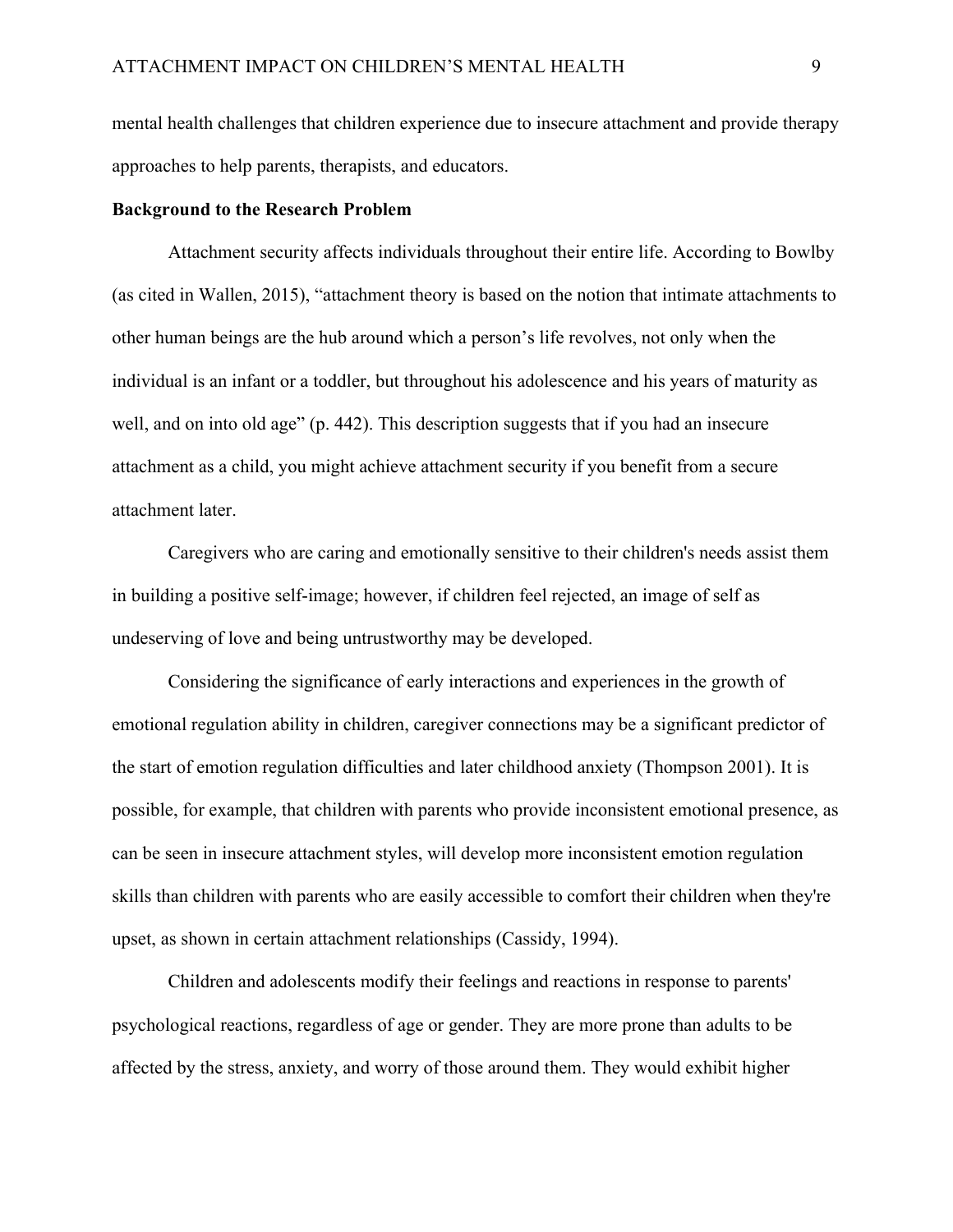negative feelings and behavior problems than usual (Liang et al., 2021). These behaviors might include anxiety, depression, relational difficulties, and internalizing or externalizing disorder. If accessing a trustworthy attachment figure is not possible, the individual's ability to cope with stress or anxiety is reduced, triggering biological pathways that promote the emergence of mental diseases (Wedekind et al.,2013).

Early attachment experiences described as insecure may be linked to alcoholism and anxiety. Wedekind et al. (2013) aimed to determine a link between attachment types and stress, anxiety management, disordered personality styles, and negative life experiences in youth. They concluded that insecure attachment is linked to increased anxiety, more robust cognitive avoidance to manage stress, and higher levels of significant personality type characteristics pointing toward the disordered side.

Researchers increasingly agree that emotional neglect plays a central role in developing psychological difficulties like anxiety disorders (Schimmenti,2015). When a parent purposefully or mistakenly ignores indicators that children need comfort or care, this is known as parental psychological abuse. Schimmenti (2015) added a continuous developmental route linking parenting neglect and abuse to the formation of insecure attachment patterns and anxiety symptoms in life. Early-life events, like those that activate dynamic systems, such as parental care and attachment, train response to stress. Poor parental involvement, lack of warmth, and detached parent-child connections are linked to a much greater risk of depression and anxiety in adults (Bussone et al., 2020). Identifying the beginning of significant depression requires implementing a stress model regarding traumatic life experiences and connecting with personal susceptibilities, such as insecure attachment style (Bifulco et al., 2019). Attachment models emerge in childhood based on children's relationships with their caretakers. As a result, an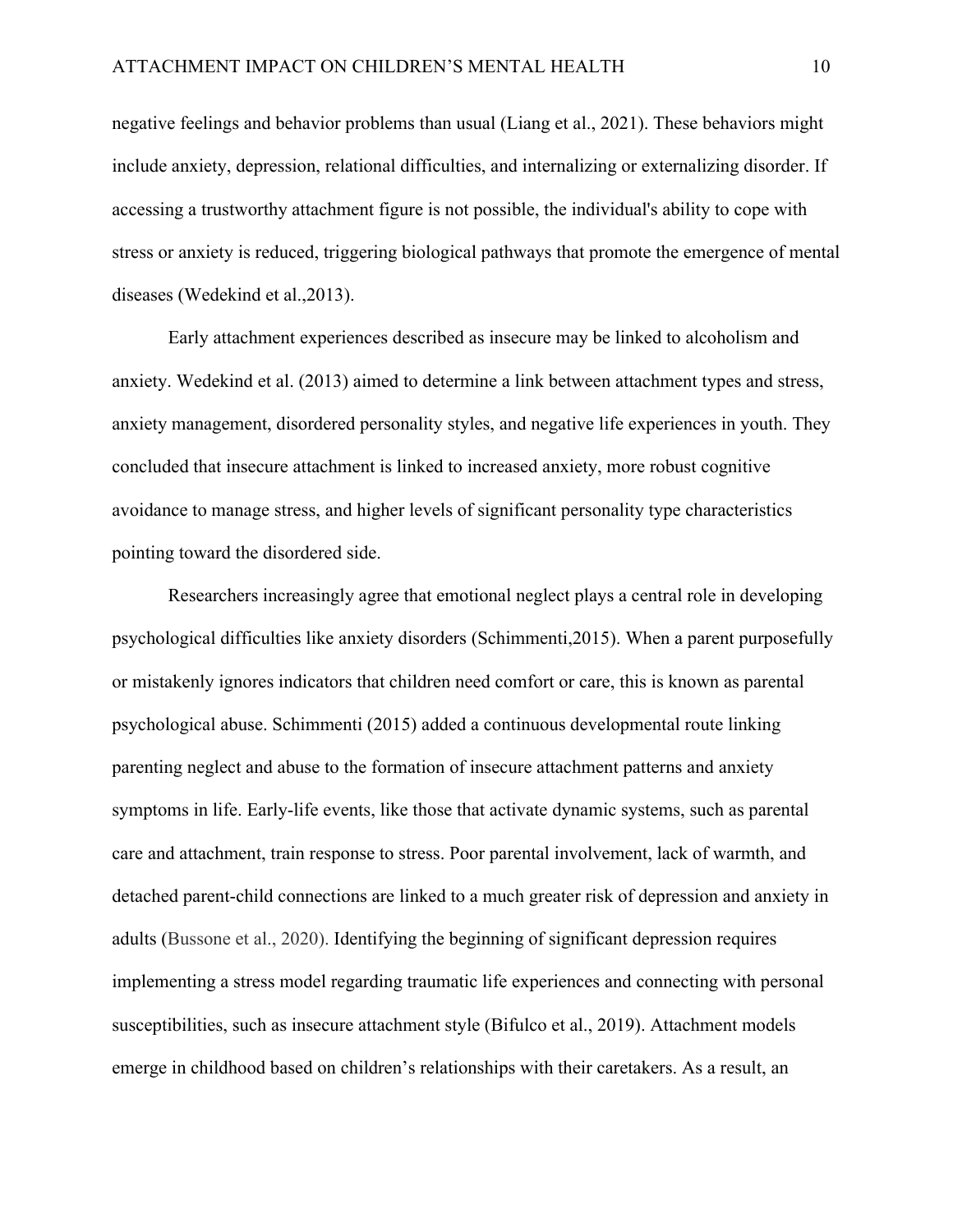"internal working model" of interactions occurs. Insecure attachment style influences how people interact with one another and their social and cognitive characteristics. As a result, it includes a wide range of psychological vulnerabilities, such as cognitive development marked by despair, low levels of self, low social support, and poor relationship satisfaction. In the face of extreme stresses, these variables reduce resiliency. Their study found that insecure attachment is a predictor of depression, and some insecure attachment patterns are strongly represented in those who suffer from depression. In addition, the participants who self-reported depression showed more traumatic life situations and an insecure attachment style. The study has limitations, including its cross-sectional structure, making it impossible to establish direction due to the temporal sequence of risk factors and depression, and the sample's racial diversity, limiting generalizability. Moreover, instead of a professional interview, a symptom scale is an imperfect diagnostic of depression (Bifulco et al., 2019).

Adults may interpret unknown and unexpected events like the COVID-19 global pandemic and the quarantine period as dangerous and stressful, leading to unpleasant feelings like anxiety. As a result, when caregivers displayed more extraordinary negative emotions after isolation, young people were significantly impacted and may be at greater risk for mental dysfunction (Dalton et al., 2020). Recent research on the effects of significant events or abrupt global health crises on children's mental health has found parents' fear and anxiety impact children's mental wellbeing (Liang et al., 2021).

Caregivers may experience strange and unexpected events like the COVID-19 pandemic as frightening and challenging, leading to unpleasant feelings like anxiety (Dalton et al., 2020). As a result, when parents express more negative emotions, children and adolescents are more likely to be impacted and at higher risk of experiencing mental instability. Furthermore,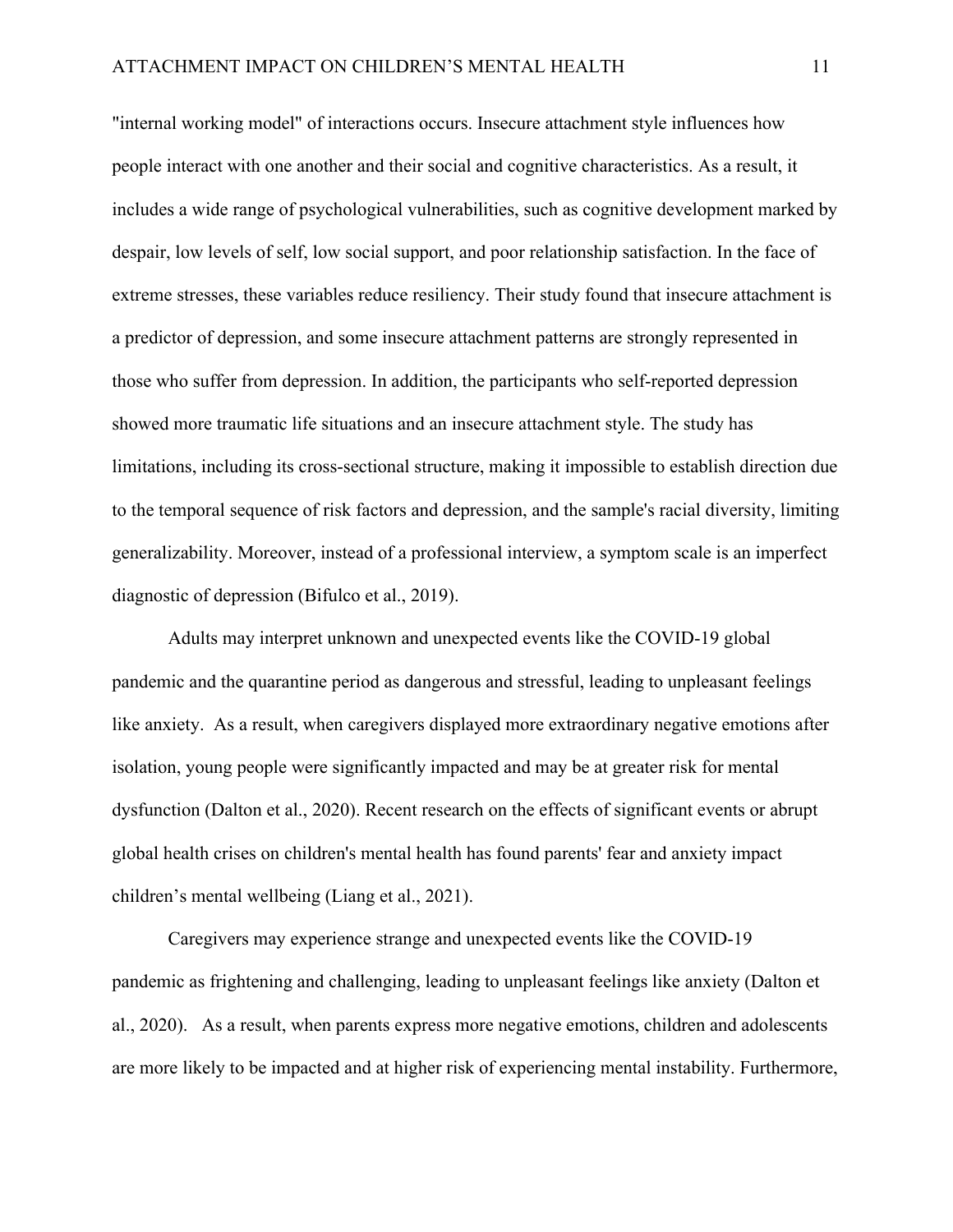children are undergoing significant changes in their routine and social safety, which are expected to build resiliency during stressful times. Parents' concern with COVID-19's consequences may impair their capacity to identify and respond appropriately to their children's indications or distress. Children are highly conscious of their parent's feelings and emotions. Parents' confusing and unexpected behaviors are seen as a threat by children, which can cause anxiousness (Dalton et al., 2020).

The presence and accessibility of the primary caregiver are critical in establishing secure attachment. It has been proposed that the primary caregiver's contingent sensitivity and reflection of the child's emotions and the infants temperamental would lead to a fundamental basic emotion regulation strategy. As a result, an insecure attachment style in children increases the chance of failing to obtain proper emotion regulation abilities for managing stressful events (Esbjorn et al., 2012).

Recent research on the psychological influence of COVID19, people's attachment types regulated stress responsiveness, insecurely attached individuals had a lower ability to manage their emotions than secure persons (Moccia et al., 2020). Furthermore, empirical research has shown that positive parental involvement helps lower children's fear of a crisis (Pfefferbaum et al., 2015). Liang (2021) added that it could be assumed that, under the impact of the COVID19 pandemic, parents will experience various levels of negative emotions depending on their attachment style. Especially parents with secure attachments display the least negative emotions, and parents with insecure attachments show the most significant adverse feelings (Liang, 2021). Insecure attachment may increase brain susceptibility to depression significantly since attachment relations influence a person's perceptions and expectations about one another and their cognitive assessments of interpersonal situations (Lee & Hankin, 2009).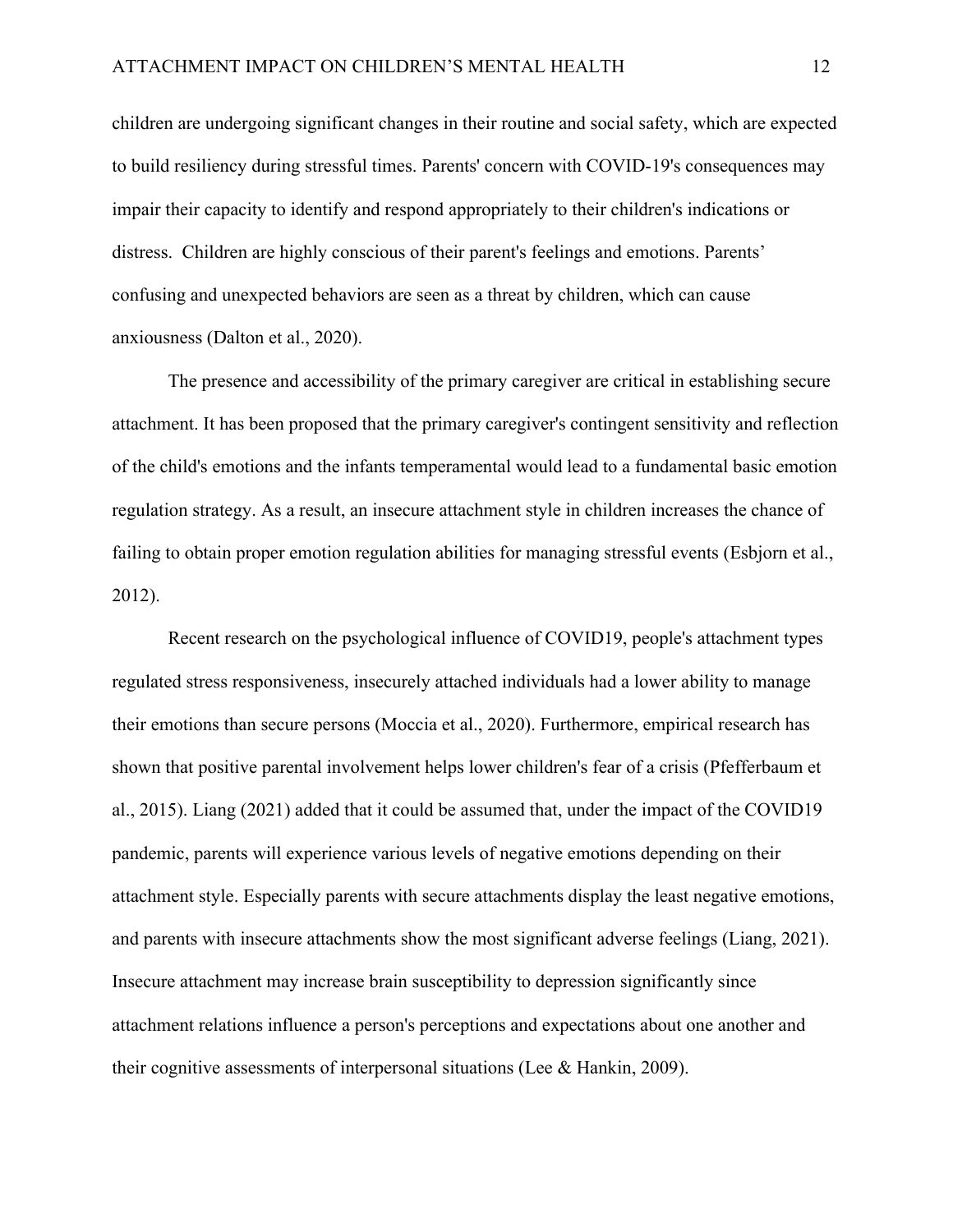The COVID-19 pandemic has put an individual's physical and mental health and wellbeing at risk, including panic disorder, anxiety, and depression. According to a new study from China, anxiety and depression are the most frequently reported symptoms of the COVID-19 outbreak. The research linked the COVID-19 pandemic to behavioral issues, including greater clinging to caregivers and irritation, indicators of insecure attachment. (Qiu et al., 2020).

 Even though younger children appear to be less susceptible to COVID-19 than adults, early indications from places affected by the pandemic in China show that children and teens have been psychologically disturbed, displaying problematic behaviors, as detailed below (Jiao et al., 2020). This research from China used a questionnaire that parents/caregivers filled out. All explored the fear of talking about pandemic and relatives' well-being, lousy sleep, nightmares, poor eating, bodily distress, anxiety, lack of concentration, clinginess, and separation. This study indicated that the younger population (3-6 years) were more prone than older children to develop symptoms such as emotional neediness and worry of illness spreading to close relatives. Lack of attention and restless questioning were more common in children aged 6 to 18. The most significant mental disorders shown by children of all ages were clenching, poor concentration, and irritation. Children living in highly epidemic regions have more excellent rates of stress, worry, and other emotional distress (Jiao et al., 2020).

#### <span id="page-12-0"></span>**Purpose Statement**

Presently literature observing the effects of attachment style has not focused on global events, such as pandemics. As the world is dealing with an unprecedented pandemic, this capstone will review research on whether parents' secure bond with their children can support them to regulate their emotions while facing all the stresses caused by Covid-19 and reduce the chance of mental health challenges.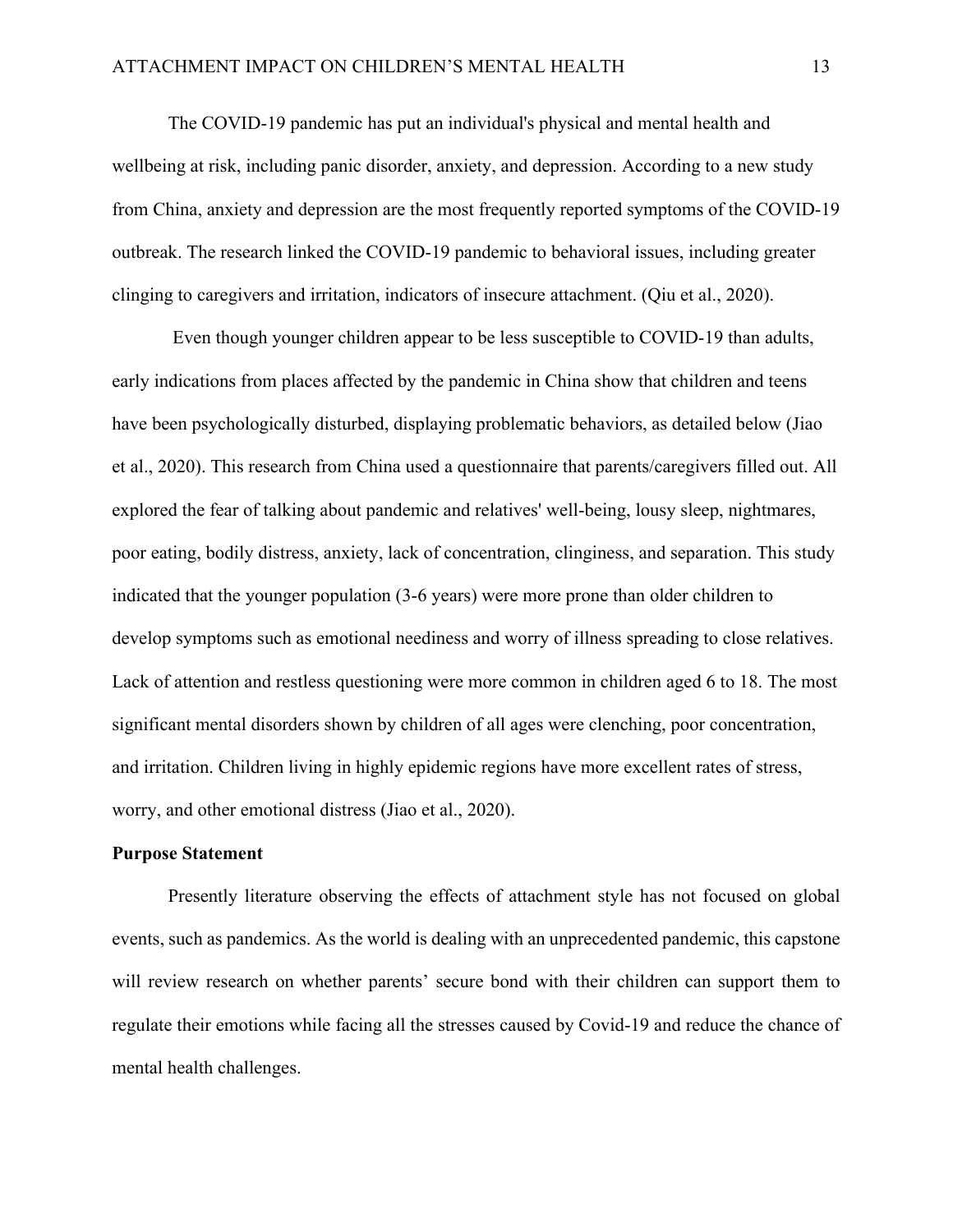- How can caregivers and therapists support children to build resiliency when it comes to stressful events in life like the pandemic?
- How can families recover and heal from the negative impacts of pandemics based on attachment theory?
- Would parents who are insecurely attached to their children during the pandemic be able to reconnect with their children?

In chapter three, I will propose a workshop based on secure attachment and positive parenting to support parents with young children to raise children to be more resilient and learn how to self-regulate and co-regulate with their children.

# <span id="page-13-0"></span>**Theoretical Framework**

The literature reviews in this Capstone will be viewed through an attachment theory lens. Attachment is a lifespan developmental theory that explains how childhood relationship experiences affect our emotional and physical health not just in the early years but throughout our lives. These attachment events lead to the development of we and others and the expression of the four diverse attachment theories, which frequently contribute to regulating emotion in times of difficulty (Mallinckrodt et al., 1995).

Attachment theory believes our early relational encounters with primary caregivers lead to the formation of typical patterns of connecting to others, particularly in times of pain and stress, and how we learn to regulate emotions (Wallin, 2015).

# <span id="page-13-1"></span>**Positionality Statement**

My interest in attachment theory and positive parenting is two-fold: I am both a mother and a preschool teacher. As a preschool teacher with over twenty years of experience, I have observed many parenting styles. Watching children during drop-offs and pick-ups often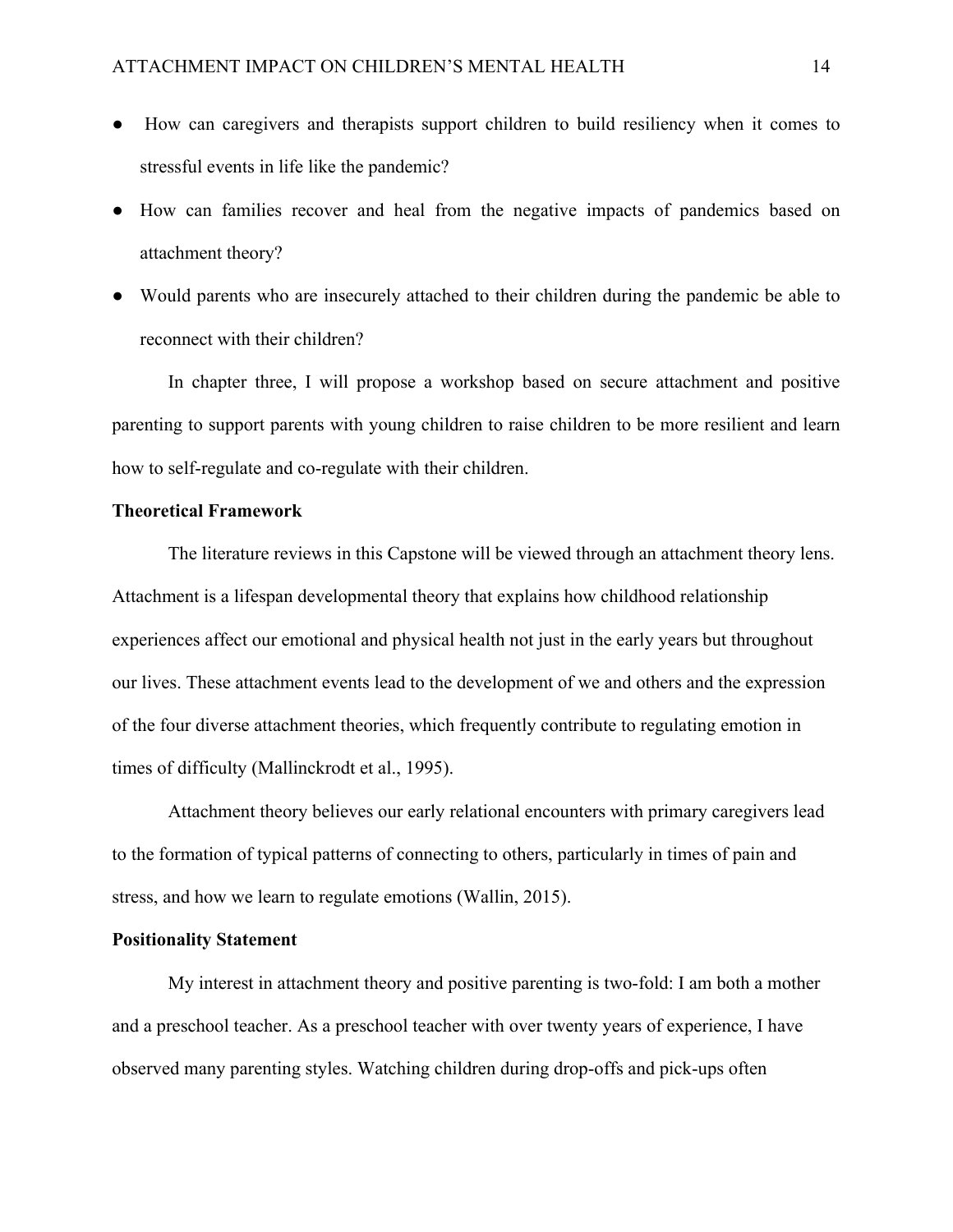demonstrates why some children have a tough time saying goodbye. These children can often not regulate their nervous systems during stressful events. I have also noticed that some children tend to control their emotions more quickly and settle down, while others have more selfregulating challenges. I have also seen that the transition period highly impacts some children. Previously, confident children now have difficulty transitioning into social settings, being more anxious interacting with others. I speculate this could be because they are more isolated during the pandemic and have less physical, social, and emotional interactions with others.

I recognize that my background working with children and being a mother may influence my evaluation of the following material. Someone unfamiliar with this field may interpret the literature differently.

# <span id="page-14-0"></span>**Significance of the Capstone**

Bowlby (as cited in Meier et al., 2013) identified secure and insecure connections between the individual and primary caregiver, which predict the quality of people's social relationships during their lives. Experiential evidence has recommended that a child securely attached to their caregiver experiences the feeling of being loved and understood, which, in turn, could cause moderate psycho effective growth. However, a bonded child based on separation anxiety and insecurity tends to consider the world dangerous and unsafe. These children require protection, sympathy, and emotional support and, as a result, become more at risk when they face fears or threats (Meier et al., 2013).

# <span id="page-14-1"></span>**Definition of Terms**

# <span id="page-14-2"></span>*Attachment Theory*

"Attachment theory, credited to the work of John Bowlby, Mary Ainsworth, and Mary Main, amongst others, was seen as a significant addition to understanding human social behavior.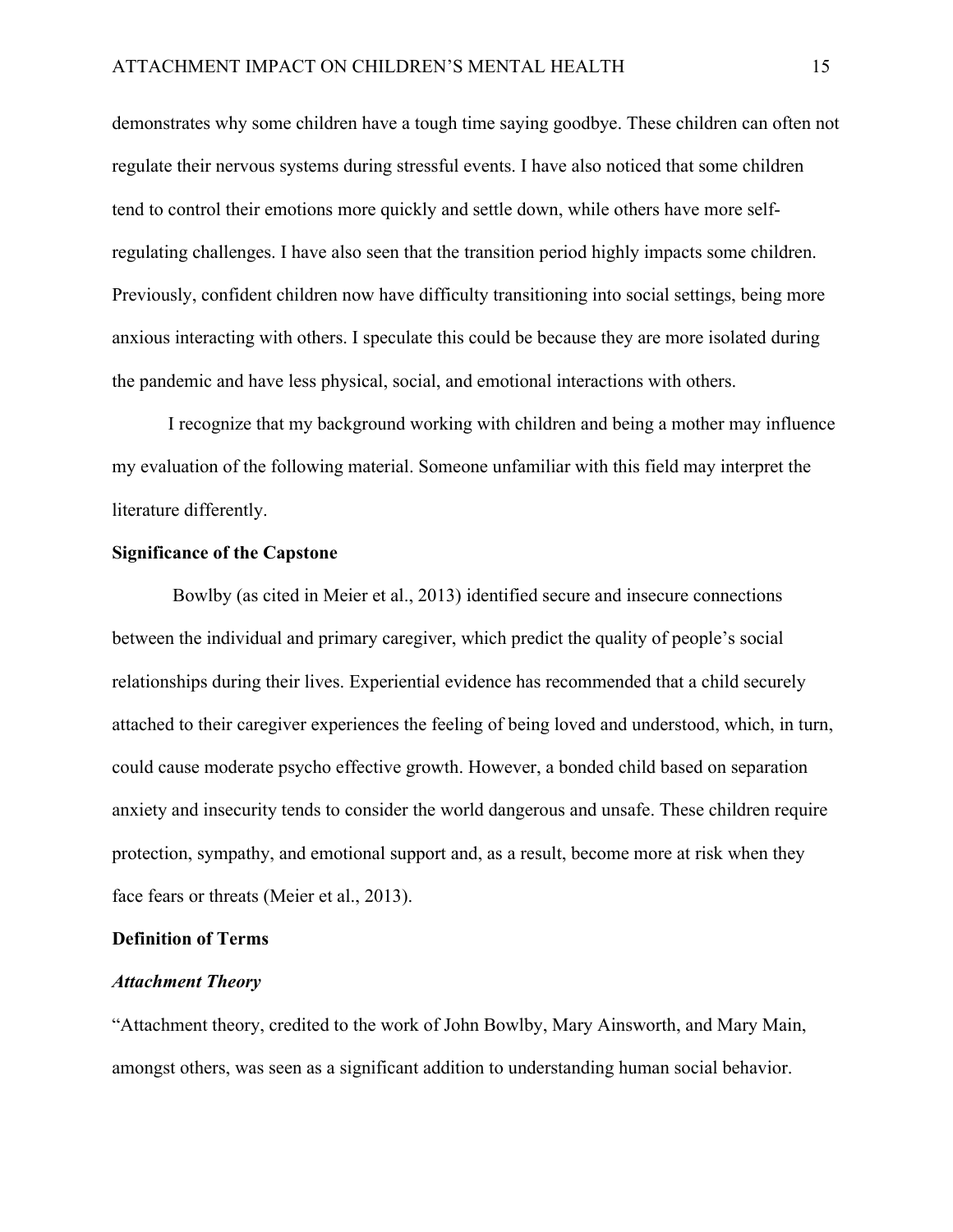Drawing on concepts from ethology (the study of animal behavior), evolutionary biology, systems theory, and cognitive psychology, as well as his training in psychoanalytic object relations, Bowlby advanced a point of view that emphasized the influence of affectional relationships and experiences on personality development, whether healthy or pathological" (Sable, 2004, p. 3).

# <span id="page-15-0"></span>*Attachment Style*

Adaptation of a specific pattern of attachment experiences and subsequent dependence on a particular attachment-related technique of emotional regulation results in a systemic way of relational expectations, feelings, and behaviors (Mikulincer et al., 2003).

### <span id="page-15-1"></span>*Secure Attachment*

When upset or disappointed, seeks closeness and interaction with people with little or no hesitation or disappointment. When help isn't accessible, they will be able to comfort and calm themselves and fall back on auto-regulatory techniques (Fisher, 2014).

#### <span id="page-15-2"></span>*Co-regulation*

Human beings are continuously neurobiologically influenced by one another in their early years and throughout their lives through body-based implicit and explicit interactions. It indicates that emotion and physiological reactivity are transmitted via words and nonverbal communication (Fisher, 2014).

### <span id="page-15-3"></span>*Emotional Regulation*

''the process of initiating, avoiding, inhibiting, maintaining, or modulating the occurrence, form, intensity, or duration of internal feeling states, emotion-related physiological, attentional processes, motivational states, and the behavioral concomitants of emotion in the services of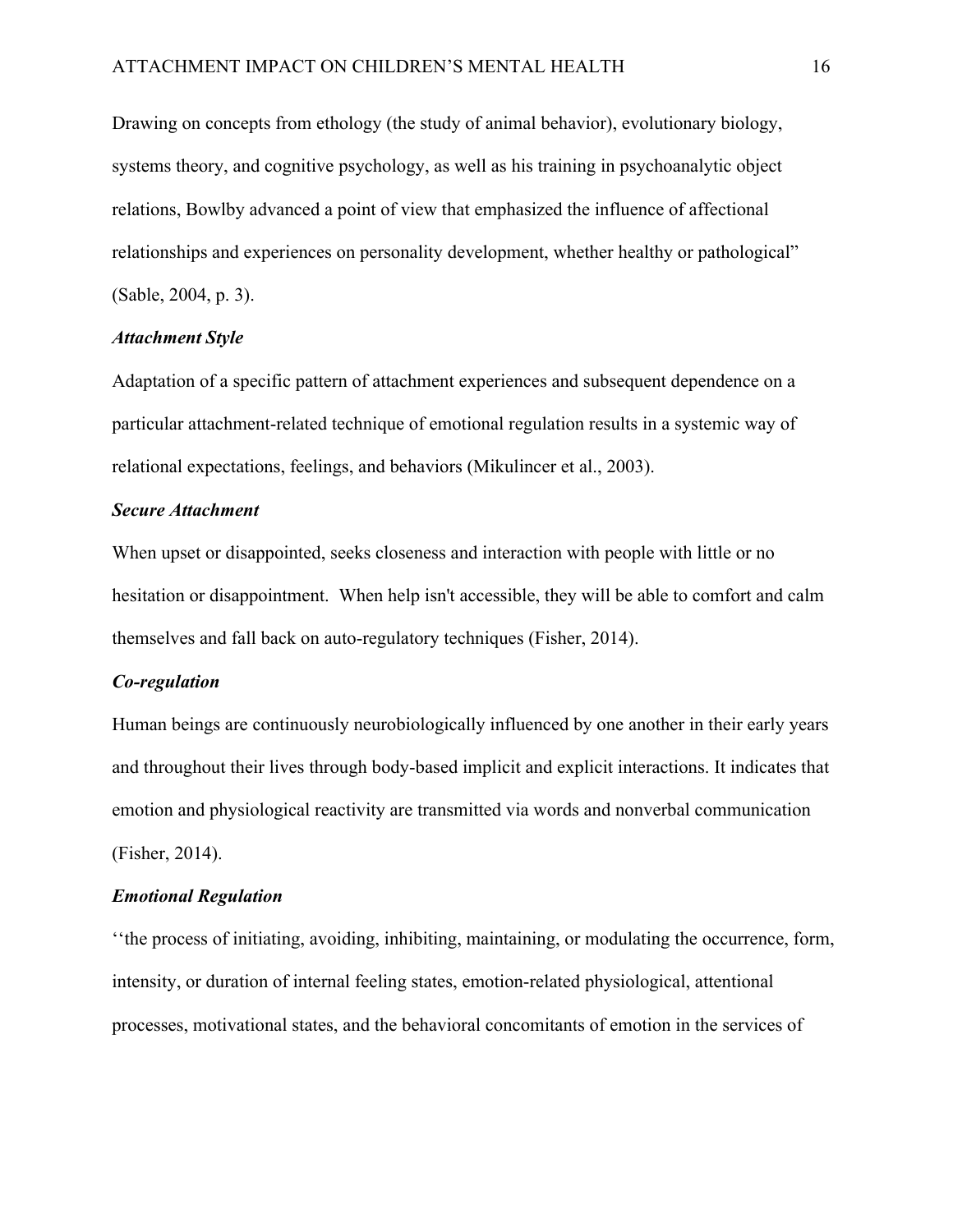accomplishing affect related biological or social adaptation or achieving individual goals'' (Eisenberg & Spinrad, 2014, p. 338).

# <span id="page-16-0"></span>*Positive Parenting*

From infancy through adolescence, parenting requires encouraging a child's emotional, intellectual, physical, and social growth. Positive parenting means continuously loving, connecting, empowering, encouraging, and providing for a child's needs. The parent-child connection shall be maintained in an equally respectful manner. Positive parenting should begin at a young age, leading to various beneficial developmental outcomes (Johnson, 2020).

# <span id="page-16-1"></span>*Attachment in Adulthood*

The attachment styles of parents are connected to the way they parent their children and the quality of their connections with them; according to attachment researchers (Jones et al., 2014), Bowlby primarily studied attachment in children; however, he saw attachment as a lifelong pattern that influences people's ideas, feelings, and behaviors.

#### <span id="page-16-2"></span>*Covid-19 Pandemic*

According to Liang et al. (2021), the coronavirus pandemic 2019 (COVID-19) spread quickly worldwide, forcing a global shutdown. Individuals have experienced significant mental stress because of the health crisis and social isolation. Attachment style could well be considered one of the important aspects influencing the emotional processing of parents and children in periods of stress, such as when faced with the challenge of COVID-19 (Liang et al., 2021).

# <span id="page-16-3"></span>*Securely Attached Individuals*

Secure attachment is the core of an individual's mental health and social adaptability, and it may be used as a versatile tool when needed. When faced with fear or danger, those with a secure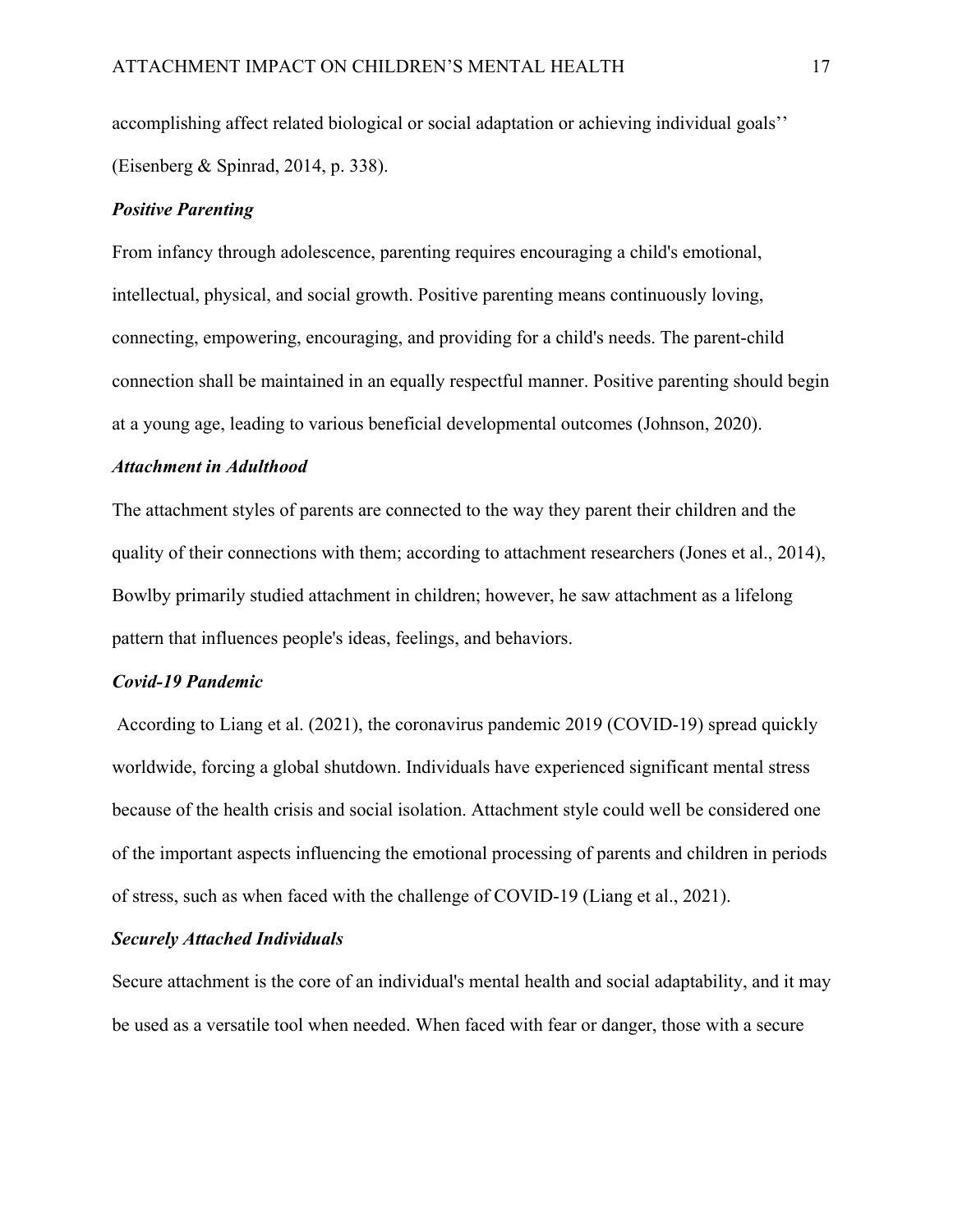attachment type are more likely to manage their painful thoughts properly and have enthusiasm for addressing issues (Nielsen, 2017).

# <span id="page-17-0"></span>*Resiliency*

Resilience enables a person to adjust to shifting circumstances easily; it is a capacity to recognize new possibilities, adjust to limits, and recover quickly from various sorts of stressful events (Joanisse,2013).

# <span id="page-17-1"></span>*Internal Working Models (IWMs)*

"Cognitive and emotional representations of self and others that operate fairly automatically and unconsciously to monitor attachment-related experiences on an ongoing basis and that forms the basis of behaviors" (Pearlman & Courtois, 2005, p. 451).

# <span id="page-17-2"></span>**Chapter Summary**

In this chapter, I discussed the aim of this capstone and its importance. I discussed the background to the research problem. I outlined the study's theoretical framework, identified important terminology and concepts, and provided the capstone structure. In the next chapter, I will discuss attachment theory and the importance of secure attachment in the child's mental health. I will also discuss how attachment styles and parent-child relationships can impact the way children regulate their nervous system and develop resiliency during stressful life events.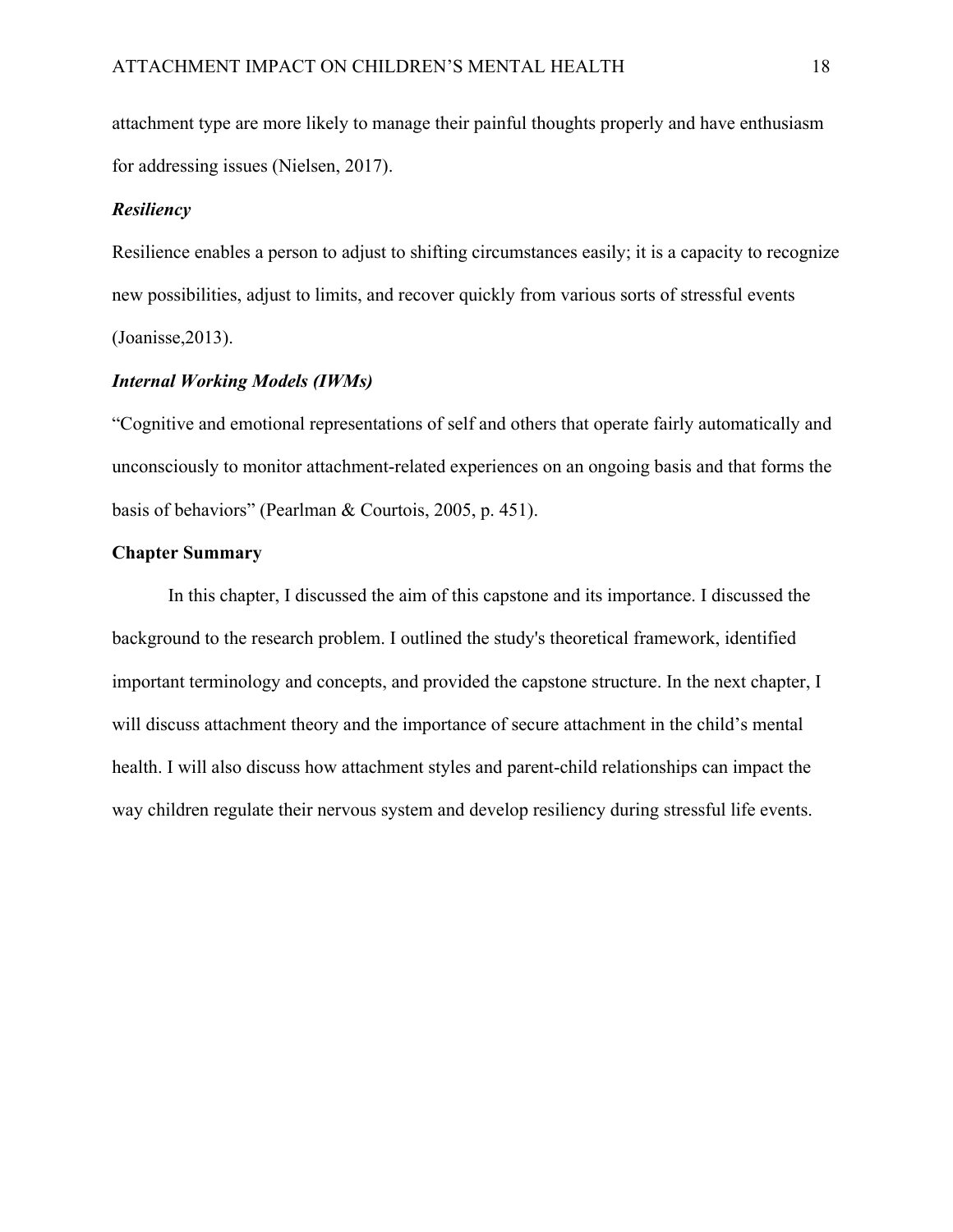#### **Chapter Two: Literature Review**

<span id="page-18-0"></span>Chapter one discussed the importance of attachment, how it impacts individuals throughout their lives, and how individuals may achieve secure attachment if they benefit from a secure attachment connection with an attachment figure. The psychological effect of parental rejection, neglect, and stressful life event like the pandemic was discussed. Then, I outlined the theoretical framework identified and defined the essential terms and concepts around attachment and resiliency during the Covid-19 pandemic.

In this chapter, I will begin by discussing the framework of attachment theory and its impact on children's ability to self-regulate and be resilient during stressful life events like pandemics. I will then review the literature on the ways insecure attachment affects children's mental and social well-being. Lastly, I will discuss a variety of clinical interventions that helps parent and children to securely bond and develop self-regulation skills or co-regulate with their caregivers.

#### <span id="page-18-1"></span>**Attachment Theory**

Throughout evolutionary history, the survival of young children has depended on being protected by a caregiver from danger. Biological selection forces created an intrinsic system – the attachment system – that pushes vulnerable infants to obtain close physical and emotional contact, especially while upset, to ensure adequate security, improving their survival chances. (Bowlby, 1969, 1973, 1980).

#### <span id="page-18-2"></span>*Bowlby's Work*

John Bowlby's research on attachment theory began when he was 21 years old and working in a home with children with behavioral issues. Bowlby's clinical experiences with these two boys whose moms' relationship with them was dysfunctional had a tremendous impact on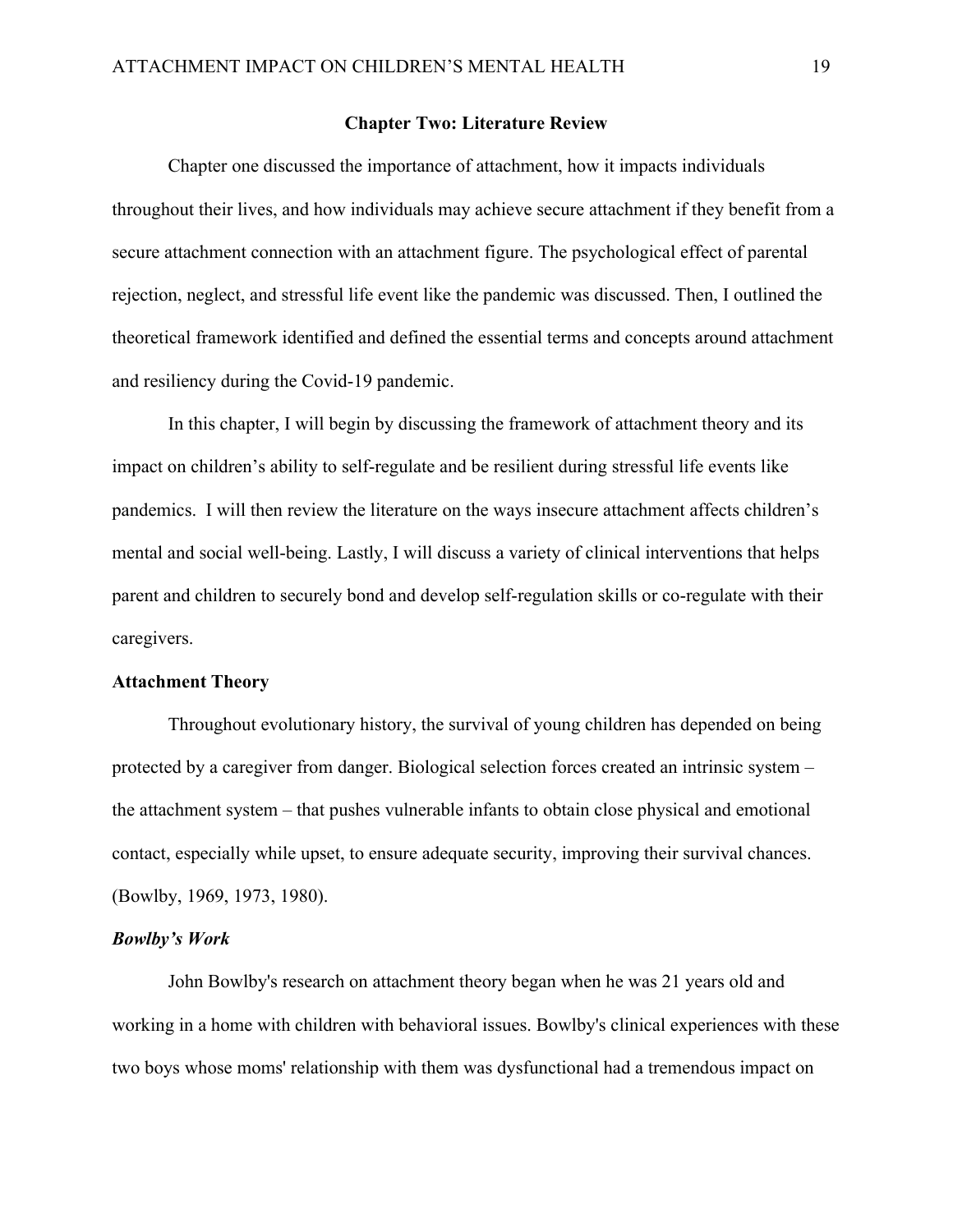Bowlby. Then his research continued for ten years, looking into the histories of 44 adolescent thieves (Bowlby, 1944). This research solidified his belief that the disturbance of the parentchild relationship should be considered a crucial predictor of mental disease. Later, he investigated the relationships between mothers and their young children who had been hospitalized (Bowlby, 1951). Bowlby believed that it was crucial for mental health "that the infant and young children experience a warm, intimate, and continuous relationship with their mother (or permanent mother-substitute)" [\(Bowlby, 1952,](https://www.proquest.com/docview/1762358755?pq-origsite=summon#REF_c32) p. 11).

Bowlby (1969; 1973; 1980) defined attachment theory as healthy and psychopathological growth. Bowlby concluded attachment insecurity increases susceptibility to psychopathology, despite its origins as an adaptable set of mechanisms to deal with pain. Recent research has connected attachment components to various symptoms and forms of disorders, including depression, anxiety, eating disorders, and personality disorder, particularly borderline traits, congruent with Bowlby's beliefs (Davila & Levy, 2006).

Children with "good enough" responsiveness from their caregivers have less anxiety and avoidance and are considered to have stable attachment patterns (Fraley et al., 2015). A secure relationship allows the most adaptable reactions to changes and closeness to relatives. Children who do not have access to caretakers display either a high level of anxiety or rejection. Those who excel on the anxiety scale are often unable to moderate their attachment demands but prefer to be over-seeking or over-involved in pursuing connection or worry about losing the relationship. Those who are high in avoidance, on the other hand, have trouble locating their connection's demands since they learned to reduce their needs because their parents are usually not present (Fraley et al., 2015).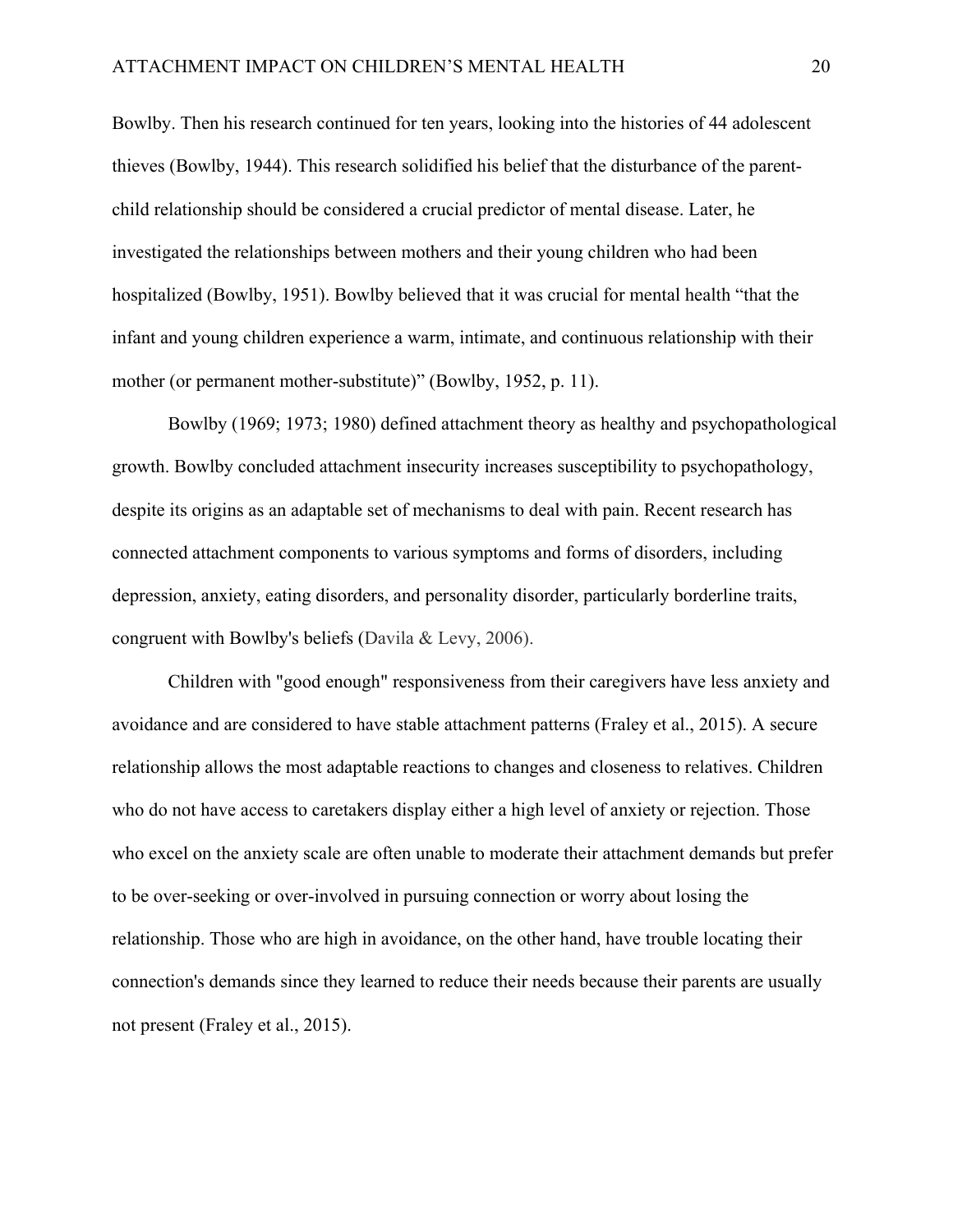Connections between genetic, neurobiological, and environmental variables, as Bowlby conceptualized, result in the formation of neural networks responsible for the control of stress resilience, anxiety response, and identity formation. All three elements must also play a role in developing certain psychopathologies or even mental diseases (Wedekind et al., 2013). Secure attachment is an essential aspect of a child's emotional self-regulation. According to developmental psychology, the impression of possibly harmful events and situations in early life is based mainly on the emotional responses of the caregiver (Wedekind et al., 2013).

Bowlby combined ideas for this field to understand the affectionate connection between newborns and their parents and the long-term impacts of early attachment experiences on personality growth, interpersonal functioning, and psychopathology. He modeled psychology after behavioral systems; a theory was taken from ethology. He observed that attachment-related behavior in infant stages (e.g., clinging, crying, smiling, monitoring caregivers, and continuing to develop a priority for a few trustable caregivers or primary caregivers) is part of a functional biological process that makes it more likely to protect from threats and predation, solace during times of stress, and socialization (Davila, & Levy, 2006).

Later he supported the child's necessity for a secure bond with a parent. He believed that children who do not have a strong connection with their caregiver would exhibit symptoms of temporary deprivation (Bowlby, 1951). He categorizes these responses to separation from a caregiver into three categories: protest, despair, and detachment. Children protest when they feel threatened by separation from an attachment figure. They may cry, be angry or try to escape and look for their parent. Protest is usually followed by sadness, withdrawal from interaction, aggression towards another child or a beloved toy, and experience mourning the loss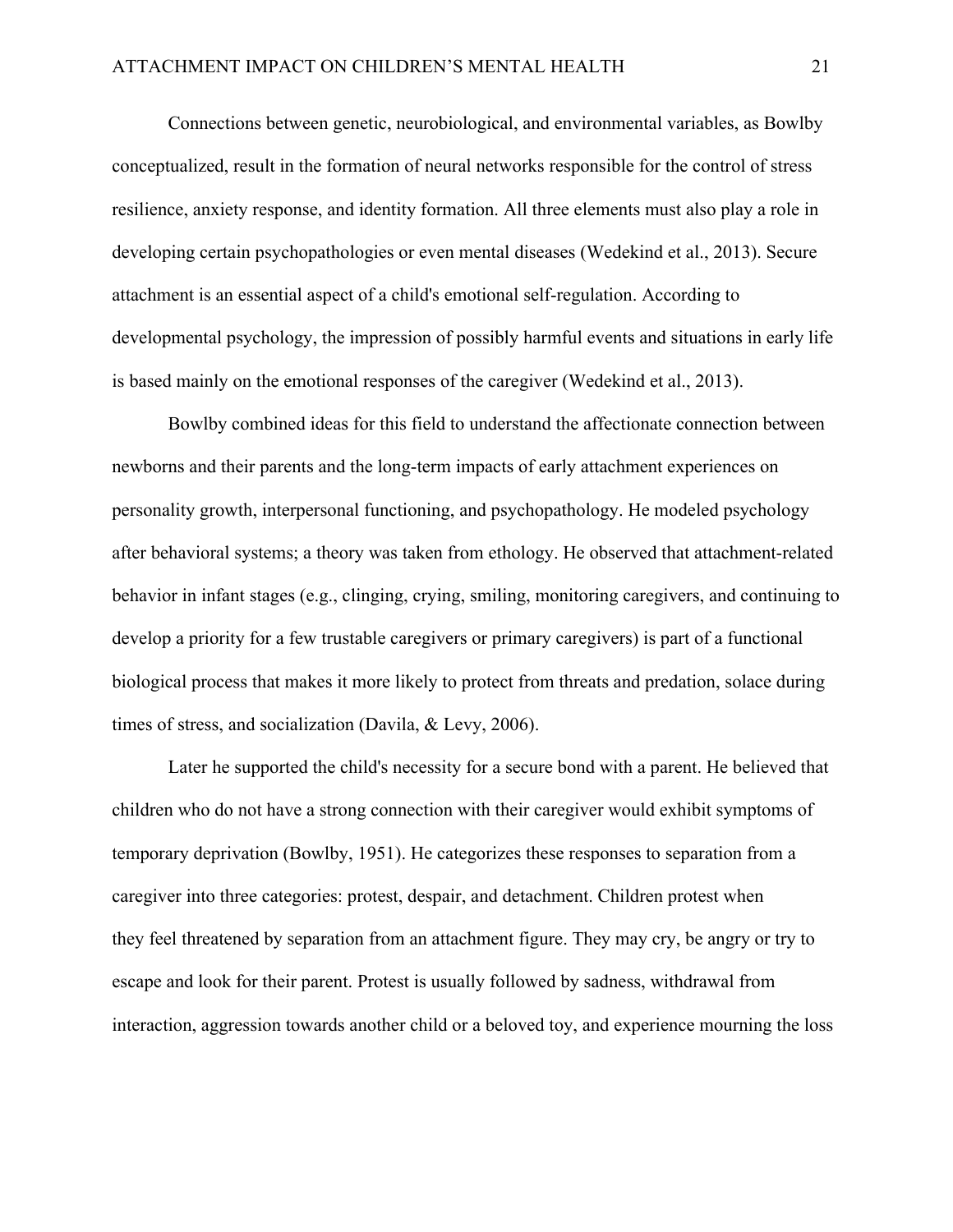of the caregiver (Bowlby, 1973). The final stage of detachment is characterized by a restoration to socialization that is complete.

Bowlby's attachment theory is based on biological considerations; smiling and vocalization by babies lead the parent to the child's desire to interact and draw them closer to the child. In addition to feeding, learning about the surroundings, social engagement, and safety, Bowlby highlighted the importance of attachment in creating safety through proximity to the caregiver (Farinha, 2018). When children are left alone or go exploring and realize that they are too far away from their caregiver, the fear system kicks in, activating the attachment system, which turns off the exploring mechanism. The fear system will be turned off, and the exploration system will be activated when the attachment figure becomes available and assures the child about their safety and security (Farinha, 2018).

#### <span id="page-21-0"></span>*Mary Ainsworth Work*

 Mary Ainsworth, who investigated the mother-child bond, contributed considerably to the attachment theory's development. Ainsworth believed attachment was generated by the (constant) availability of the attachment figure, but the stability of this connection was determined by the attachment figure's responsiveness (Rosmalen et al., 2016).

She realized that separating from the mother physically was not the most critical factor in interpreting the child's reaction to the Strange Situation. The strange situation (SS) is a 20-minute test that assesses and categorizes a child's connection to their caretaker. The child is usually separated from the caregiver for no longer than three minutes each time. According to Mary Ainsworth and her coworkers (Ainsworth et al., 1978), most children tried to seek their mother's proximity. They felt relief at the reunion, roughly 25% with minor signs of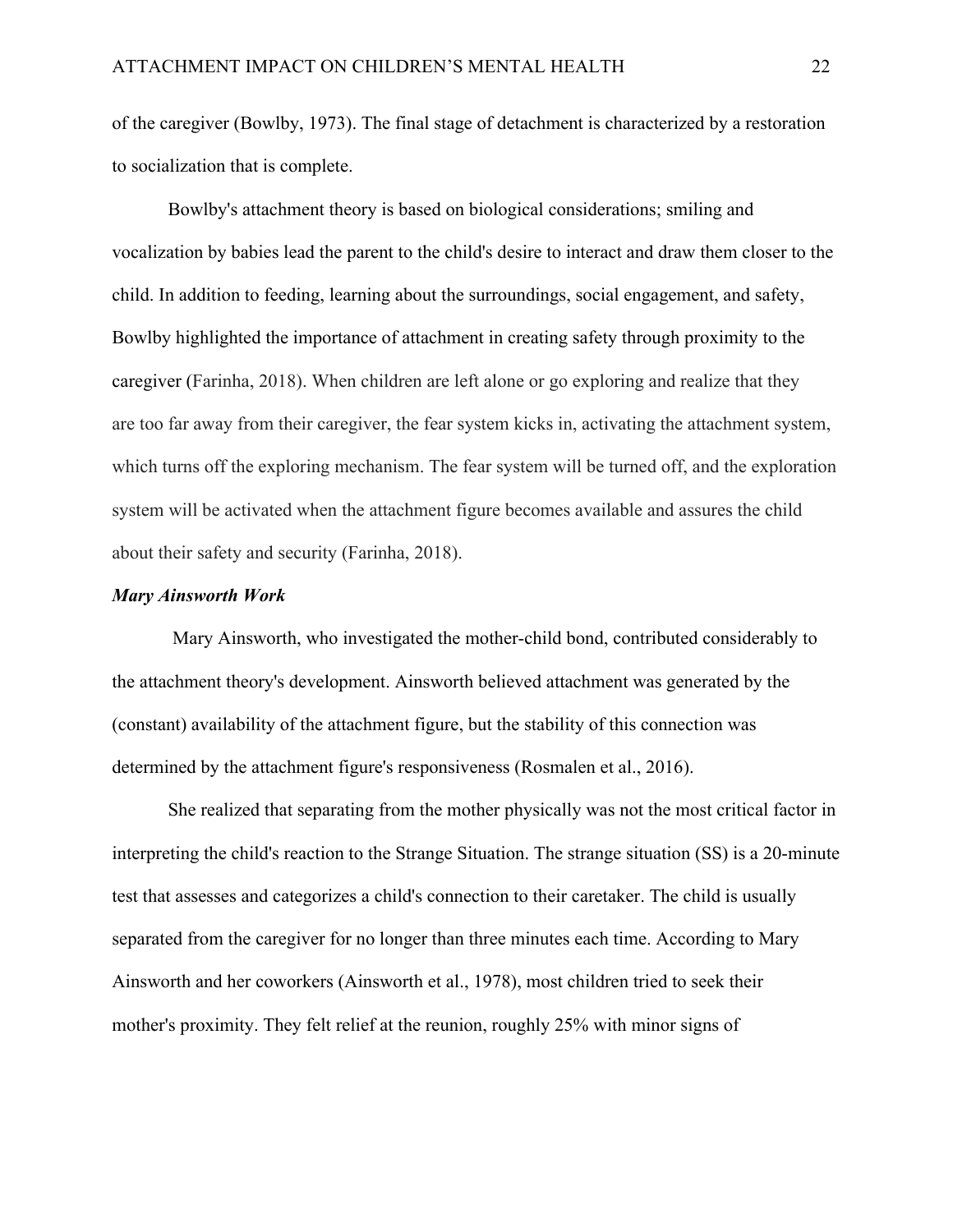"indifference" (anxious-avoidant attachment), and 15% of children expressed interest in proximity but not much sense of relief at the reunion.

As a result of the research, Ainsworth categorized attachment into three categories: secure, anxious-ambivalent, and anxious-avoidant (Rosmalen et al., 2016).

# <span id="page-22-0"></span>**Ainsworth's Strange Situation Categories**

#### <span id="page-22-1"></span>*Secure Attachment*

Secure attachment was described as copying and representing the attachment figures by being available, accessible, and supportive. The insecure attachment used to be known as not looking for out the attachment discern when distressed or having challenges leaving the attachment figure, possibly due to having an unresponsive, rejecting, unpredictable, or insensitive care provider (Ainsworth & Bell, 1978). Children with secure attachment styles get upset as parents leave them and become happy when they return. Parents who raise a securely attached child tend to play more, and they respond to their children in a loving, responsive and sensitive manner. These children act less aggressively, have manageable behavior, and work more mature. As children grow up in a securely attached environment, they have a better sense of trust and stay longer in a long-term relationship. They also have higher self-esteem and are better able to seek support socially (Cherry, 2019).

Secure attachment means creating a feeling of being safe and secure, regulating emotions by relaxing stressful moments and staying calm, and providing a secure environment for the child to explore (Divecha, 2017). Attachment parenting which Ainsworth believed could be different from secure attachment, is based on seven (B's) elements according to Divecha (2017); birth bonding, breastfeeding, baby cries, babywearing, bedding close to the baby, balance, and beware of the baby trainer. She critiques attachment parenting, saying that while a mother could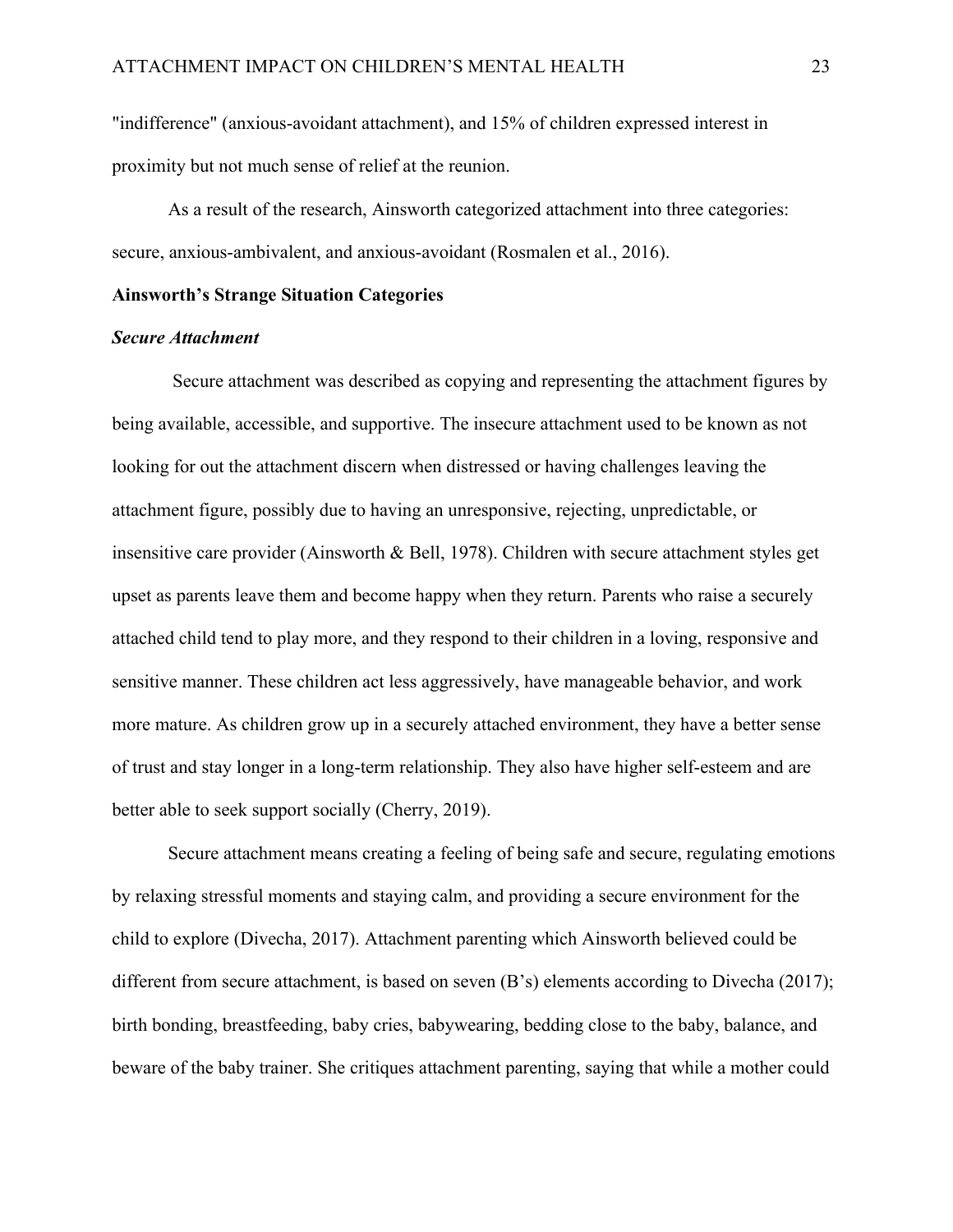breastfeed, she could do so in a less calm and nurturing manner. Meanwhile, she could feed her baby with a bottle, interactive and responsive, with a gentle and loving voice. In fact, what is essential is the way the mother is communicating with her baby and its quality (Divecha, 2017). Attachment means positively building a connection with an infant by being present and sensitive toward their emotional and physical needs (Kath et al., 2018). This research did not support the attachment parenting approach and found it unnecessary, extreme, and not the same as attachment theory. They critiqued the process by saying a mother could carry her baby all day, breastfeed and co-sleep, and not be sensitive or responsive to them, and as a result, they will bond insecurely (Kath et al., 2018).

# <span id="page-23-0"></span>*Anxious-Ambivalent Attachment*

Children who are ambivalently connected tend to be extraordinarily unsure about strangers. Therefore, they experience distress when separated from their caregivers, but they do not show any signs of comfort or assurance either when their parents return (Cherry 2019). Some children may even reject being comforted or show aggressive behavior toward the parent. As an adult, these individuals will grow up hesitant when becoming intimately close to others, offering a cold and distant relationship. These challenges will cause the connections to end more frequently (Cherry 2019).

#### <span id="page-23-1"></span>*Avoidant Attachment*

Children with an avoidant attachment model will likely keep away from caretakers. This avoidance will frequently be reported after a parent's absence. These young people may not reject attention from a caregiver; however, they do not actively seek comfort from anybody else. Children with an avoidant attachment exhibit no desire between their primary caregiver and a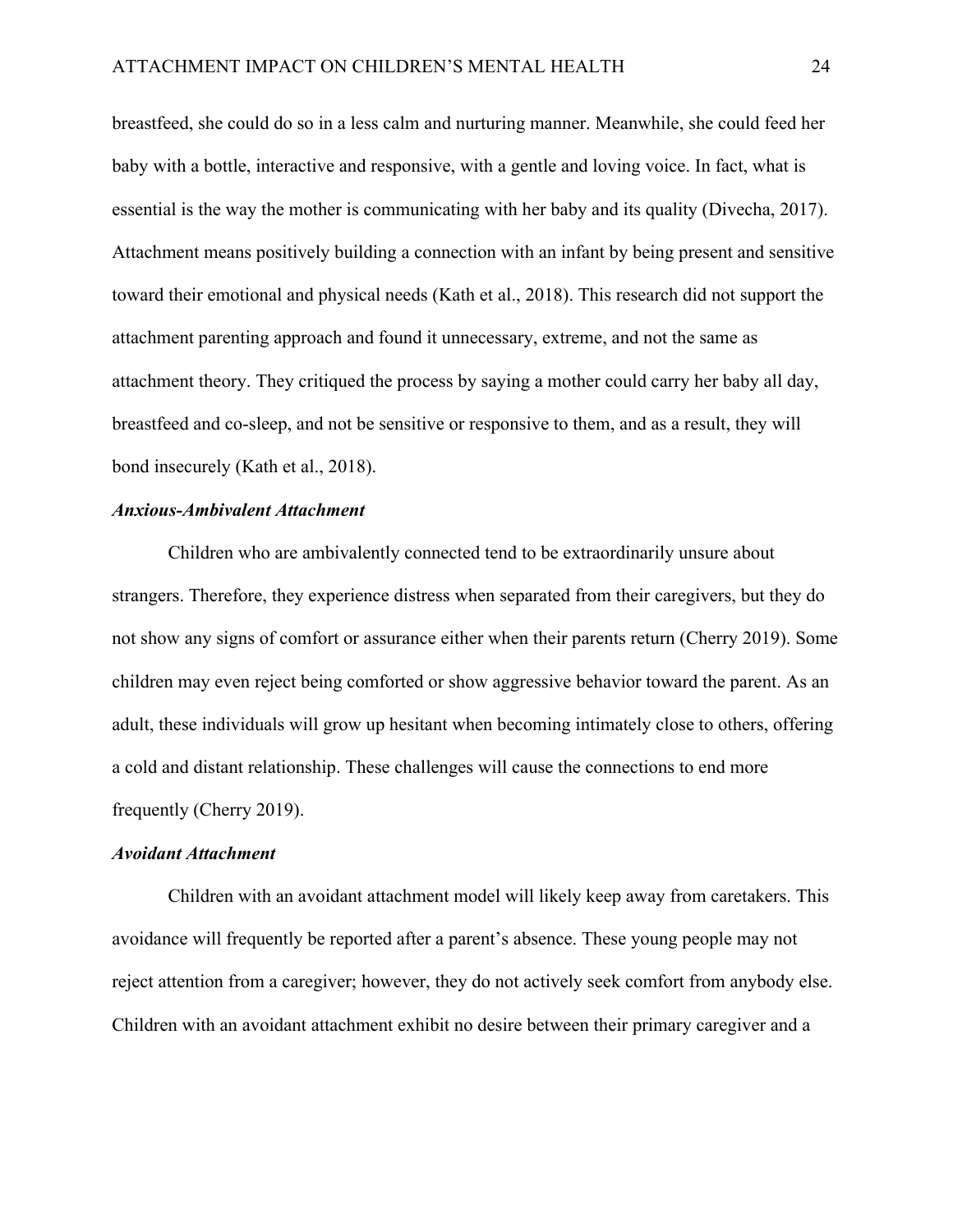stranger. As a grown-up, those with this attachment style have difficulty showing any emotions, feelings, or thoughts with romantic partners (Cherry, 2019).

"Unavailability, hostility, and lack of fulfillment from caregivers can result in a feeling that relationships and intimacy are so difficult that we tend to stay on the sidelines... perhaps a major 'disconnection' from relationships as a source of comfort in life. We have learned that we meet our needs better ourselves. We have learned to dismiss others and live in an isolation bubble of self" (Poole Heller, 2012, p. 5).

# <span id="page-24-0"></span>**Disorganized Attachment**

#### <span id="page-24-1"></span>*Main's Work*

Later, Mary Main introduced a fourth type known as disorganized attachment (Main & Solomon, 1990). Attachment studies focused on childhood trauma during the late 1970s and early 1980s, including physical and emotional abuse. Anxiety, fear, and disorientation were connected to abused children (Cicchetti & Barnett, 1991). Children with disorganized-insecure attachment type have no apparent attachment behavior. Their reaction and responses to their caregivers are usually a mix of reactions like resisting, avoiding, or seeming to be burdened or anxious when caregivers are present (Cherry, 2019).

Main and Hesse (1990) presented the first understanding of the relationship between unsettled and disorganized attachment, hypothesized that unsatisfied individuals might have children susceptible to dysfunctionality due to their parents' frightening behavior (Bahm et al., 2016). "When parents are overly fearful themselves, chaotic or terrifying, we may become so frightened and confused in relating. This describes a conflict between two major biological drives that occur when a child looks for a safe attachment figure and find instead a need to protect oneself through the survival instinct to dis-attach" (Poole Heller, 2012, p.5).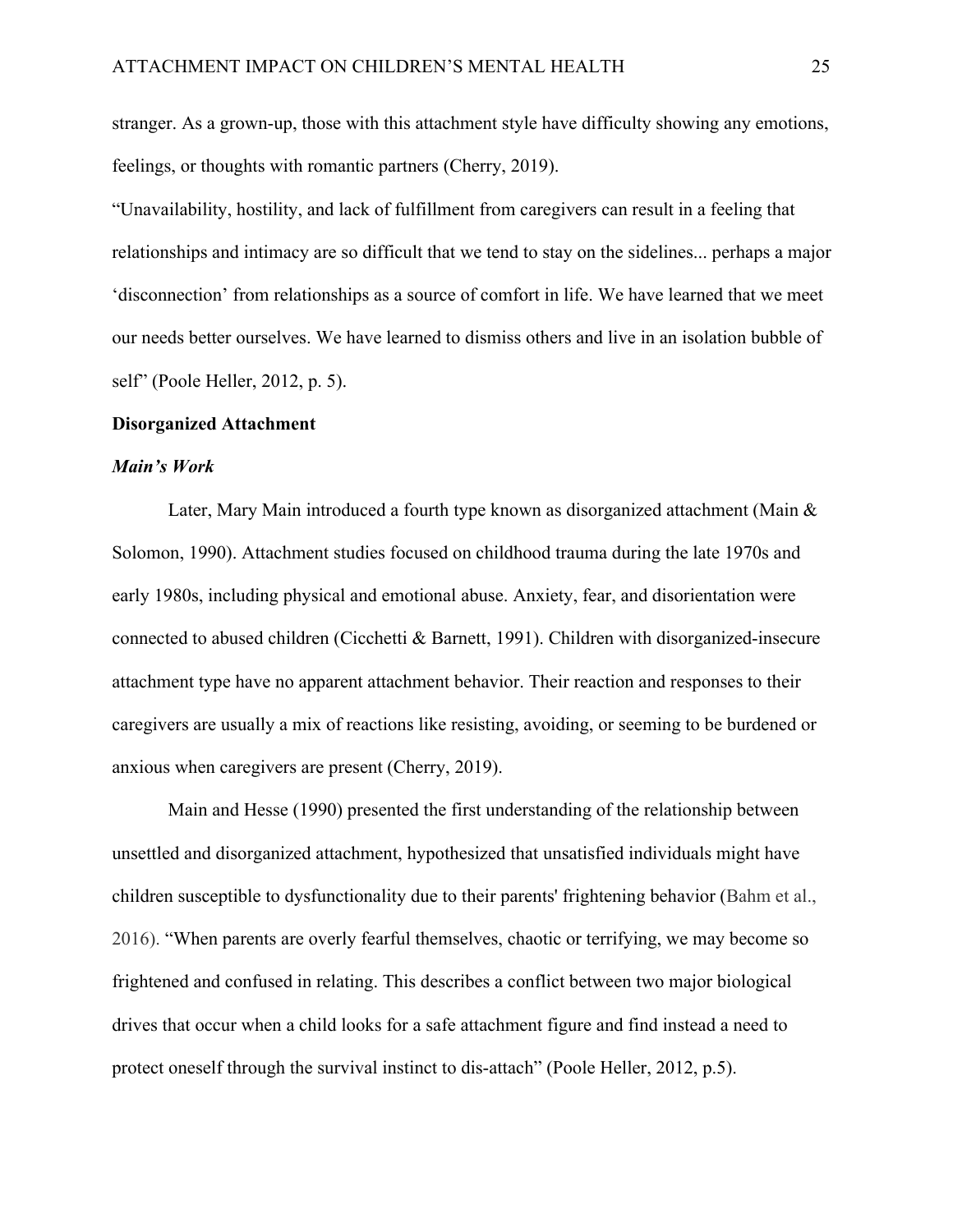# <span id="page-25-0"></span>**Internal Working Model**

Attachment theory is about infants' first relationship with their caretakers. The child develops an inner working model of connections, influencing their ability to create strong relationships later in life (Bowlby, 1977). The challenges experienced by children in their earliest relationships can cause difficulties in their marriage, difficulties in bonding with their children, and personality confusion (Bowlby, 1977).

The "Internal Working Model" (IWM) is a mental image of self and others shaped by early attachment connections and carries forward and provides an internal framework used for dealing with stress, regulating emotions, and engaging in intimate friendships (Riggs & Riggs, 2011). IWMs are principles we internalize depending on our early interactions about what works regarding others, and they might be our life norms (Main, as cited in Johnson & Whiffen, 2003). The IWMs can impact people's emotions, beliefs, and behaviors, which can develop expectancies about the individual, significant persons, and the interaction between the two (Pietromonaco & Barret, 2000).

# <span id="page-25-1"></span>**The Impact of Parents' Attachment Style on Their Children's Resiliency**

Parental sensitivity supports the growth of children's brains; nevertheless, some caregivers may be unclear about establishing a solid relationship using sensitive attunement (Davis et al., 2017). The ability to develop secure connections like being loving, compassionate, and attentive may take a lot of practice for some parents (Davis et al., 2017). Parenting approaches such as parental sensitivity and supportiveness can enable children to figure out how to articulate and regulate emotions in healthy ways (Bocknek et al., 2009). Children who grow up with less attentive or present caregivers, on the other hand, tend to hide their intense emotions, which would not lead to a reduction in the stress response that comes with intense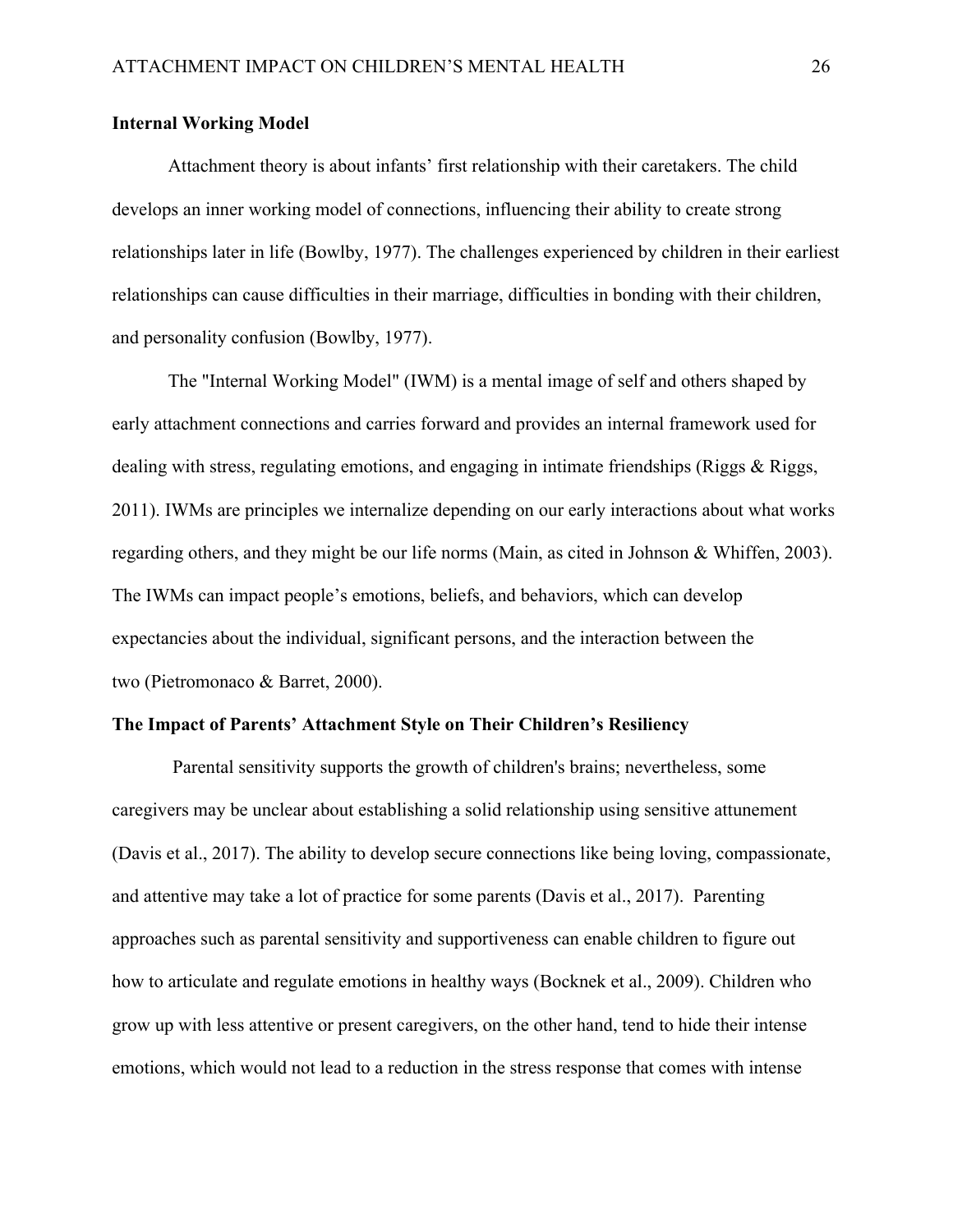emotions (Bocknek et al., 2009). Parents that are attentive and understand their children's feelings guide their children to communicate and deal with intense emotions, defined as emotional regulation (Bocknek et al., 2009).

# <span id="page-26-0"></span>**Attachment and Emotional Regulation**

Attachment style may be viewed as one of the significant factors linked to the affect regulation of parents and children during stressful situations. People with diverse attachment styles have various emotional responses to cope with unpleasant life events (Liang, 2021). Depending on an individual's attachment type, parents have different abilities to communicate, feel, and relate to their children's emotions (Liang, 2021). Parents with a secure attachment style may offer emotional guidance to their children and react to their varied emotions consistently in a more compassionate way, allowing children to modify their moving experiences and encourage emotional regulation growth. Parents with insecure attachment patterns, on the other hand, are less optimistic and helpful to their children's emotional regulation. Parents who have a dismissive attachment style have a limited capacity to show feelings and disengage if their interactions with their children are negatively influenced. As a result, their children use unhealthy and avoidant emotional management techniques to reduce the expression of their emotions to relate to their parents (Liang, 2021).

 Attachment theory claims several statements regarding the effectiveness and preferred usage of various emotional regulation techniques [\(Mikulincer et al., 2007\)](https://www.frontiersin.org/articles/10.3389/fnhum.2012.00212/full#B80). Secure attachment is linked to the positive and effective use of antecedent-focused emotion regulation, mainly through cognitive strategies, resulting in low and steady emotional responses in challenging social contexts. On the other hand, insecure attachment is linked to issues with emotion regulation,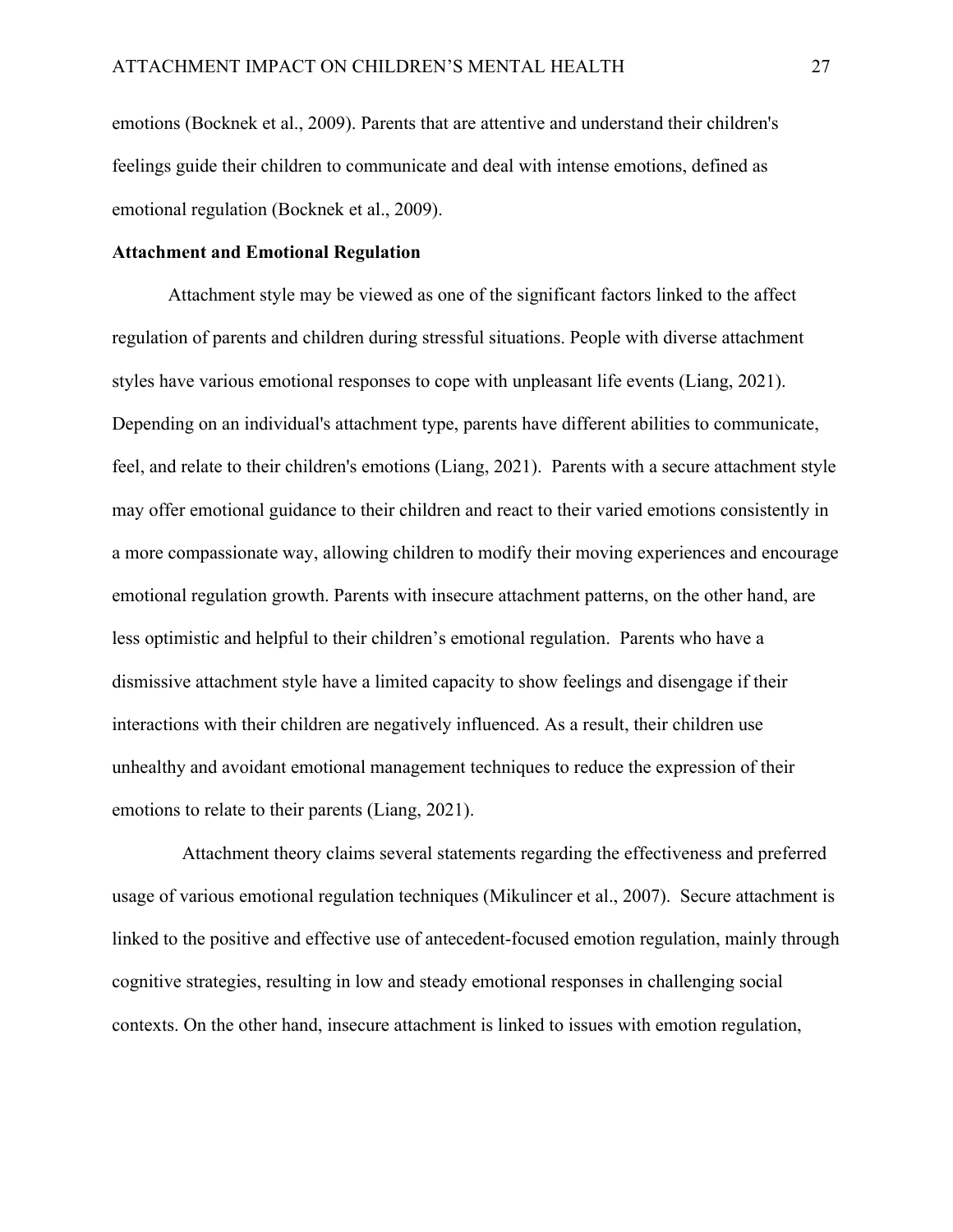resulting in poor results in stressful social circumstances and a high level of emotional intensity that persists [\(Mikulincer et al., 2007\)](https://www.frontiersin.org/articles/10.3389/fnhum.2012.00212/full#B80).

Affect regulation is another primary subject in attachment and childhood development research. A mother's capacity to manage her own emotion in everyday life gives a model for affect regulation regarding parenting and bonding (Schore 1994). Parent interaction in such situations influences children's prefrontal cortex, which is involved in self-awareness, concentration, emotional expression, and the neocortex, which is engaged in thinking, desire, and instincts (Siegel and Hartzell, 2003).

Effective affect regulation in both the parents and children is linked to relationship satisfaction and developmental outcomes. In contrast, unsuccessful emotional regulation is associated with various long-term negative consequences (Siegel and Hartzell, 2003).

The attachment connection allows for much more than only the growth of different skills; it also develops areas in the brain involved in emotional processing. A parent who creates the right environment supports brain development and underlies these critical interpersonal and social abilities (Joanisse, 2013).

# <span id="page-27-0"></span>**Secure Attachment and its Impact on an Individual's Resiliency and Emotional Regulation**

Children's self-esteem, self-confidence, social competence, and resilience have been associated with being securely attached (Sroufe et al., 2000). In other terms, caregivers who are continuously loving and attentive create a sense of security and safety in their children, which could help them gain a feeling of belonging and connection toward others (Pastorelli et al., 2016). The term "emotion regulation" includes the activities that help control stress levels. Readjusting one's attention and engaging in self-comforting actions have been demonstrated to lessen ongoing emotional distress in babies (Braungart et al.,2001). Insecure infants may either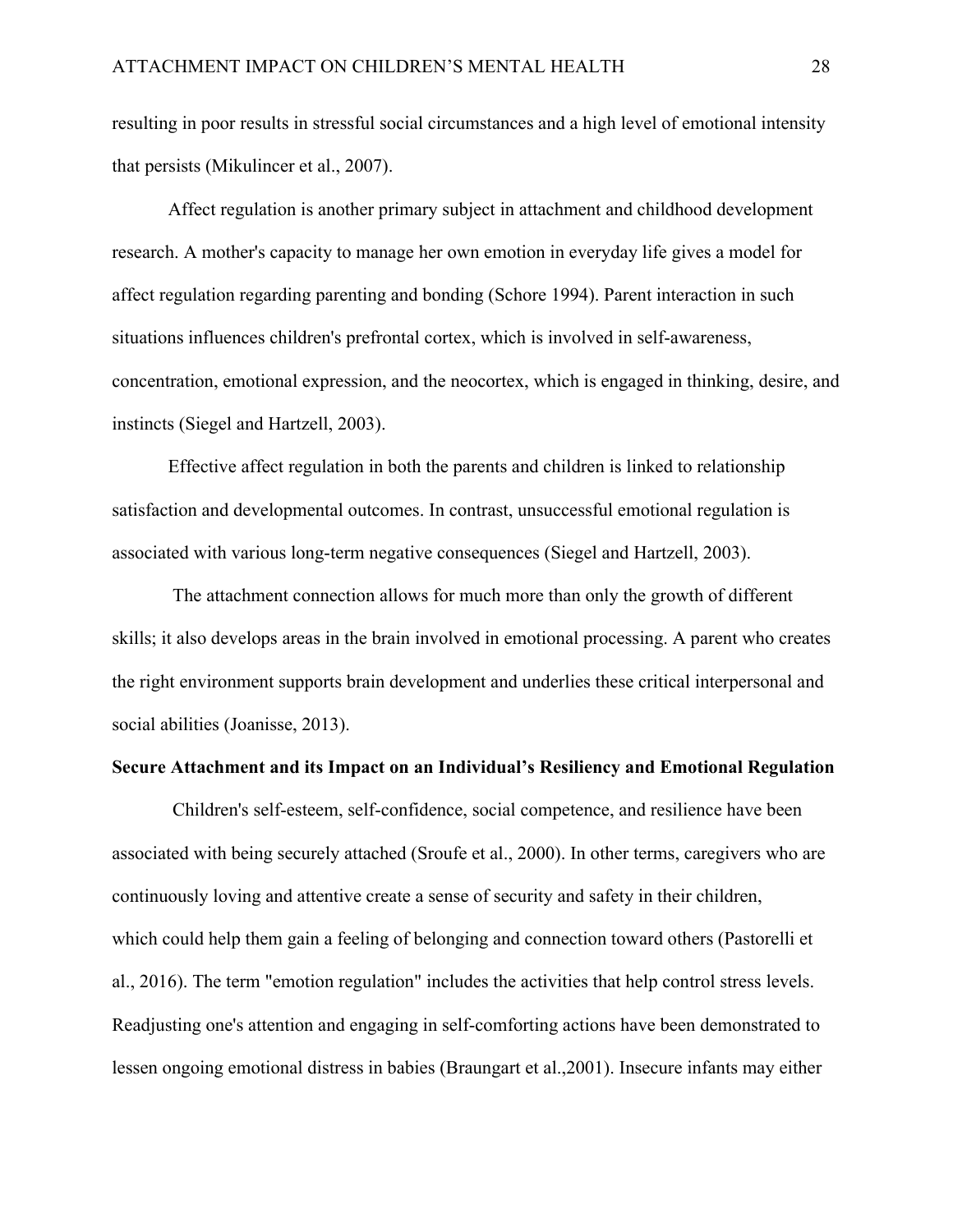overregulate (avoidant babies) or underregulate (resistant infants) their feelings during circumstances intended to initiate the attachment system. In contrast, secure infants appear to show the right level of emotion and recovery from a stressful event like a separation (Braungart et al., 2001).

More current findings focus on a child's resiliency and a child-mother connection, measuring each dimension in different situations. The results support that insecure child exhibit lower coping abilities (e.g., empathic sharing, social referring, exploratory speech patterns) than secure infants (Nachmias et al., 2001).

#### <span id="page-28-0"></span>**Psychological Effects of Insecure Attachment**

When a child feels endangered, the parent cannot be emotionally attuned or provide a safe and protected space; the child can suffer from stress and anxiety. Given the lack of a recovery process with a caretaker, unhealthy relationships can result in poor self-regulation in children (Flores, 2013). For example, children have no opportunity to get any comfort from their parents in a stressful situation. In that case, their emotional stress response system will end up with early psychological and biological scars, which heightens the risk of accessing external physiological self-regulation (Flores, 2013).

Psychopathology, negative affect, narcissistic personality, emotional pain and anxiety, and other distress characteristics have all been connected to insecure attachment. Relational challenges, feelings of loneliness, and anger toward others were also observed in people with avoidance or anxiety attachment styles (Wei et al., 2005). Insecure attachment patterns have been linked to emotion dysregulation, low levels of self, poor self-worth (Roberts et al., 1996), inadequate coping mechanisms, dysfunctional perfectionism, poor social abilities, and limited self-awareness (Wei et al., 2005).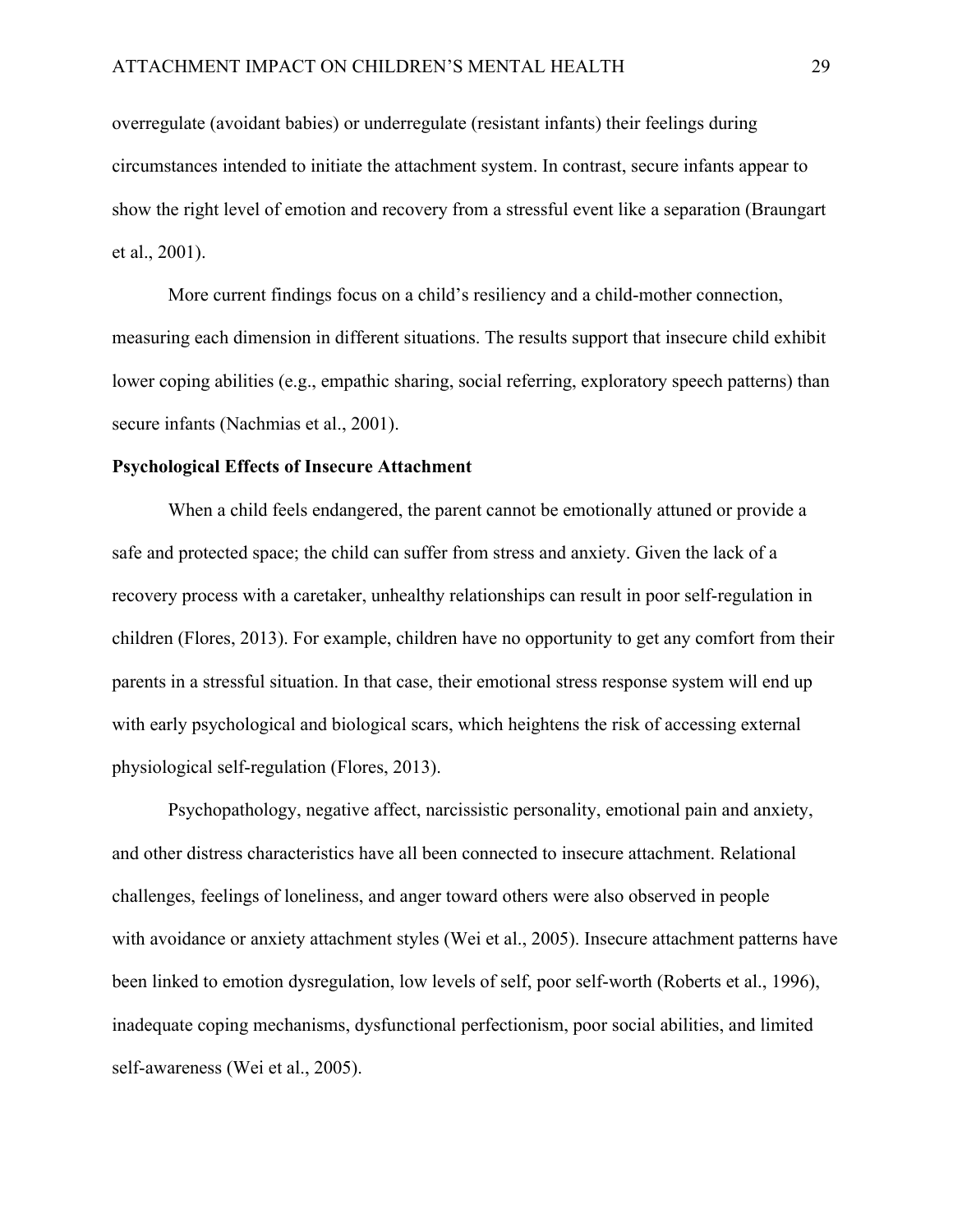Some environmental loss or rejection from parents in childhood could also harm children's healthy upbringing, and ''symptoms of anxiety, depression, or anger, therefore, are responses to these disruptions of personal bonds'' (Sable, 2000, p. 56). A healthy attachment bond with a responsive and psychologically accessible parent gives children a secure foundation and encourages a healthy balance of exploration and emotional stability. The significance of a sense of safety in optimal child growth and mental health is well documented (Punamaki, 2017).

# <span id="page-29-0"></span>**Attachment in Adulthood**

Modern theorists believe that adults have the same attachment desires as children and that these needs are met in their adult relationships with their romantic partners, friends, or family members (Feeney, 1999). If any environmental failure- such as a parent being unpredictable, rejective, or inconsistent, occurs during childhood, it would influence the child's healthy development (Sable, 2000).

Bowlby believed that young people generalize the expectations received from the interactions with caregivers into the cognitive characterization of how responsive and available the caregivers are and their worthiness of love and support. These representations seem to affect cognition and behavior in attachment connections over time, even into adulthood (Elliot & Reis, 2003).

 Even though there are different ways in which an adult individual's attachment style is measured and designed, there is agreement on two major types: avoidance and ambivalence. Highly avoidant individuals are considered uncomfortable with intimacy and try to hide their desires for close relationships. Anxiety/ambivalence is characterized by emotions of stress and insecurity about relationships. An excessively anxious/ambivalent individual often wishes for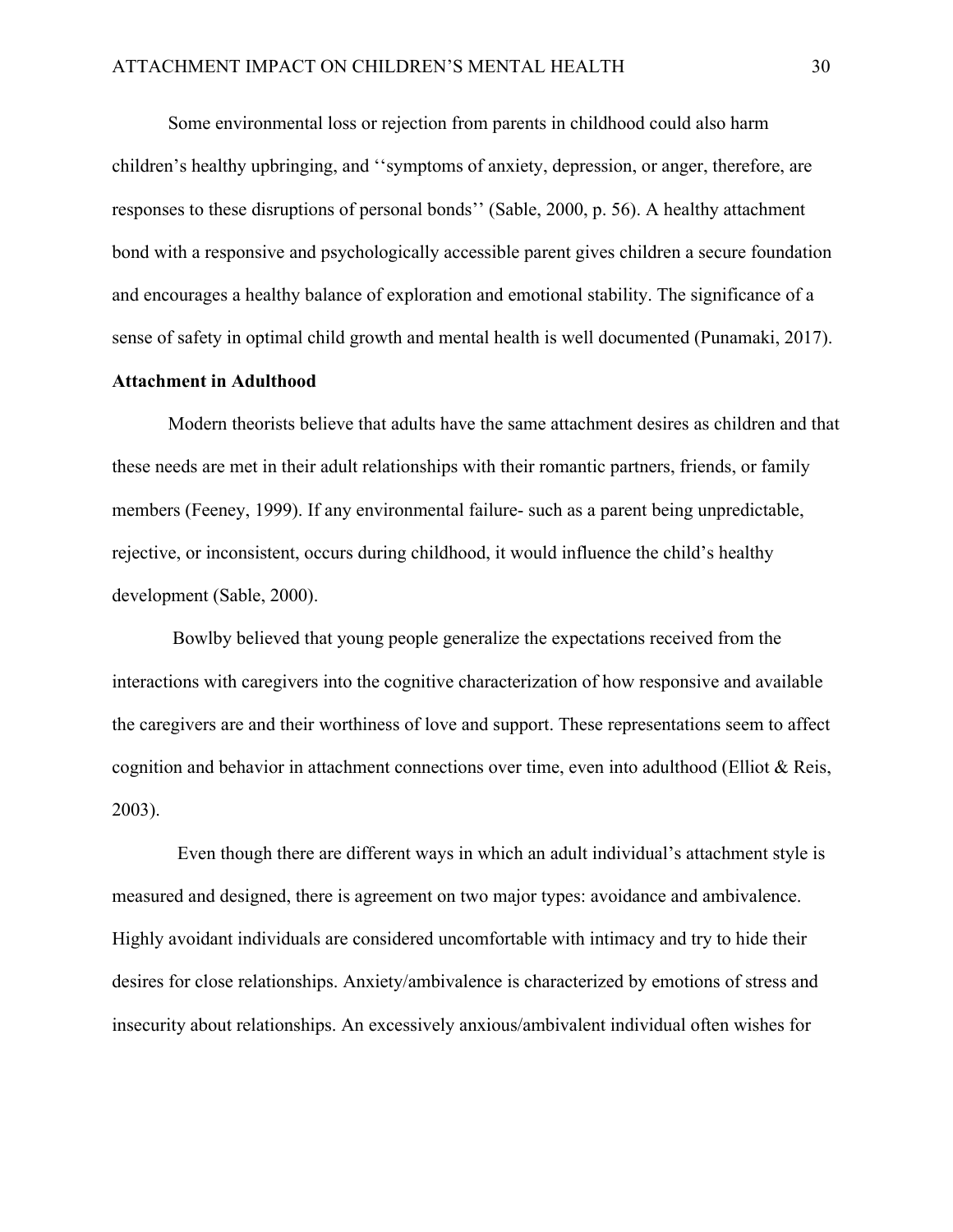emotional intimacy, but the fear of being rejected or abandoned stops them from developing romantic connections (Green et al., 2007).

 A large amount of evidence shows attachment patterns change over time. It's still tricky to figure out how and why attachment styles evolve. Transitioning to parenting, experiencing trauma, marital conflict and cooperation, the meaning or construal of life situations, consistent risk factors, and therapy have all been connected to changes in attachment style in adulthood (Fraley, 2019).

### <span id="page-30-0"></span>**Attachment During the Pandemic**

Parents are a child's earliest social platform, teaching them many crucial things. One of the essential social principles is trustworthiness; newborns understand whether their caregiver will be present to meet their basic needs and react to their signals continuously (Erickson & Egeland, 2004). The "attachment system" can be triggered by stress, pain, disease, starvation, and distressing events in the environment; in addition to separation from a caregiver, even adults get activated when confronted with a threat (Rajkumar, 2020). The worldwide COVID-19 pandemic is a source of stress beyond the family relationship. Still, given the novelty and uncertainty surrounding this disease, many families are likely to see it as a severely stressful event. A new study suggests that caregivers' perceptions of COVID-19's influence are linked to more significant parental stress and, as a result, a higher probability of harsh parenting (Chung et al., 2020)**.** The effects of the covid-19 pandemic on parenthood have been negative and positive. Some parents go through a mental breakdown, and their daily activities have been drastically altered, affecting how they interact with their children (Tinni, 2020). Research shows the worldwide COVID-19 pandemic may have caused distress for most families and, as a result, a greater likelihood of aggressive parenting (Chung et al., 2020).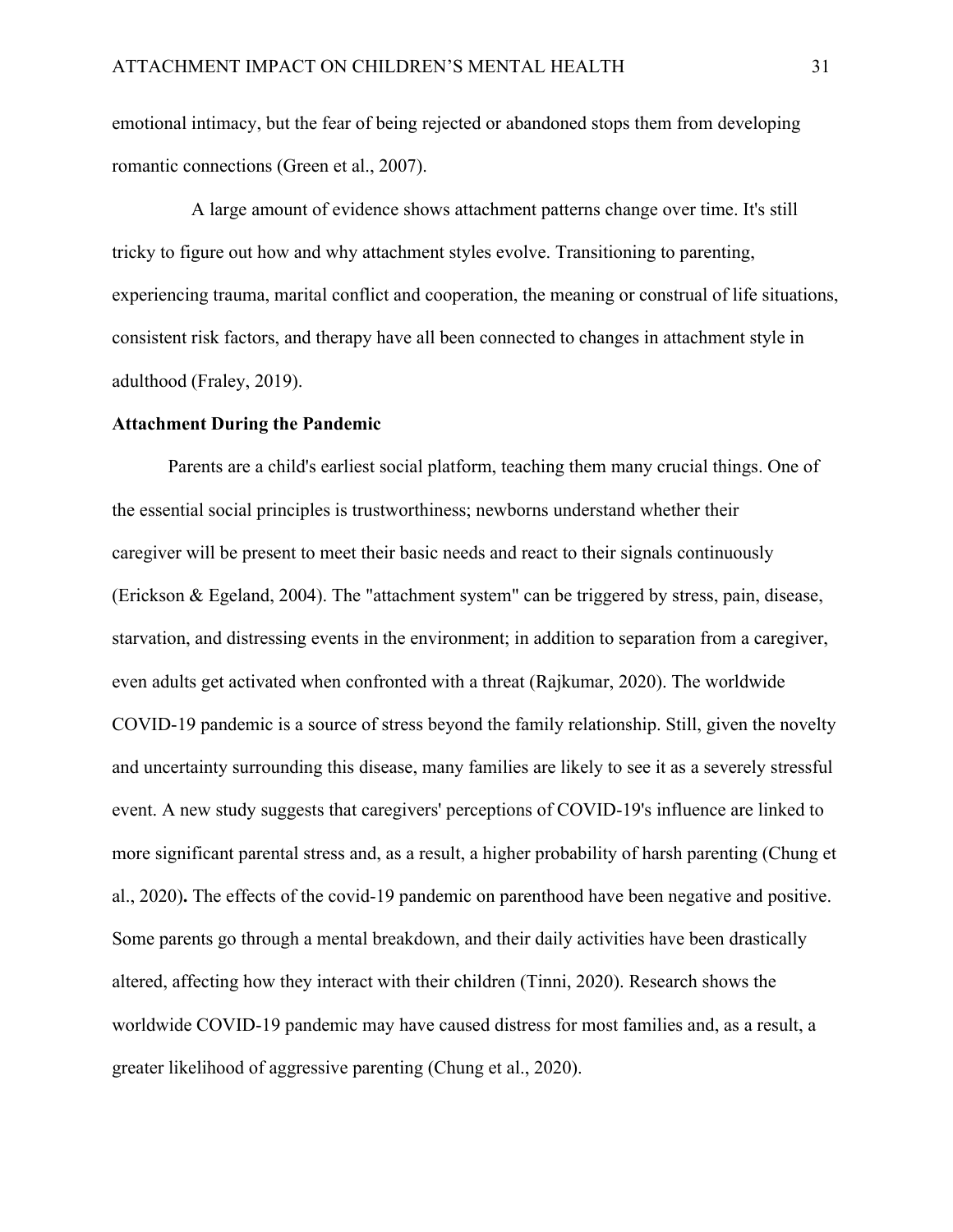Some caregivers found sitting at home doing nothing very challenging and expressed concern about their children's mental health due to the pandemic. On the other hand, some parents stated that they were happy to get quality family time with their children (Tinni, 2020). These families decided to set up a specific daily routine for their children. Even if they are stuck at home and can not participate in their everyday activities, they still have something to look for during the day (Coyne et al., 2021).

Also, the COVID-19 pandemic imposed various stressful restrictions on younger human's everyday life, such as canceling sports and activities, separation from friends, and increased anxiety about economic uncertainty and the risk of disease transmission, sickness, or deaths in friends and family (Coulombe & Yates, 2021). Positive ties with parents are a potent form of assistance as they navigate challenging life events such as trauma, sickness, and relationship disruptions. As a result, attachment security may help attenuate teenage adversity's harmful mental health effects by fostering coping mechanisms (Coulombe& Yates, 2021).

In addition, the pandemic has been profoundly influencing most individuals' mental wellbeing and society at large (Rajkumar, 2020). During the pandemic, children were isolated from their peers and had limited access to their outside activities, which put them in a challenging position socially and emotionally (Johnson, 2020). School and daycare closures led to anxiety, boredom, sadness, and worry in many youngsters, which may cause young children to express their stress by acting aggressively (Johnson, 2020).

The pandemic also has had psychological effects on children, and researchers don't yet know the long-term implications. To address these issues, strategies that will assist children and adolescents in coping with the pandemic's short- and long-term mental repercussions,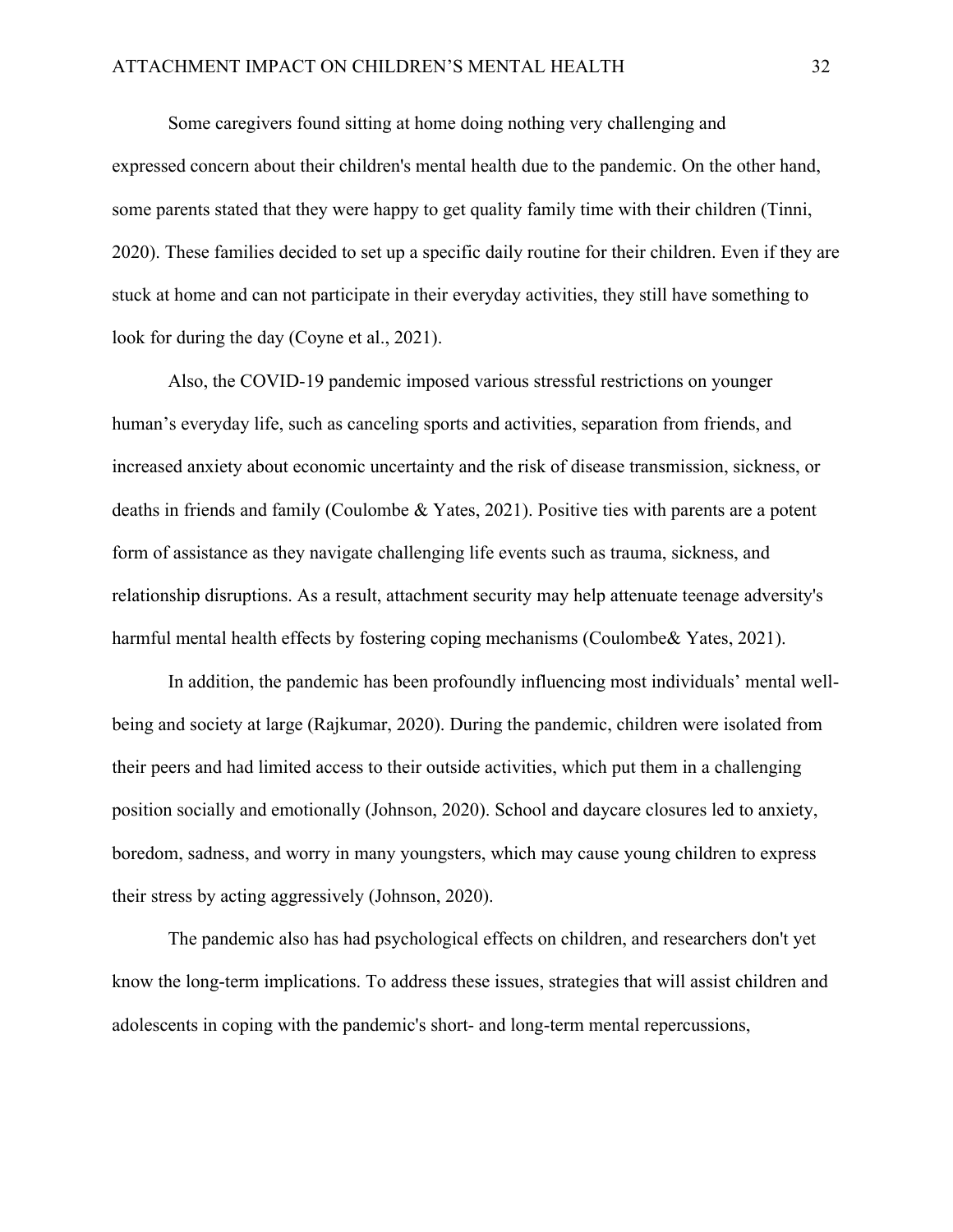particularly those considered more susceptible in this group, are becoming increasingly important (O'Sullivan et al., 2021).

#### <span id="page-32-0"></span>**Attachment Interventions for Therapists**

In today's mental health settings, knowledge of attachment theory is essential. A thorough awareness of a client's attachment styles leads to more effective treatment. For instance, a therapist who recognizes the client's attachment type, resiliency, and the risk associated with that attachment pattern, is more prepared to provide compassionate and appropriate interventions in therapy (Bettmann, 2006).

Attachment theory can reveal insight into how individuals react to stress and relational situations, which is helpful in the therapeutic setting. Understanding these features of clients' behavior is essential throughout the evaluation and case conceptualizing phases of therapy to design suitable interventions and predict possible therapeutic difficulties (Davila & Levy, 2006).

Mutual trust, hope, and acceptance are the foundation of a counseling relationship, which provides the necessary framework for helping a client with a history of insecure attachment styles. A therapeutic relationship provides a safe space for the client to be confident in exploring past traumas but instead repairing the unavoidable disruptions that may happen in the therapy session (Cortina, 2013).

# <span id="page-32-1"></span>*Group Therapy*

Attachment-focused group therapists are particularly concerned about creating a safe platform for establishing lasting, secure attachment, better internal working models of relationships, increased positive attributes, and trust. In terms of effectiveness, group therapy assists making and maintaining emotional contact between members of the group and the therapist, especially during emotional conflict, while sustaining emotional exposure and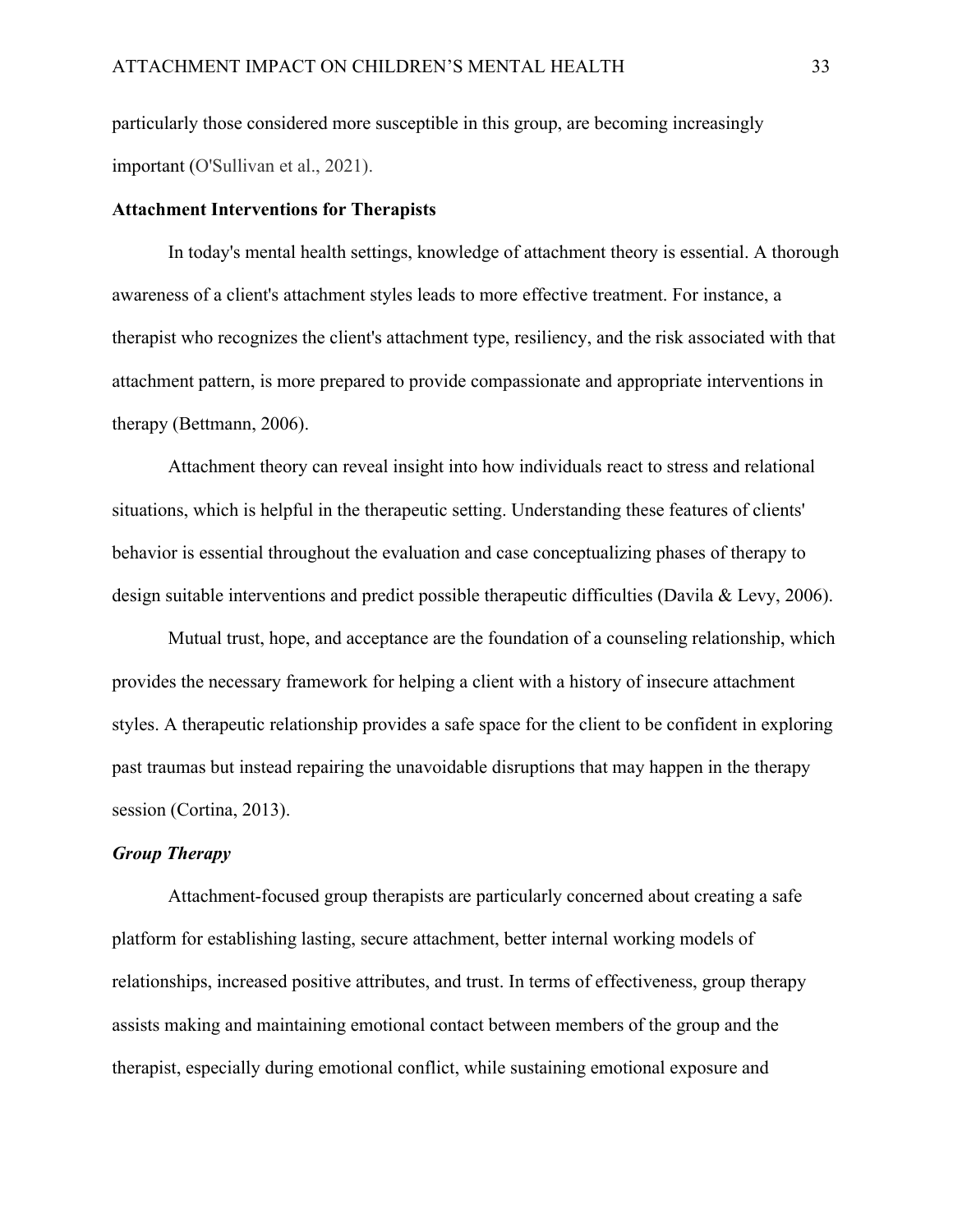vulnerability (Black, 2019). To achieve these goals, group facilitators use several techniques (Flores and pages, 2017), including psychoeducation, potential conflict, awareness, and relaxation techniques to decrease nervous system activation, provide a safe emotional environment for interpersonal exploration, assess early attachment interactions and internal working models, working with transference and countertransference, and trying to promote and practice mentalization. Furthermore, attachment-sensitive group therapist strives to foster procedures that allow individuals to examine their differences, constructively address their anger and conflict, and heal unavoidable relationship stresses and bursts. An attachment theoryinformed facilitator would prioritize treatments that promote secure attachment, such as managing and restraining anger and tension, encouraging emotional co-regulation, and supporting increased mentalization within the group (Flores & Porges, 2017).

By encouraging the vocal communication of all thoughts and emotions (not just hostility) and lowering obstacles to emotional bonds among members of the group, the leader is seen as a maturational agent (Levine, 2017) instead of a source of insights. Using current analytic principles, these group therapists treated higher-functioning clients with "pockets" of preoedipal impairments and tensions. To strengthen personality development and aid in separating and explaining overlapping mental images of self and others, the modern analytic facilitator asks members to articulate their emotional experiences and overcome barriers to doing so (Black, 2019).

# <span id="page-33-0"></span>*Somatic Interventions*

Somatic Experiencing is a neuroscience, relationship-based strategy for trauma relief that recovers the autonomic nervous system's homeostasis (Carlton, 2009). Somatic Experiencing connects the inadequate physiological patterns which have been impaired during the stressful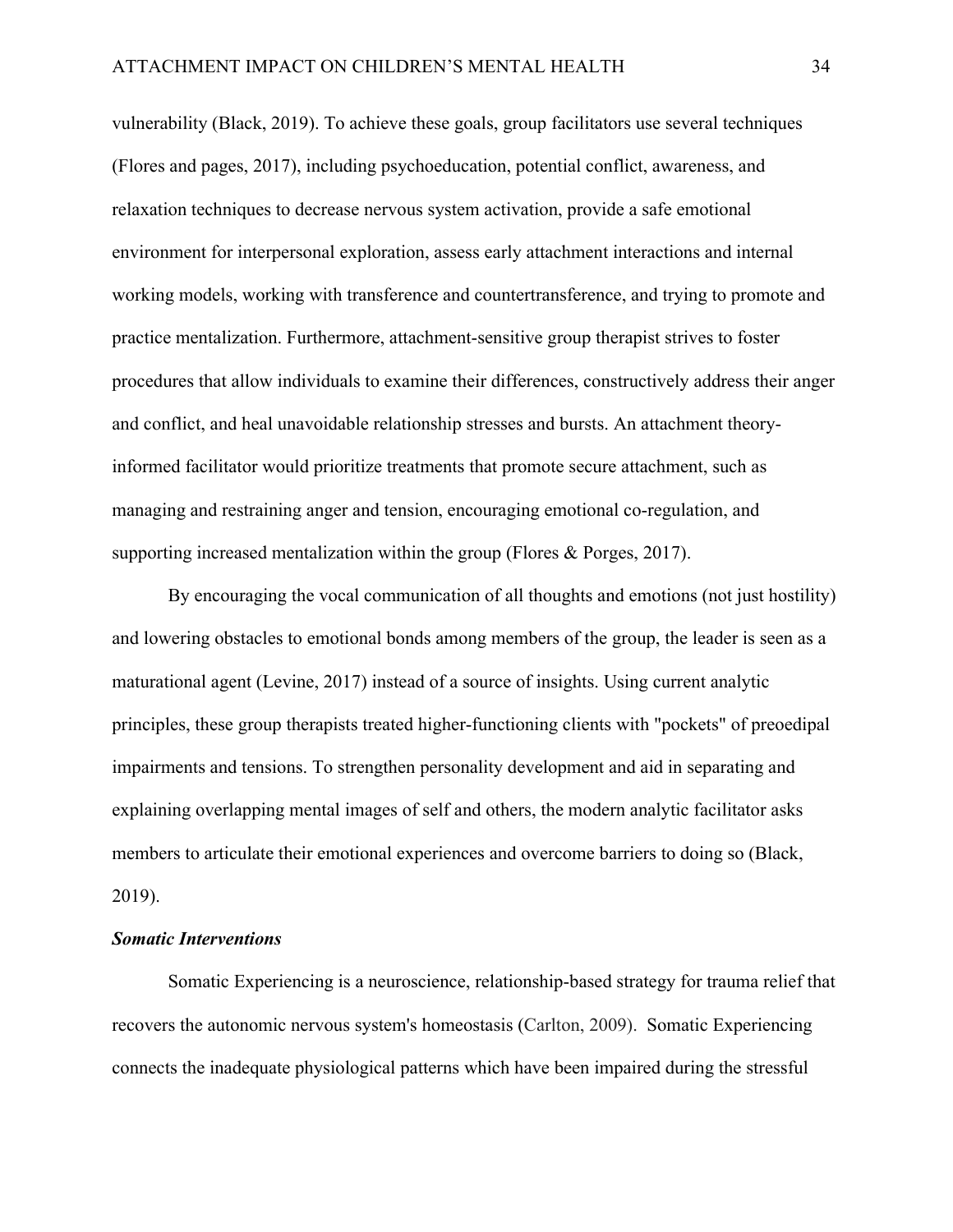event or its tendentious aftermath by tracking internal changes, restoring self-regulation, renegotiating trauma within the nervous system, and deactivating the state of hyperarousal so common in traumatized peoples, and is based on the theory that humans, like animals, have an innate potential to repair and achieve adaptability. Somatic Experiencing uses bottom-up sequencing to aid the body in healing trauma by increasing awareness of natural human experiences. The nervous system gets pushed into dysregulation when the body responds to a severely stressful circumstance. Internal stress and emotions associated with the traumatic incident become trapped within the body, unable to be released, resulting in various traumatic stress (Carlton, 2009).

Children's neurological system is not fully formed when born; it is fundamentally shaped by their interaction with caregivers from 0 to 18 months (Schore, 2002). Additionally, the right brain area is responsible for autonomic, involuntary stress management, and emotional regulation that is meant to develop during the first two years, implying that the child-parent interaction is critical. After delivery, the newborn instinctively engages in what Bowlby refers to as closeness-seeking behavior, in which the baby seeks emotional regulation from the caregiver (Bretherton, 2004). Therefore, the nervous system of infants can fully mature when their caregiver responds positively to the child's stimuli and secure attachment form as a result.

The fundamental mechanisms that contribute to the benefits of mindfulness meditation have been the subject of several research. The influence of the practice on the neurological system is one field of study that has recently gained a tremendous amount of attention. Mindful awareness is a mindset that seems to increase neuronal plasticity, meaning that meditation can genuinely alter brain structure (Siegel 2007).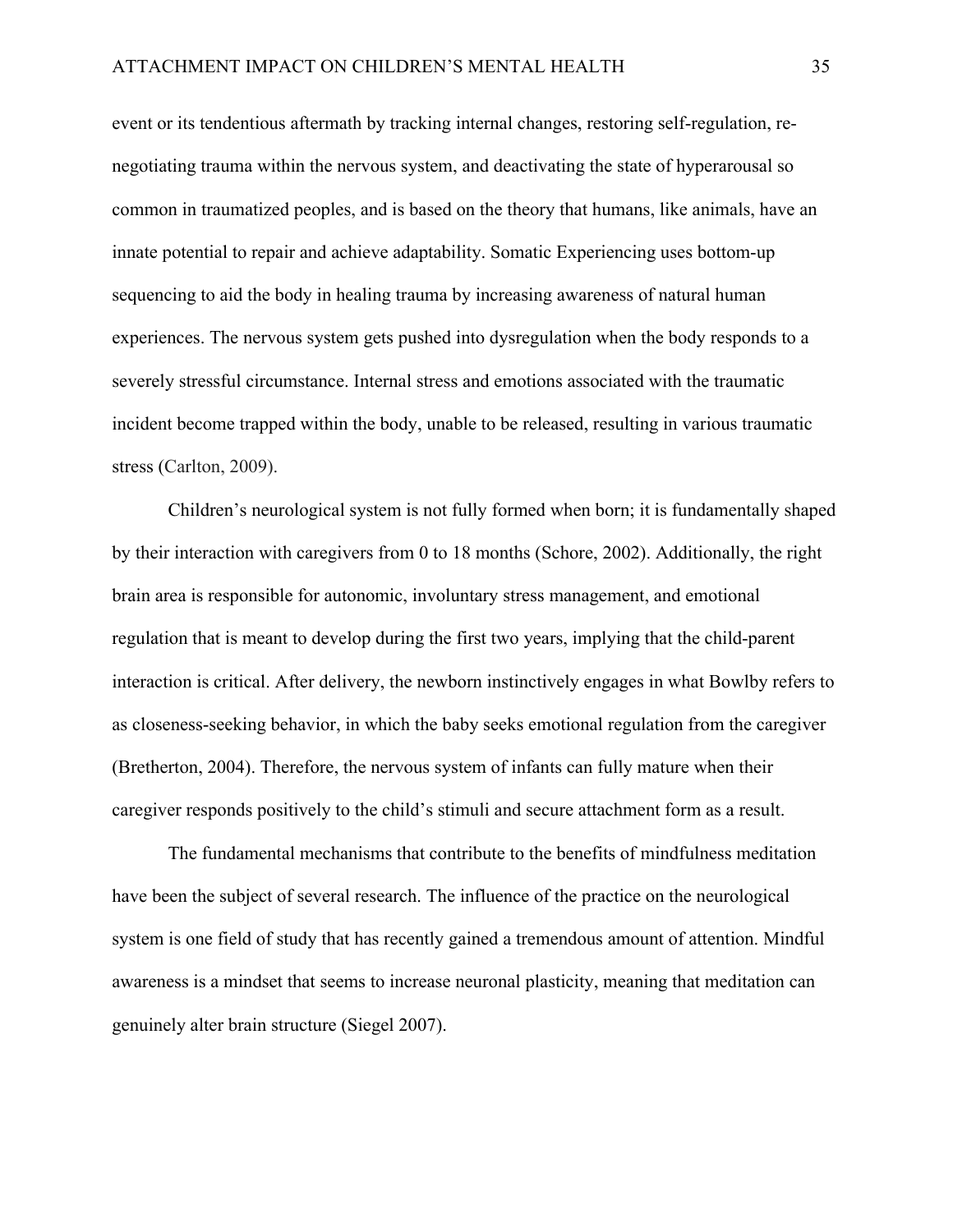# <span id="page-35-0"></span>*Mindfulness and Meditation*

 "Paying attention in a certain way and on purpose to the present moment nonjudgmentally is called mindfulness" and has been more widely used in research and therapy programs (Kabat-Zinn, 1994, p. 4). Mindfulness can be seen as developing a secure attachment with yourself (Siegel, 2007, p. 180).

Mindful people are open and sensitive to their life's events, attempting to experience each moment without judging it (Carlton, 2009).

Mindfulness and a secure bond will help individuals to be more resilient. Anyone who uses mindfulness and has secure attachment will cope with the challenges by being present. Furthermore, when people have a secure connection, they build confidence to solve issues, develop empathy, and form positive social relationships. These are necessary for children to deal with the pandemic's challenges (Aini et al., 2021).

#### <span id="page-35-1"></span>*Cognitive Behavioral Therapy*

Stressful life events in childhood can create a terrible memory that can last a lifetime. It's critical for clinicians like therapists, psychiatrists, and caregivers to notice the impact of trauma because it can lead to symptoms of depression later in life, whether in adolescence or adulthood (Arellano et al., 2014). Cognitive-behavioral therapy (CBT) is among the most well-understood and researched therapeutic techniques for children and adolescents who deal with depression, anxiety, or PTSD (Seligman & Ollendick, 2011). CBT focuses on addressing existing challenges, modifying complex cognition and behavior, and explaining how emotions, thoughts, and behavior patterns interact (Bru et al., 2013). CBT had first developed in the 1960s by Ellis and Beck, who employed the ABC model, which concentrated on how emotional outcomes are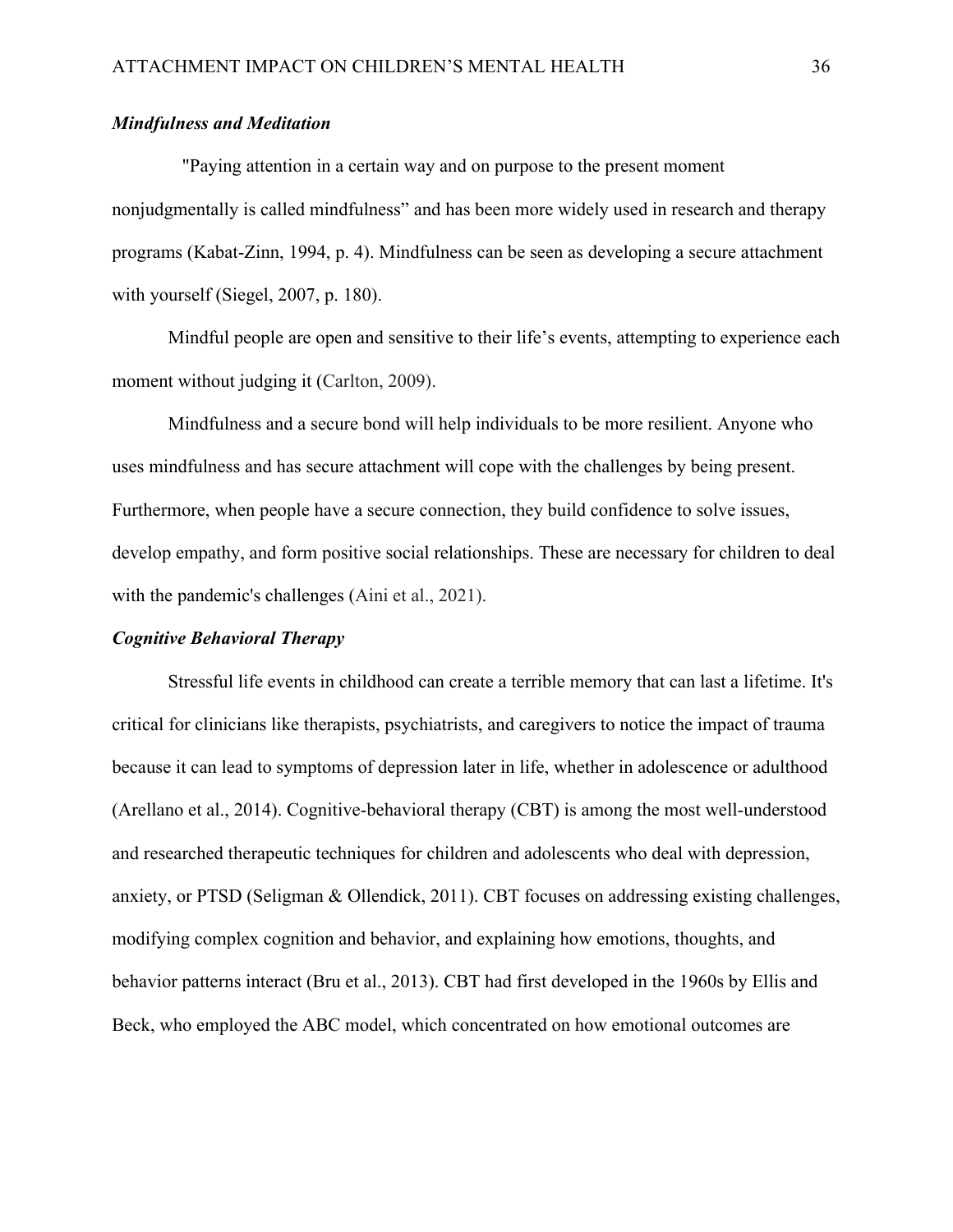influenced by a belief (Bru et al., 2013). Self-monitoring, cognitive organizing, relaxation techniques, and the pursuit of enjoyable activities established this model (Bru et al., 2013).

# <span id="page-36-0"></span>*Acceptance Commitment Therapy*

Acceptance and Commitment Therapy (ACT) believes that the foundation of individuals' mental challenges is the complex relationships of consciousness, language, and life events that lead to a decreased ability to adjust or continue behaviors aligned with their values. ACT is a technique for increasing psychological flexibility, and it is defined as being fully engaged in the here and now (Swain, 2013). ACT has six core processes; acceptance, cognitive diffusion, being present, self as context, values, and committed action. These six phases are interrelated and develop upon one another. The purpose of ACT is to be mindful of and appreciate thoughts and emotions rather than changing them. Clients will find a way to deal with the anxiety of worrying thoughts and feelings (Hayes et al., 2006). ACT encourages clients to identify their values and act in a value-focused manner. Accepting worrying emotions and experiences that may develop throughout the process and the ability to defuse these thoughts and feelings are both supported (Swain, 2013).

Four research studies looked at mindfulness-based stress reduction (MBSR) in anxious children and teens and concluded that it lowers uneasy sensations (Biegel, 2009). For example, the research found that MBSR may promote a more adaptable way of processing feelings and thoughts that underpin tension and behavioral and psychological challenges. Mindfulness practices are supposed to increase acceptance, conceptual understanding, and other skills that detach from emotional and intellectual experiences that cause distress and its consequences. In addition, the varied meditation activities can be thought of as possibilities for exposure and desensitization to internal experiences that are often ignored or suppressed, perhaps allowing a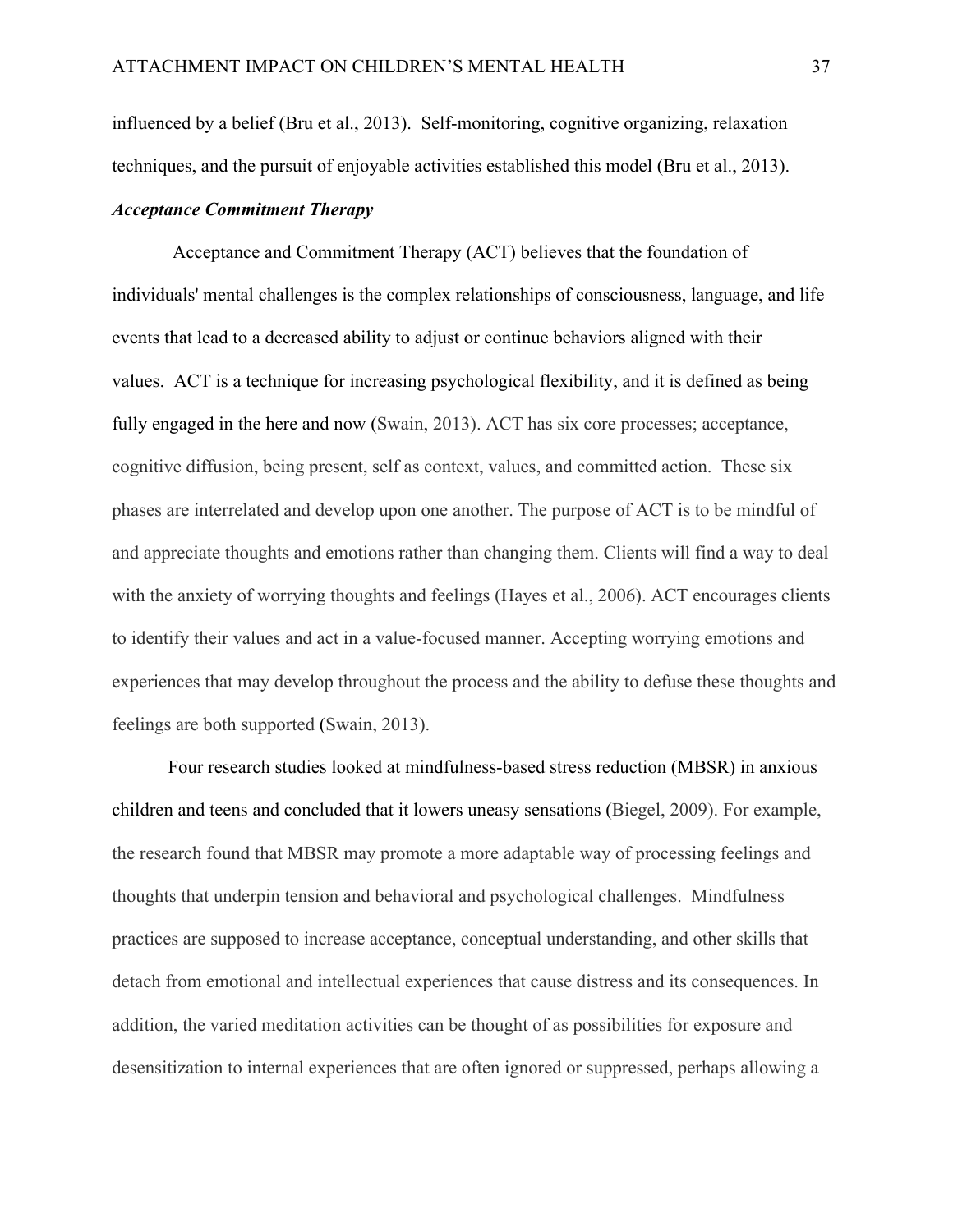more flexible approach to painful circumstances (Baer, 2007). Finally, Mindfulness meditation practices can help individuals establish a non - judgmental observational position to symptoms of anxiety and depression, which can be an effective cognitive-behavioral coping tool (Asmaee et al., 2012).

# <span id="page-37-0"></span>*Emotional-Focused Therapy*

When an attachment bond is solid and secure, it provides both a safe sanctuary and a secure foundation in stressful situations. On the other hand, attachment insecurity impairs these processes and limits the relationship's potential to provide emotional stability and good affect regulation (Wiebe & Johnson, 2017). Emotionally focused therapy (EFT) is an evidencebased therapy that attempts to assist individuals to strengthen their attachment ties to improve relational performance (Wiebe & Johnson, 2017). EFT sees feelings as a fundamentally flexible asset that empowers individuals to remember and help organize meaningful data provided by internal and external signals and aids individuals in making sense of themselves, those around them, and the world. This form of therapy effectively affects various clinical symptoms, including complicated trauma, depression, generalized anxiety, social anxiety, and families with young children who have eating disorders (Lopes et al., 2021). Emotion-focused therapists assist clients with their relational problems, concerns, or challenges by promoting emotional awareness, communication, contemplation, regulation, and change within an emotionally sensitive and transforming connection. Emotion-focused therapists focus on specific markers of emotional issues in sessions and provide sensory and gestalt-inspired tasks to assist clients in resolving them. Emotion-focused therapists focus on indicators of emotional regulation issues (features) in sessions and provide experiential and gestalt-inspired jobs to assist clients in fixing them (Lopes et al., 2021). An example of this might be the empty chair technique; an individual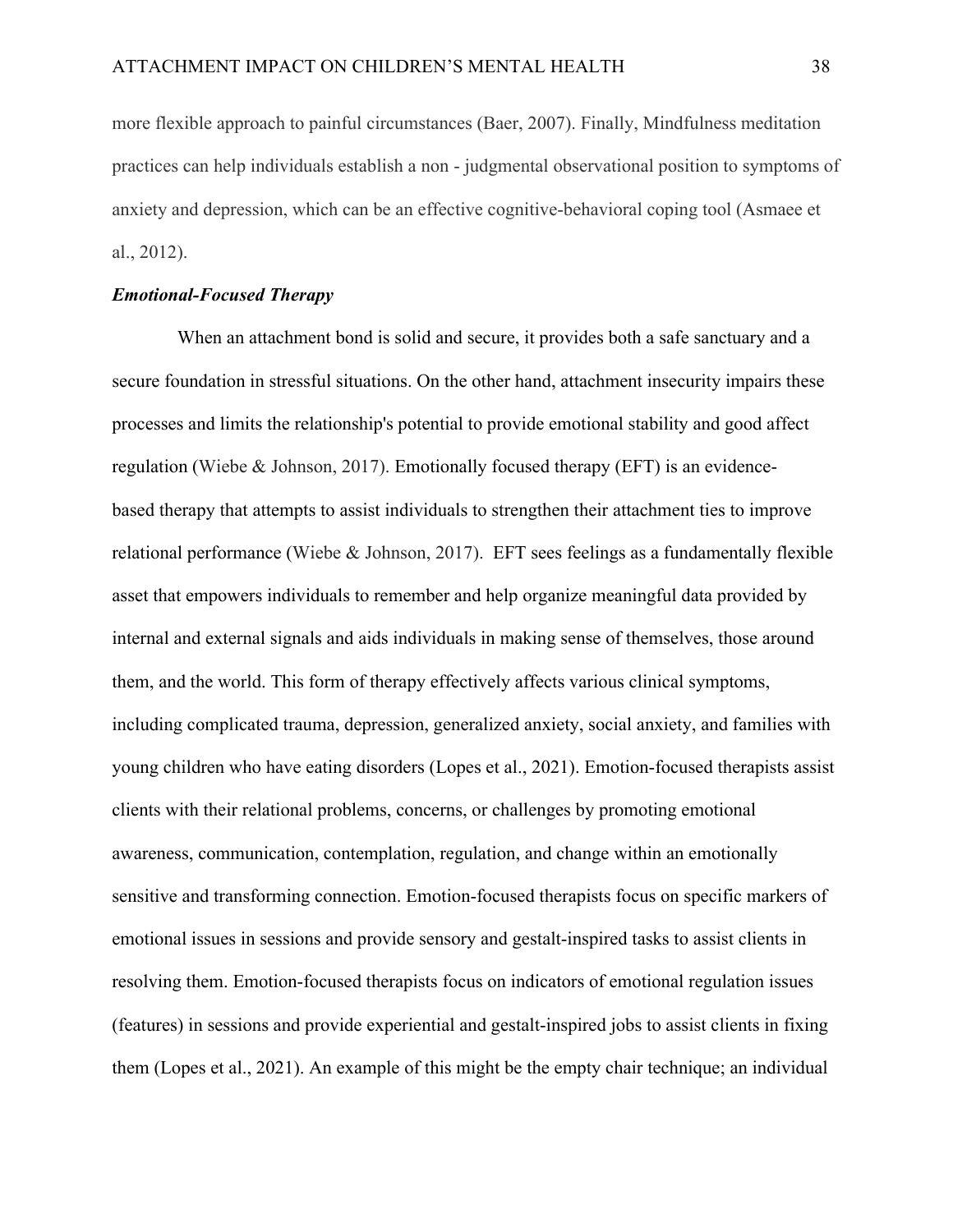will be asked to sit on a chair facing an empty chair and imagine someone is sitting there. The therapist will then guild the person to get engaged in the conversation with exaggerated expressions to be more aware of the attached emotions. This exercise assists the client in identifying their hidden feelings, expressing them openly and freely, and understanding relationships.

## <span id="page-38-0"></span>*Attachment-based Family Therapy*

Attachment-based family therapy (ABFT) is a brief, empirically established, emotionfocused experiential therapy that has been specially created and developed to restore attachment ruptures that have harmed trustworthiness in the parent-child relationship. The physiological, physical, and psychological need for deep and secure attachments is exploited in attachmentbased family therapy. As a result, the therapy doesn't begin with problem-solving or behavioral management techniques. Instead, it attempts to identify what events like abuse or relational patterns like harsh criticism have harmed trustworthiness in relationships, like emotion-focused therapy (Diamond et al., 2016).

ABFT has a clear outline for therapists working with children and youth to develop a secure bond with their parents, which I detail in chapter 3. These steps include a relational reframe, alliance-building, an alliance with parents, an attachment task, and an autonomypromoting task. ABFT emphasizes family characteristics such as parental rejections and criticism, poor parental affection, and child-parent conflict. This model aims to improve individuals' behavior and interpersonal communication (Diamond et al., 2016).

# <span id="page-38-1"></span>*Parent and Child Therapy*

PACT (Parent and Child Therapy) is attachment-based psychotherapy for children ages 4 to 12 who have emotional and social difficulties. It's for dysfunctional parent-child interactions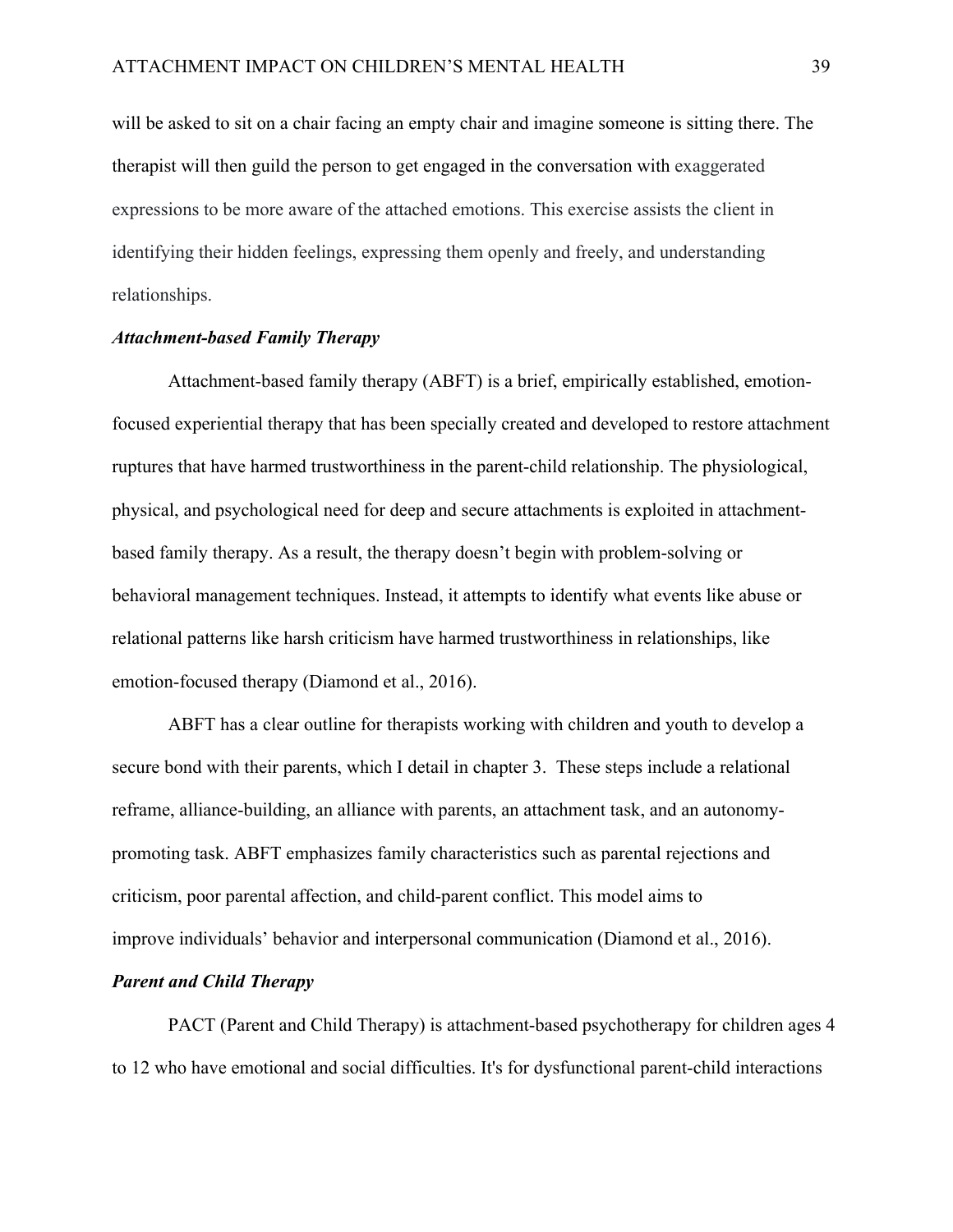that haven't improved with systemic family treatment. PACT uses narrative approaches and sensory activities founded on the idea of supported looking to redefine parent-child connection conflict (Amos & Furber, 2007). PACT focuses on both the parent and the child's inner emotional experiences of the past events in their relationship and why that still affects how they connect in the present moment. A one-way screen provides parents' reflective ability and sensibility and creases the child's feelings of safety in her primary attachment relationship (Amos & Furber,2007). PACT needs two qualified mental health professionals, one for a caregiver (typically the mother) and another for the child. This approach requires accessibility to a playroom with a one-way mirror and an observing area with good audio equipment. PACT's storytelling phase is usually short and can effectively bring certain families forward (Chambers, 2006). The interventions used in PACT are Parallel Parent-Child Narrative (PPCN), Preparation to Meet as If for the First Time, Looking Before Doing, and finally. They are looking After. Each of these four stages is now described (Chambers, 2006). In the first stage, PPCN intends to engage with the storyline parts from the parent and child's internal working models. The next step is when the clinician encourages the mother to recall and discuss her child's aspirations, desires, and worries. The origins of attachment occur due to 'becoming ready for the baby': prepared to learn, visualize, get ready to love, and explore. The goal of this stage is to draw the other's attention to the child. The therapist searches for any blame and tries to correct them (Chambers, 2006). The following step is considered a correcting process. The mother will be given a space to observe a method to understand and accept the actual child instead of the dream baby she created during her pregnancy. The final phase of 'looking after' can start when a mother sees the child instead of just the behavior, therefore minor misinterpretation or confusion. The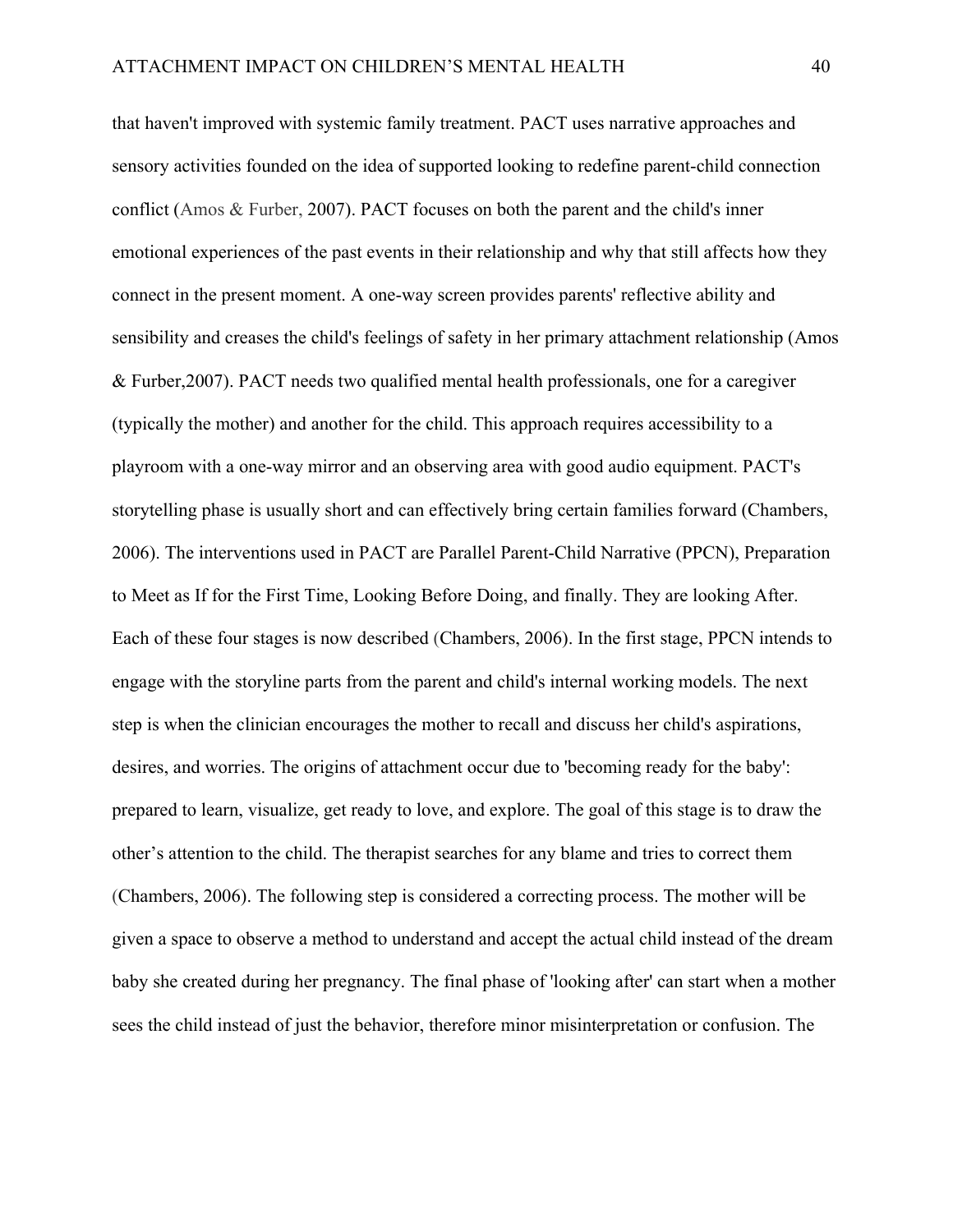mother will be asked to join the play while the child is leading, responding, and following (Chambers, 2006).

# <span id="page-40-0"></span>**Chapter Summary**

 In this chapter, I discussed that the attachment system is biologically based, which serves a survival role for the child and gets activated after the birth by the individual's relationship with the attachment figures (Brisch et al., 2012). Bowlby believes in the impact of the quality of the relationship between a parent's attachment style and the outcome of upbringing a child who could be defined as secure or insecure. He indicates that securely attached children have empathetic and responsive primary caregivers. On the other hand, insecure ambivalent, attached children deal with an inconsistent primary caregiver who sometimes meets the child's needs while ignoring their needs. Internalized problematic attachments in caregivers can create negative thoughts and feelings about self and others in children and create dysfunctional coping mechanisms (Grecucci et al., 2018). In addition, the caregiver's skill to tune into the child's needs affects attachment. For example, secure attachment develops when an attachment figure satisfies and responds to the child's needs, whereas insecure attachment develops when caregivers are unresponsive (Brisch et al., 2012).

When a child is in a distressing circumstance, the natural response of caregivers is to provide safety and express emphatic feelings. Parents may vary in caregiving-related reactions since they are not equally competent and driven to be effective parents. They may be unable to keep their children safe in some situations, or they may react with dysfunctional feelings. These differences can be linked to the mental description of self and others (Grecucci et al., 2018). The next chapter will discuss a workshop that discusses attachment theory and helps parents form secure bonds with their children.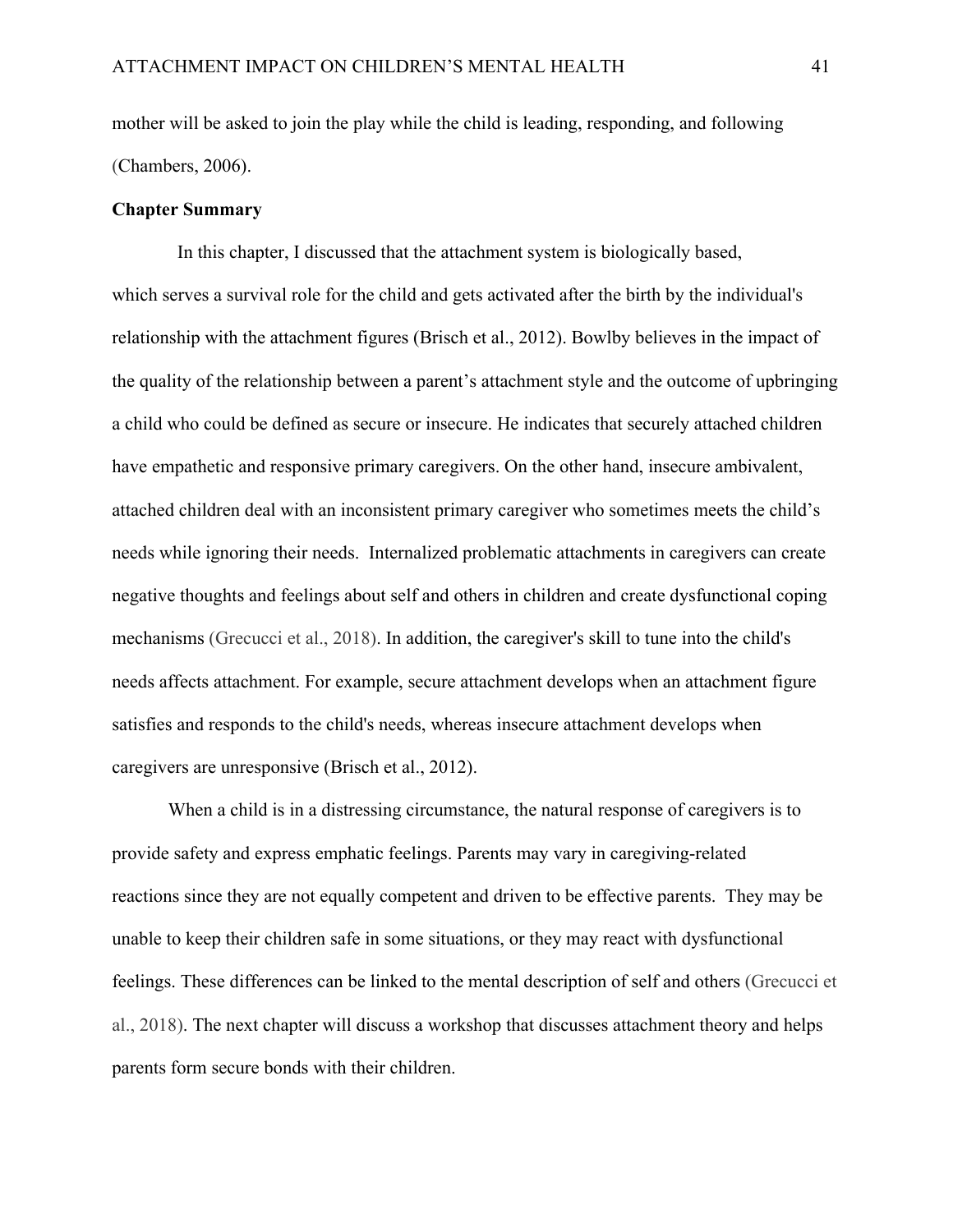### **Chapter Three: Summary, Recommendations, and Conclusion**

<span id="page-41-0"></span>Children with an insecure attachment style can experience several negative consequences, such as depression, anxiety, and post-traumatic stress disorder. In this paper, I focused on the parent-child relationship during a pandemic. I reviewed research that studied the impact of secure bonds on children's ability to develop self-control and resilience. In the literature review, I looked for evidence in recent findings that support a connection between securely attached children experiencing fewer mental health issues and being more resilient. In this capstone, I presented a theoretical background, described terms or phrases, and discussed recent studies on children's resiliency and mental health.

In the literature review, I reviewed attachment theory and how it can provide insight into how people react to stress and relationship problems. I discussed how understanding these aspects of a client's behavior is critical during therapy's evaluation and case conceptualization phases. Appropriate interventions can support caregivers who are insecurely attached to their children, which may have created mental health challenges for them during the pandemic.

In this chapter, I will summarize and use the material presented in the last two chapters to provide a workshop for therapists who work in this field and parents who have had some challenges with bonding securely with their children during this stressful time.

# <span id="page-41-1"></span>**Recommendations**

My purpose in writing this paper has been to create a workshop that would serve as a reference for therapists and caregivers. This workshop will provide clinicians with the knowledge to assist families with insecurely attached children battling mental health issues such as anxiety, depression, and PTSD during a covid-19 pandemic. It will also offer resources for caregivers to support their children in mastering self-regulation, co-regulation, and resiliency.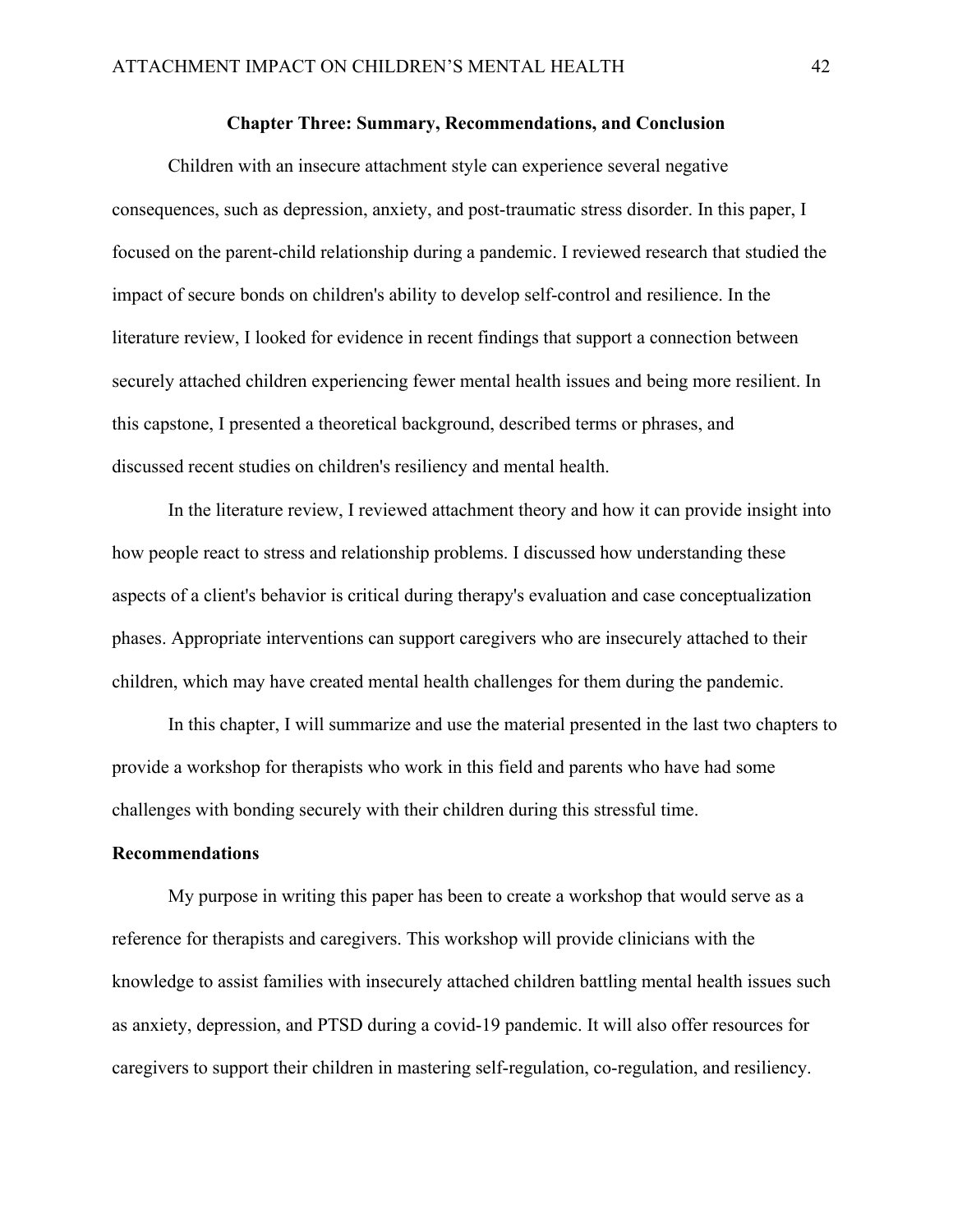I am proposing a workshop series of six sessions that will define and discuss key findings and material that assist parents in understanding attachment theory, attachment styles, resiliency, positive parenting tips, and how stressful events like the pandemic can impact how attachment forms. The workshop aims to raise the clinician's awareness of the attachment meaning, what an insecure and secure attachment looks like, and how it affects children's mental health and capacity to learn self-regulation. Hopefully, caregivers will leave with a better understanding of the principles and, as a result, will be prepared to support their children.

#### <span id="page-42-0"></span>**Outline of the Sessions**

Before beginning the workshop's material, the facilitator will be given the attendees brief professional background information. These include educational background and the rationale for holding the session. In addition, participants will be encouraged to introduce themselves, mentions how many children they have and their age, and describe what motivated them to join the workshop. Participants can pass if they do not wish to share during the program because they may not feel safe and trustworthy in the surroundings. Then the facilitator will share the workshop's learning goals and explain the possible physical and emotional effects of some of the contents on individuals and how individuals can ground themselves or take a moment to reflect. The workshop then starts with psychoeducation around attachment and its impacts on individuals' parenting and mental health. The idea is that through psychoeducation, people learn about attachment styles, self-regulation, and attachment parenting, and as a result, parenting feels less shameful and stressful. This section will outline the various topics discussed throughout the sessions. The workshop will have an age requirement of 18 years old and a total number of individuals of approximately 20. Each session will last around 90 minutes, with a 10- to 15-minute break in the middle. Each unit is presented in detail, with key findings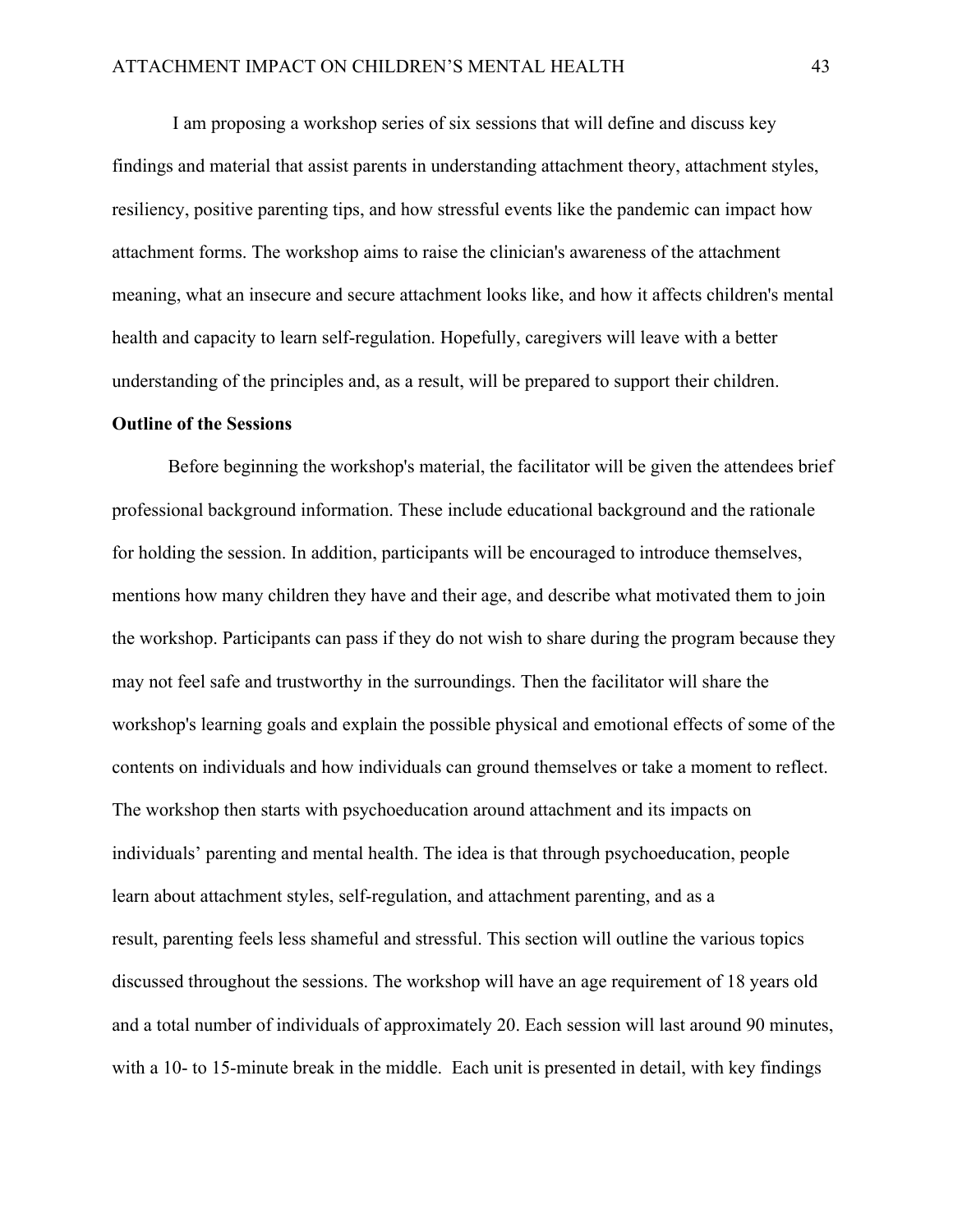and how the material would be delivered in the workshop, what the information means in broad terms, and why clinicians and parents should be familiar with them. The sessions will review the attachment theory, styles, psychological impacts of the pandemic on child-parent relationships, and the ways parents can promote resiliency in their children. Furthermore, individuals will be provided tools to take away to help them navigate their feelings. The workshop will encourage participants to share any emotions or thoughts and create a safe and non-judgemental space to establish a therapeutic environment and engage people more with the materials. In the end, caregivers will be provided a handout with a summary of parenting tips to take home.

# <span id="page-43-0"></span>**Session One: Attachment**

Attachment theory would be the first subject to discuss in the workshop. This will involve looking into the origins of attachment theory, how the concept has changed over time, the various attachment types that exist, and how they impact individuals' relationships. The workshop in this session focuses on providing general information primarily to caregivers/parents. Learning where attachment theory originated is the first and most crucial step starting with Bowlby and Mary Ainsworth's work by explaining how they collaborated to extend Bowlby's idea with the Strange Experiment. Participants would watch a clip of the "Strange Situation" study and observe a secure and insecure relationship between a mom and her child. After the video, the participants will be asked to discuss what they saw and share how they feel about the caregiver-child interaction they had witnessed. After that, the different kinds of attachments will be explored, including how attachment has been formed and shows up in everyday life in their relationships.

As I discussed in chapter two, insecure attachment could affect children, so parents must be aware of their children's attachment type. An anxious attachment type children may become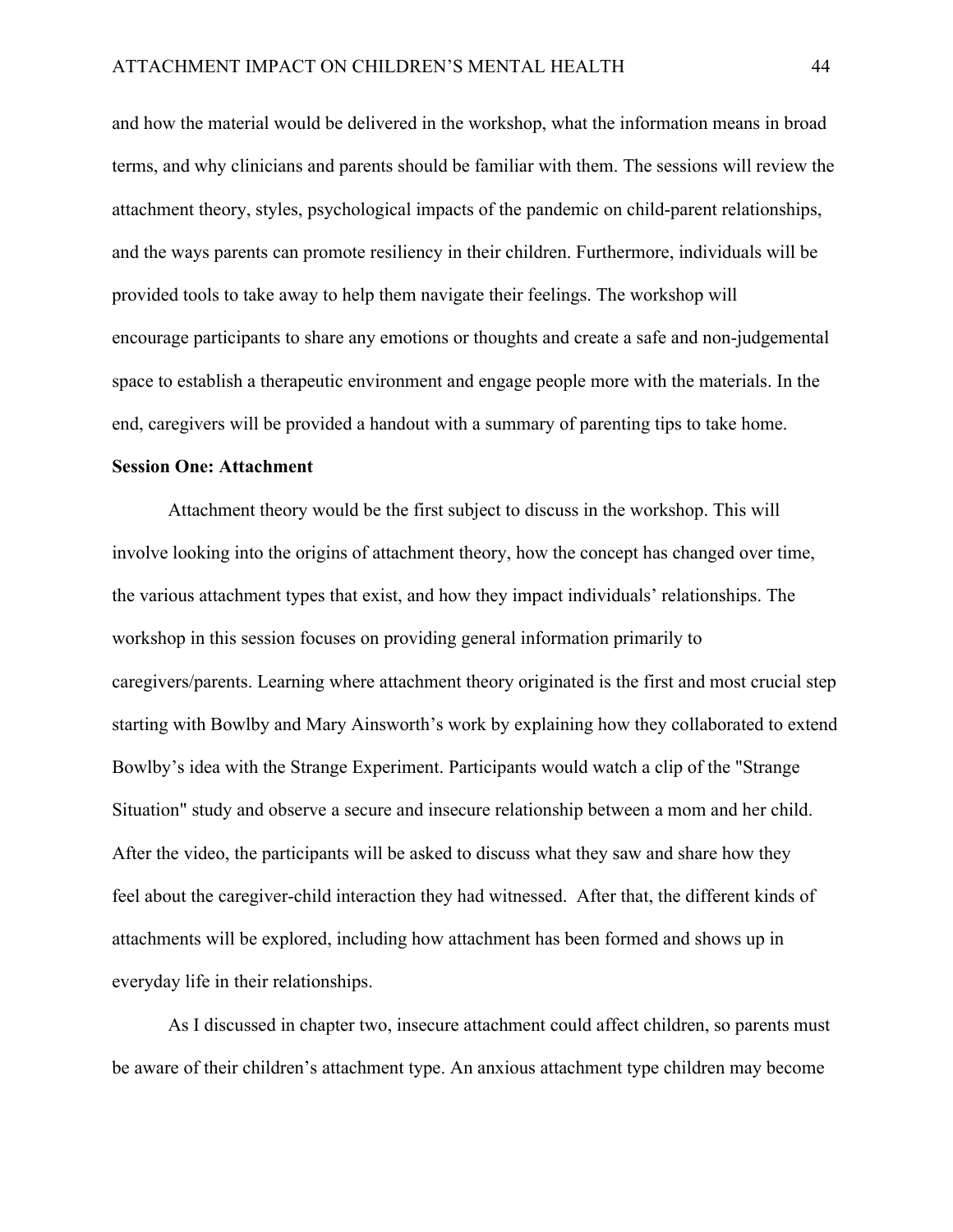highly dependent on the caregiver due to a fear of abandonment. On the other hand, children with avoidant attachment styles tend to be resistant, and they can be helped by reflecting on their feelings or experiences. Caregivers should be cautious while interacting with children who have avoidant attachment since they may disconnect or skip from the situation. As previously established, the disorganized attachment type is the last insecure attachment style introduced by Main. Children and caregivers with disorganized attachment types appear to be lost and unpredictable. The workshop will provide information on how parents can relate to their children and meet them where they would be with their varied needs. A facilitator should be aware of some individuals being triggered hearing some of these terms or feel guilty, shame, or blamed and introduce some grounding exercises when needed.

#### <span id="page-44-0"></span>**Session Two: Attachment-Based Family Parenting**

The benefits of therapy and how to find a clinician will be discussed at the beginning of this session. Individuals can openly explore how they feel about seeing a clinician to address their challenges due to insecure attachment in therapy. In chapter two, numerous therapeutic approaches were reviewed with the hope of being useful for parents and children who may have attachment difficulties and clinicians who are supporting families.

The facilitator will introduce attachment-based family therapy (ABFT) in this part and will explain how parents who are sensitive, responsive, and protective will raise children with a sense of trust and worthiness. These children internalize these interpersonal assumptions as internal working models, which will be the base for their future relationships and help them learn how to regulate their feelings due to these trusting interactions. The presenter will then introduce ABFT and its techniques: relational reframing, promoting attachment repair, focusing on core emotions, and unfulfilled attachment needs. The first technique is the relational reframe, which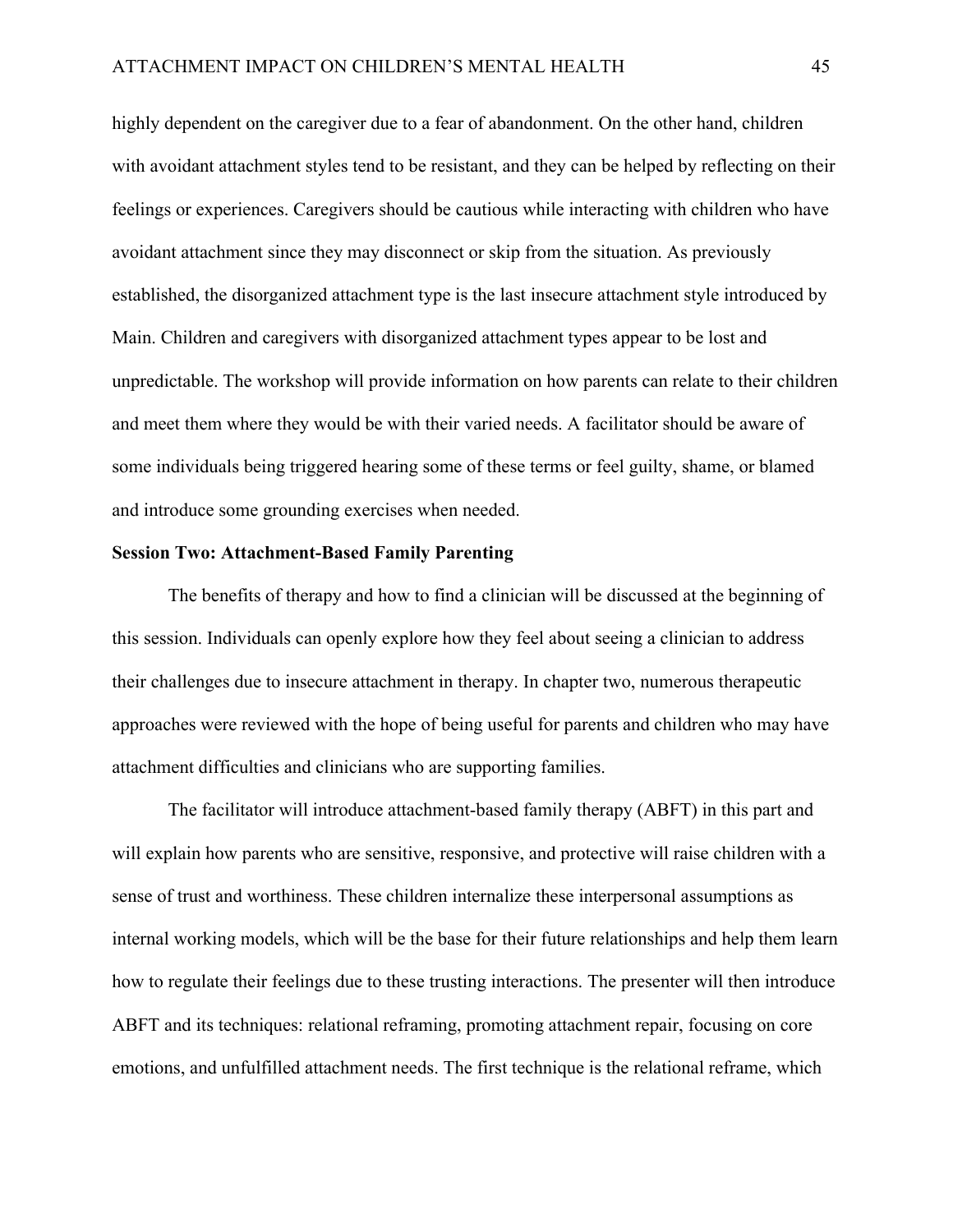assists the parent to turn their attention away from their child 's attachment challenges and strengthen the parent-child bond. An example of relational reframing would be whether their children can go to them for support, advice, and protection when under stress or emotional pain? If they don't, why would that be? People are welcome to share or pass if they are not comfortable sharing.

The goal of this session would be to teach caregivers how to establish an empathic atmosphere to help children constructively process their emotions. Parents will learn that children who frequently exhibit distress and show dysfunctional feelings like guilt and shame are usually a result of dismissing or critical environment. Parents will be encouraged parents implement validation and open-ended questioning to assist their children in digesting their emotional experiences more fully. The presenter will model how to reflect, empathize, and validate what children are experiencing by providing examples: It must have been hard to hear that; I would feel hurt too. Parents respond to the child's experience by validation, connection, and empathetic (warmth offering and accepting) manner, forming a secure bond. The facilitator introduced strategies on how to focus on children's primary adaptive vulnerable feelings by saying, "I can see you are getting emotional; that must have been hurtful to hear," and acknowledging children's attachment and personality needs like "You wanted to feel like your friends care about you" or by saying "It sounds like your friend doesn't believe in you as well as you'd like them to believe in you."

Then, the presenter will give time to parents to ask any specific questions they may have and provide some tips on how to approach those situations.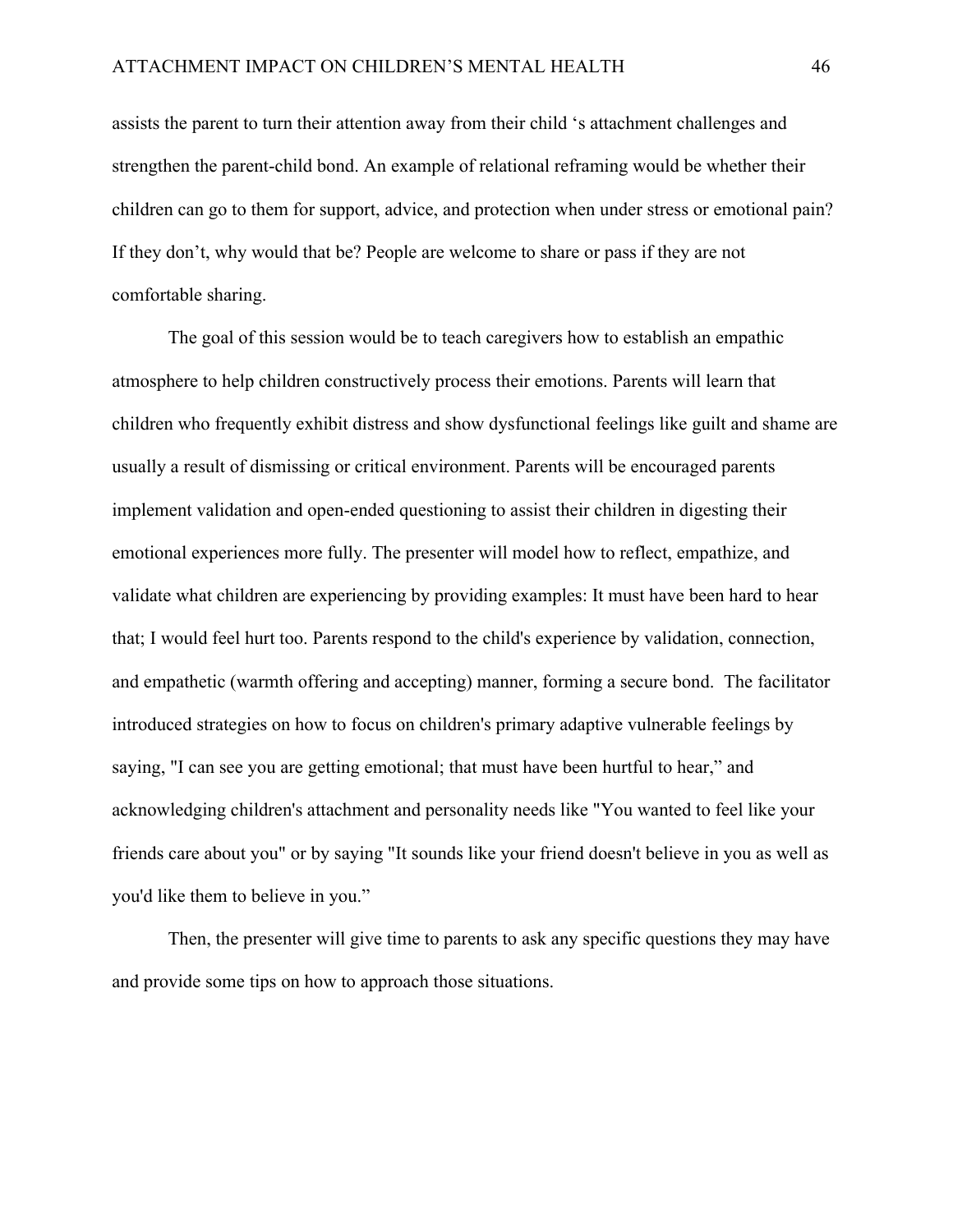#### <span id="page-46-0"></span>**Session Three: The Impact of a Pandemic on the Child-Parent Relationship**

In this session, parents will be introduced to how the pandemic impacted the way they parent their children and the factors involved. Depending on parents' socioeconomic situation and the social support families have, they may face various levels of COVID-19 effects. Research has shown that low-income parents are more likely to experience stress due to their income and living conditions than families from the middle class with higher income (Ladwig et al., 2001). Families of various cultural backgrounds may respond differently to distress and connect with their children. Stress, anxiety, sickness, malnutrition, and stressful situations like the pandemic can trigger attachment. Children are at risk of mental effects, and scientists are unsure of the long-term consequences. As part of the ABFT approach, the facilitator will bring parents' attention to their ongoing life stressors, such as romantic relationships, jobs, mental health challenges, etc. The presenter expresses understanding and compassion for these difficulties, as well as assists them in recognizing how these pressures may influence their parenting methods. Participants will learn various approaches to help children cope with the pandemic's short- and long-term cognitive effects. The attendees will also be given a list of activities that support creating a deep connection between children and their caregivers. For example, caregivers will be introduced to labeling characters' emotions in books and Tv shows, practice validations, and label children's feelings. They will also be given an emotion wheel tool to practice labeling feelings and complex emotions. The workshop will next go to the impact of the pandemic on child-parent relationships. Caregivers will learn the importance of their secure bond with their children and their critical role in their lives (O'Sullivan et al., 2021).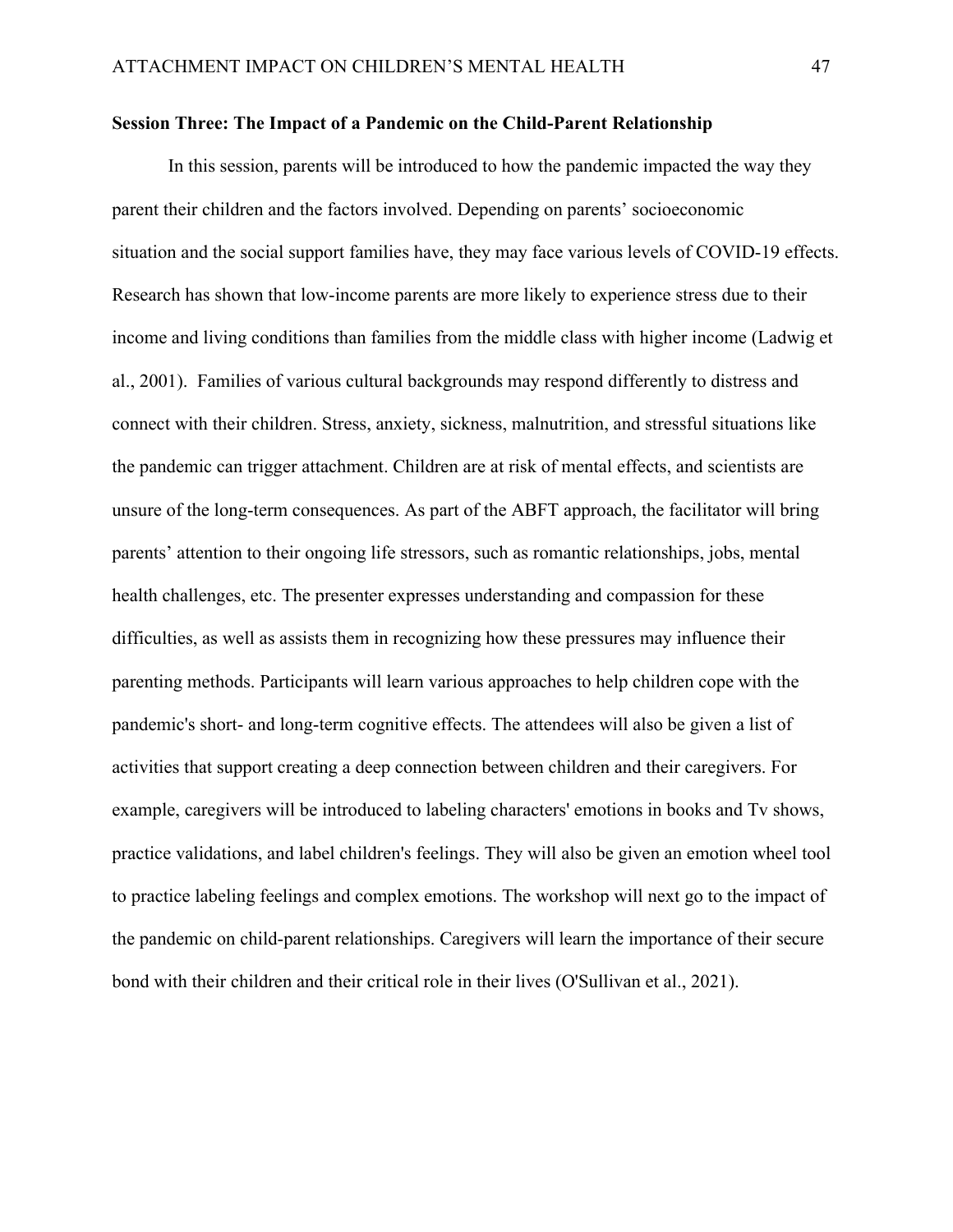# <span id="page-47-0"></span>**Session Four: Mental Health and Insecure Attachment**

The third session's goal will be to talk about children's psychosocial development and how attachment influences their growth. Stressful life events like the pandemic may affect a child's healthy psychological development and create anxiety, depression, or anger (Sable, p. 56, 2000). A strong connection and attachment foundation with a sensitive and emotionally available caregiver enables children to balance curiosity and emotional regulation. Feeling safe has always been acknowledged in how children's mental health develops (Punamaki, 2017).

In this session, the workshop will explain how having a good enough responsive caregiver could create less anxiety and resistance; therefore, children's attachment style could form a secure bond which is very important to developing self-regulation. The impression of potentially stressful events and situations in earlier life stages is mainly based on how caregivers react emotionally. The discussion then will move on to parents' mental well-being and how it affects their children's social-emotional growth. The attendees will be introduced to activities that support social-emotional development. As Attachment-Based parenting points out, active listening helps the caregiver reflect on the child about what they are trying to say, do, and, most crucially, feel. Parents can often sense that their children are upset, but they may fail to acknowledge, comprehend, or accept the emotions beneath it. These underlying emotions could be disappointment, irritation, grief, or fear. When parents listen to their children with a sense of empathy and validation, they assist their child in de-escalating the situation and remaining calm to solve the problem.

Since this session could trigger some, the individuals will be suggested participating in a stress-relieving exercise. This exercise is a basic anchoring approach that requires participants to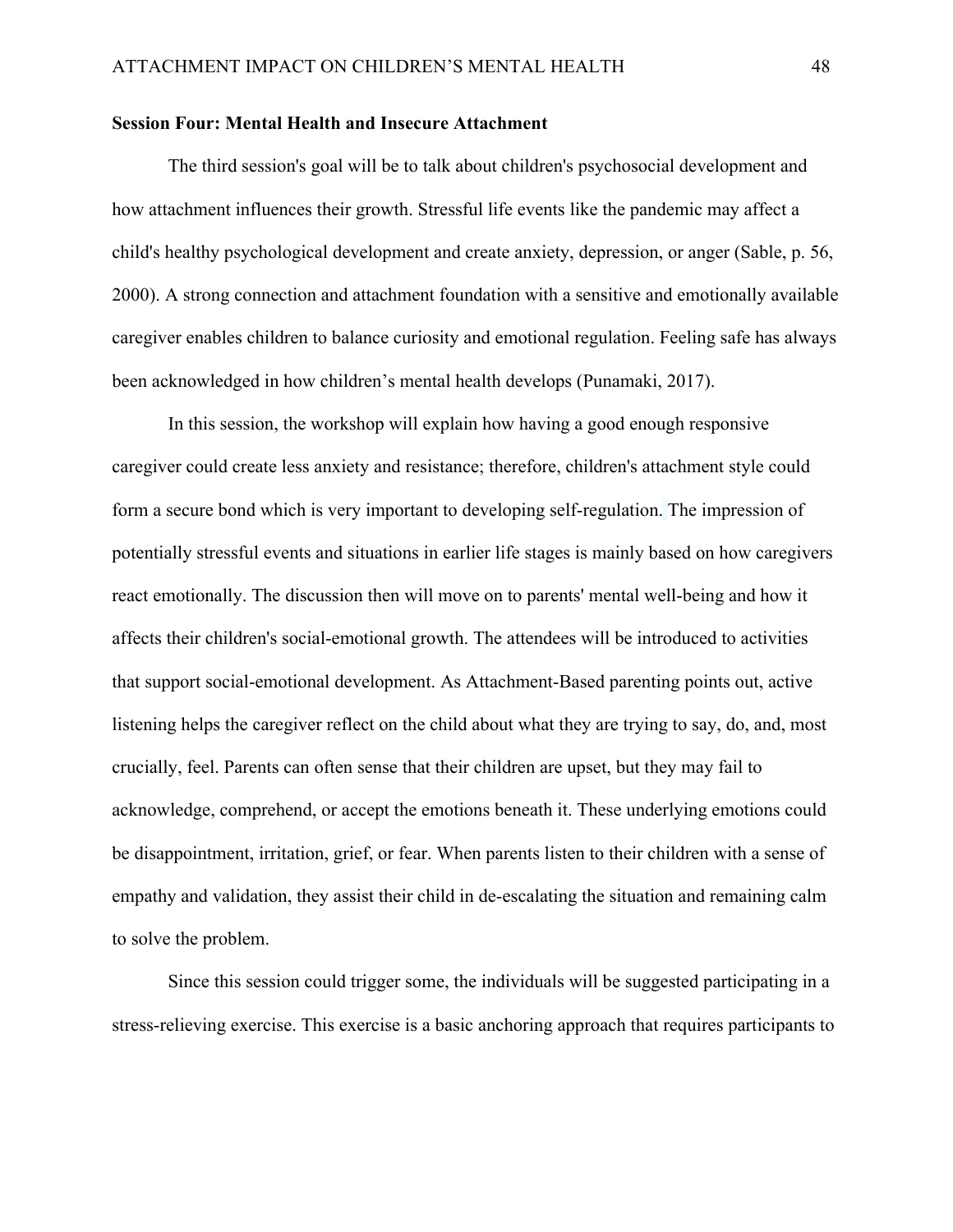identify numerous objects around them to draw their awareness back to the present; for example, things they see, smell, hear, and so on).

#### <span id="page-48-0"></span>**Session Five: Self-Regulation /Co-Regulation/Resiliency/ Mindfulness**

Children can co-regulate if a parent can regulate and respond to the event mindfully, calm and relaxed. This session's goal would be to teach parents techniques for staying calm and grounded in stressful circumstances, specifically the pandemic. Secure attachment bonds foster the growth of adaptable self-regulatory skills in children, allowing them to manage their discomfort successfully and manage their pain. Children's trust in their parents' capabilities to provide emotional support provides them with a toolkit of efficient ability to cope in high-stress situations when separated from their caregivers (Compas et al., 2017). Research has provided strong evidence that a secure attachment reinforces resilience in various ways, from better physical health to coping skills, and lowers the risk of depression and PTSD (Wiebe & Johnson, 2017).

Participants will be encouraged to identify strategies that help them regulate their emotions and feel safe, such as exercise, journaling, and expressive arts such as dance and painting. Individuals will then be recommended to take some time to think of a suitable activity that works for them while being reminded that not all grounding exercises work for everyone. The workshop will also review various techniques such as box breathing, body scanning, and mindfulness practices to equip parents to cope with their daily life stressors to support their children in staying grounded and being psychologically flexible. This session will end with guided body scanning, and they will be asked to provide some feedback if they see themselves trying this approach during a challenging time with their children.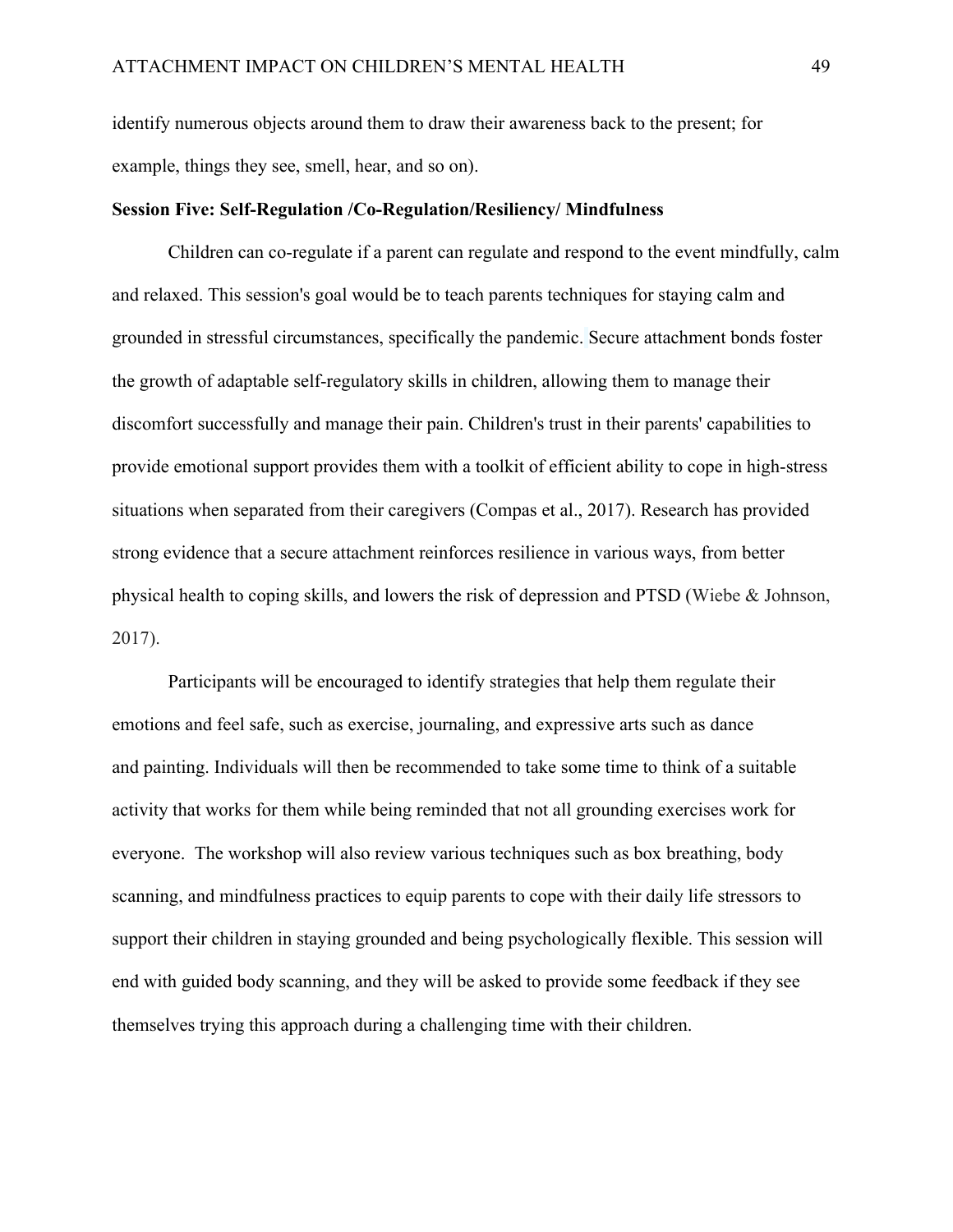#### <span id="page-49-0"></span>**Session Six: Positive Parenting Based on Attachment During the Pandemic**

Positive parenting is the process of guiding children's emotional, mental, physical, and interpersonal growth. Positive parenting includes continually loving, interacting, inspiring, leading, and meeting children's needs. A respectful interaction between parents and children needs to be maintained. Positive parenting promotes loving, healthy family relationships and guides children by praising and nurturing their positive actions (Tinni, 2020). For attachment to keep, three main factors should be present. Children must believe that they can reach out to their parents at any time. They should be able to have conversations honestly without fear of being rejected or judged. Children must also believe that their parents can keep them emotionally, physically, and psychologically safe. Empathy is among the most crucial skill that a parent can use to help their child flourish. It enables them to comprehend their emotional life, identify whatever they're feeling and thinking, and assist them in becoming mindful of their emotional being. Empathy and validation create trust in the relationship, and children feel about being heard and understood.

 Parents who make time for their children and give them complete and undivided attention allow their children to open up and share their thoughts and emotions. Also, when parents spend quality time with their children and those little moments turn into a way of being, it speaks so much to the child that they are worthy, interesting, valuable, and essential. These slight pauses and attention communicate extensively, even if caregivers are incredibly busy with their job and housework (Coyne et al., 2021). In addition, parents who plan their day based on their children's physical, emotional, and psychological needs find it easier to connect and support them. Parents who are sensitive to their children's needs create a consistent routine around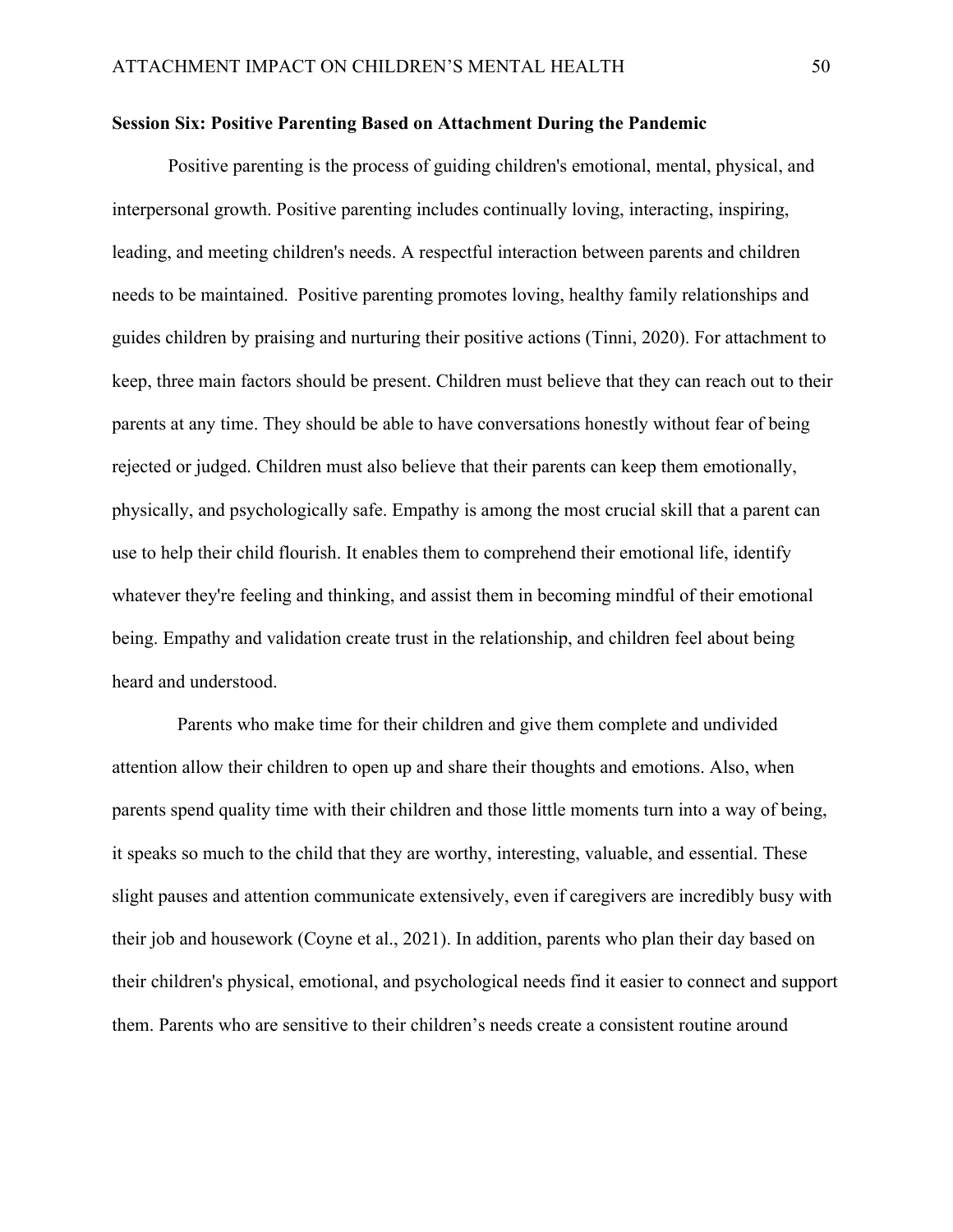eating, exercising, studying, and spending time together, which helps their children to be able to predict their day and feel safe.

Parental sensitivity refers to a parental ability to respond intuitively to their children's cues (Wolff & IJzendoorn, 1997). Attachment theory's concentration on how to parent sensitively is based on studies on infants (Ainsworth et al., 1978). However, caregivers need to be mindful of their children's needs throughout childhood and guide them in processing their emotions and thought processes (Patterson, 1982). At this time, the facilitator will introduce the Video feedback Intervention to promote Positive Parenting and Sensitive Discipline (VIPP-SD) attempts to improve parenting sensitivity along with sensitive disciplining, that is, parents' ability to anticipate the child's viewpoint and indications when discipline is needed which is an essential aspect of parental sensitivity. When children are irritated or upset, the sensitive response entails using more appropriate and child-oriented, introducing compassion to the young person (Lieberman, 2004). Parents should be encouraged to practice kindness and pay undivided attention to their children's daily tasks to show their sense of presence. This can begin small and manageable, like making breakfast, showering, exercising, preparing food, and cleaning the house and their children (Coyne et al., 2021).

In addition, if parents are expected to be sensitive and increase their capacity to support their children throughout all the challenges during difficult times like the pandemic, they must get educated on how to care for themselves. Clinicians will also require different strategies for handling their stress and buffering against the impacts of exhaustion in serving other people (Coyne et al., 2021). The World Health Organization defines self-care as taking action to protect or enhance one's health, particularly during stress. "The ability of individuals, families, and communities to promote health, prevent disease, maintain health, and cope with illness and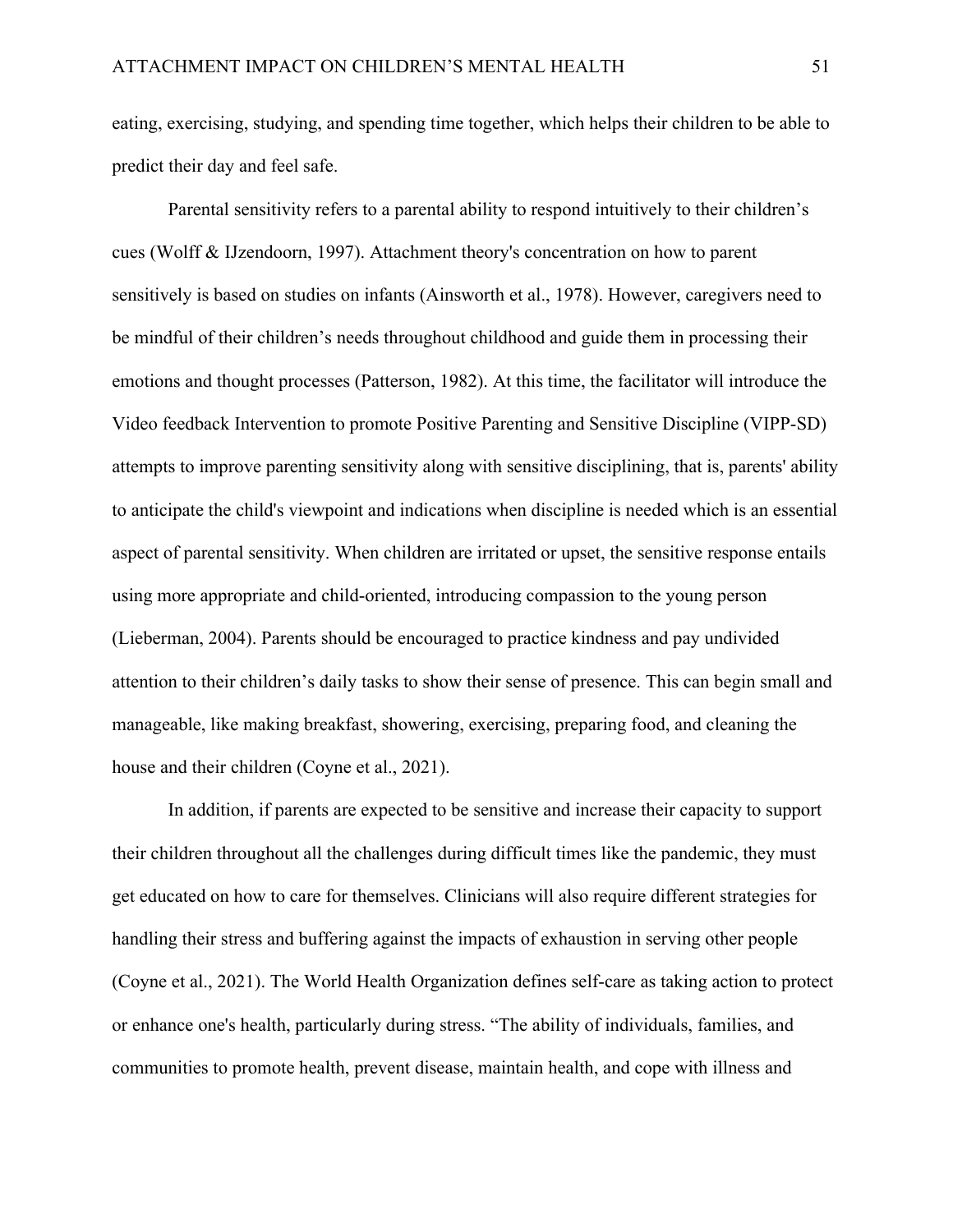disability with or without the support of a healthcare provider" (Organization & Asia, 2014, p.15).

Parents benefit from knowing that when they are under stress, the existence of powerful long-term motivators can help them move forward in a more adaptable way. Values have the power to change how individuals deal with stressful life events. When people have trouble in their lives, they will be more motivated and capable of overcoming the problems they face meaningfully and based on what is important to them (Coyne et al., 2021). Consider taking a moment and imagining how they may spend their energy during the challenging time with their children or focus on something significant and valuable.

# <span id="page-51-0"></span>**The Workshop's Ethics and Guidelines**

Confidentiality must be introduced at the first session since many individuals will disclose personal information. In addition, participants must be safe and protected in a non judgmental setting. They will be reminded to be mindful of others and avoid interrupting when they share. Members will also be expected to be kind and sensitive to others ' diverse cultural backgrounds. The workshop has been designed to be face-to-face, and if the circumstances change, it will be held online along with guidelines like secure passwords and links.

# <span id="page-51-1"></span>**Questions and Feedback**

Respondents will ask questions and leave comments at the end of the workshop to improve future sessions. It will be fascinating to see which exercises they found most beneficial and whether they would like to know more about other approaches. Participants will also have the opportunity of a follow-up session to see how they are progressing overall.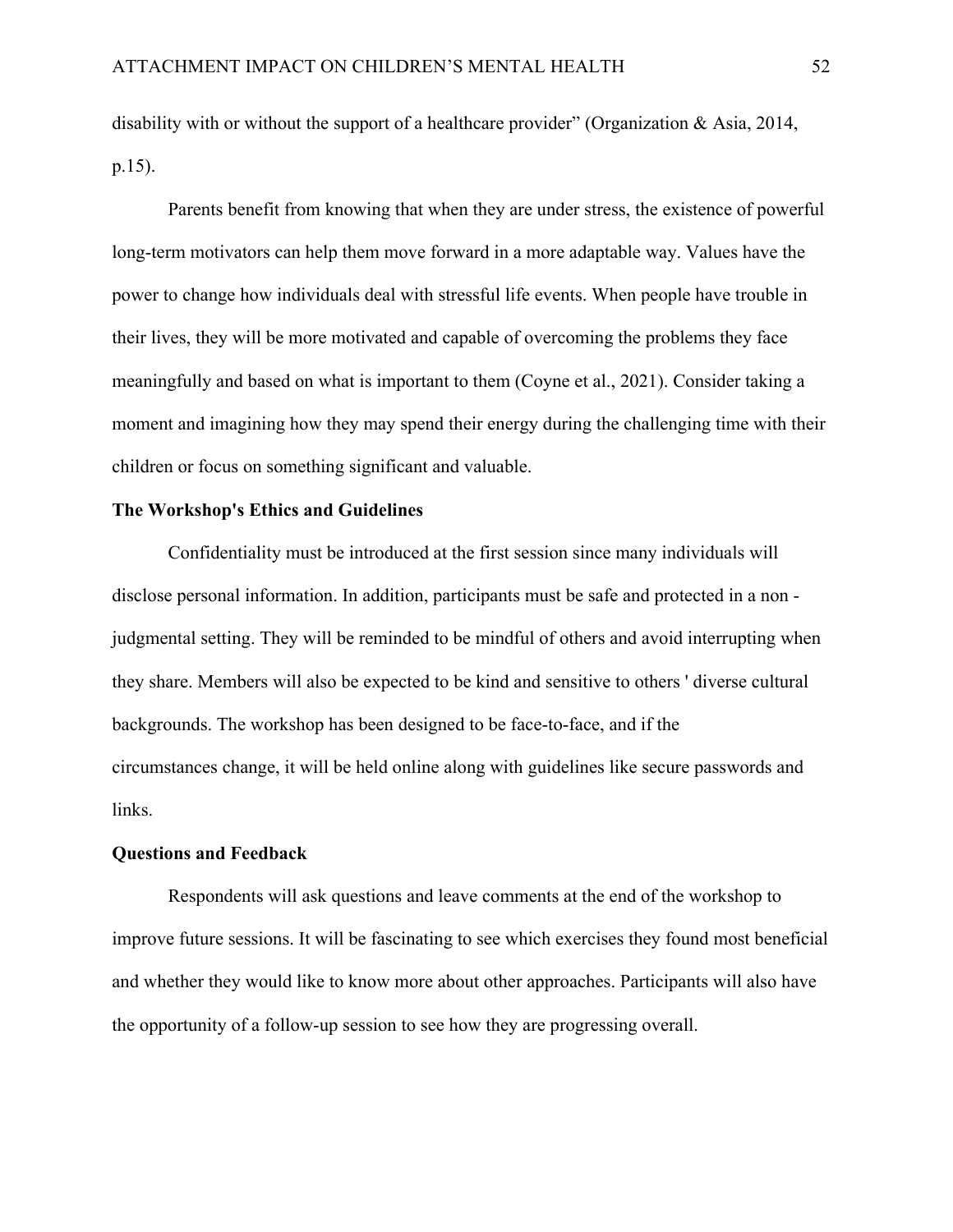# **Limitations to this Capstone**

This section highlights the limitations that exist within the research on insecure attachment in children and its impact on resiliency and mental health difficulties. I consider myself a limitation to this research paper as I probably have a lot of assumptions and biases regarding attachment and parenting. As I mentioned before in chapter 1, having an experience working with children along with their families and being a mother may have affected my judgment in reviewing materials. Another limitation would be a lack of research on how distress impacts how individuals support their children to regulate their emotions during the pandemic. The goal of this capstone was to focus on younger children that have insecure attachment styles as a result of the pandemic, which could lead to anxiety, depression, and PTSD. More research on insecure attachment, resiliency, and psychological issues is needed. Furthermore, future research could include younger children from various cultures, ethnicities, socioeconomic classes, and genders.

This capstone divided the literature into three categories: insecure attachment during the pandemic, mental health challenges, and resiliency. According to studies, each component influences the other, and more research into the intersectionality of these concepts will significantly benefit the area of study.

#### <span id="page-52-0"></span>**Summary**

I used the literature reviewed in chapters one and two in this chapter and created a workshop. This workshop has been designed to help parents and caregivers who need to learn about attachment and positive parenting. The workshop provides information about the challenges caused by the pandemic and the ways parents can reconnect and bond with their children securely and positively.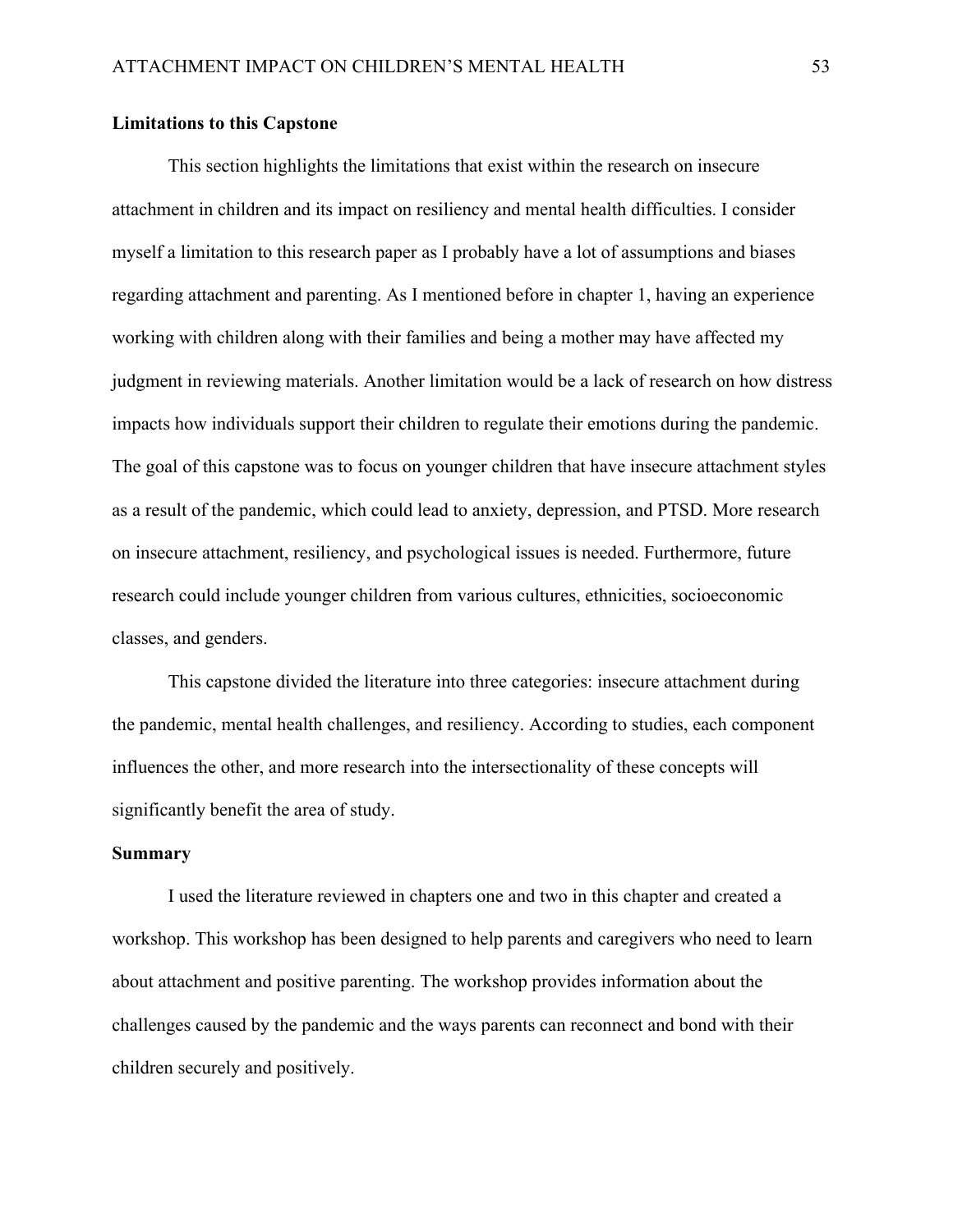# <span id="page-53-0"></span>**Conclusion**

The capstone project looked at attachment theory and how it may be helpful to individuals in understanding how they respond to distress and relationship troubles based on their attachment type. I discussed how important it is for therapists to recognize specific client attachment style characteristics in therapy to choose the most effective interventions for those struggling with an insecure attachment that contributed to psychological problems during the pandemic.

This capstone's goal was to develop and deliver a parenting workshop based on attachment theory. Caregivers raising and supporting young children were the target group for this capstone project. Another goal was to provide parents with tools to help them regulate their emotions. This capstone can also assist parents in understanding more about attachment theory and how Parent-child interactions play a vital role in children's socio-emotional abilities, externalizing behaviors, emotional regulation, and mental function. Also, it emphasizes the importance of establishing and maintaining a stable parent-child emotional connection is valuable in every aspect of a child's growth and continues to carry on into the child's relationships as an adult.

Lastly, the workshop detailed in chapter three is intended to help participants comprehend the impact of the pandemic on parents and their young children. I hope that the sessions will provide supporting tools for both caregivers and clinicians, building a healthy attachment. In addition, I hope that the workshop introduces different approaches to selfregulation and resiliency during stressful times, allowing them to progress their healing from trauma. The workshop intends to provide a safe and supportive space where people affected by the pandemic feel supported and heard.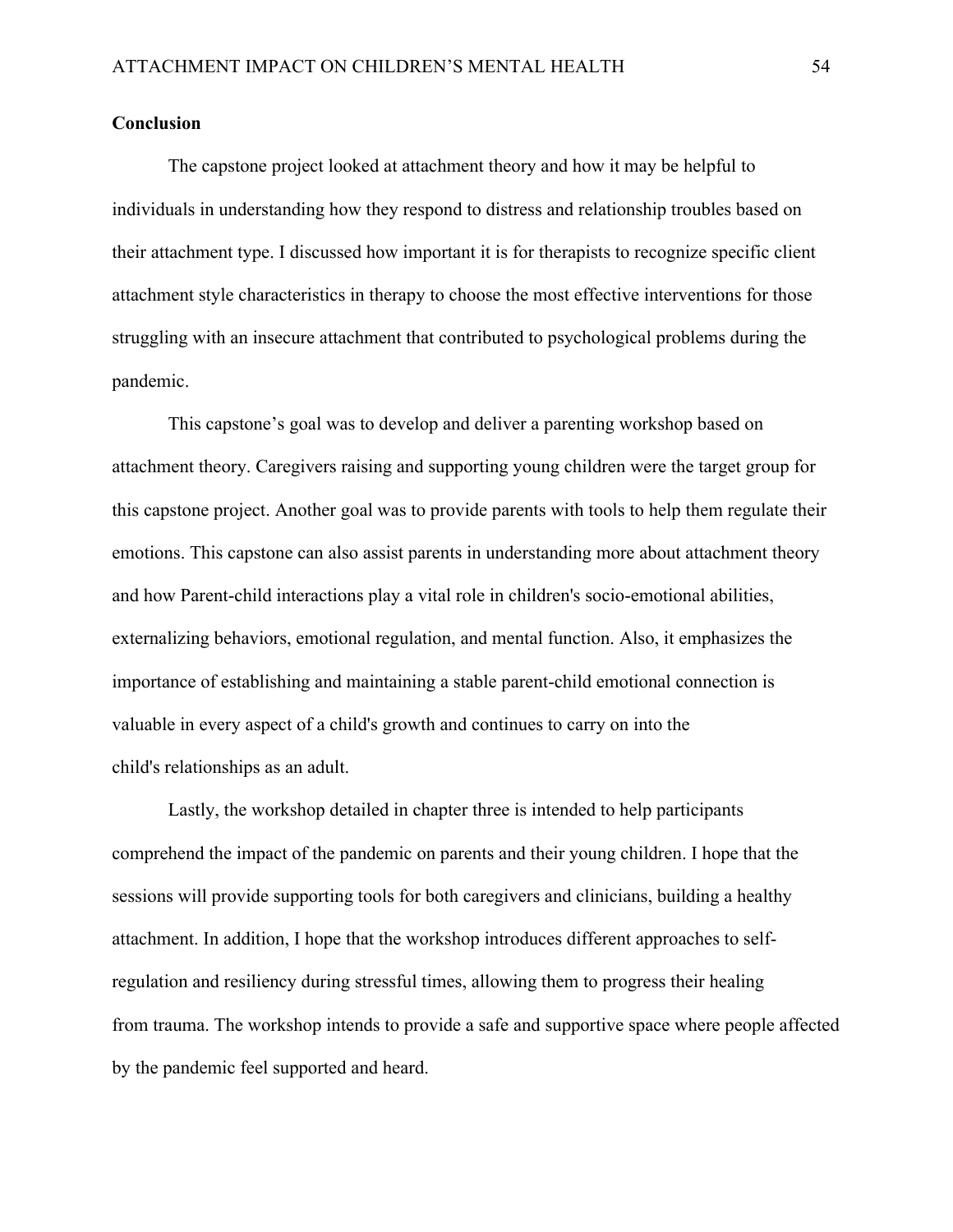#### **References**

- <span id="page-54-0"></span>Aini, D. K., Stück, M., Sessiani, L. A., & Darmuin, D. (2021). How do they deal with the Pandemic? The effect of secure attachment and mindfulness on adolescent resilience. *Psikohumaniora: Jurnal Penelitian Psikologi*, 6(1), 103-116.
- Ainsworth, M. D. S., Blehar, M. C., Waters, E., & Wall, S. (1978). *Patterns of attachment: A psychological study of the strange situation*. Erlbaum
- Amos, J., Beal, S., & Furber, G. (2007). Parent and child therapy (PACT) in action: An attachment-based intervention for a six-year-old with a dual diagnosis. *Australian and New Zealand Journal of Family Therapy, 28*(2), 61-70. <https://doi.org/10.1375/anft.28.2.61>
- Yanguas, J.A., & Acosta, A.M. (2014). Distributing the Wealth from the Earth. *IDS Bulletin, 45*, 58-68.
- Majid, S., Seghatoleslam, T., Homan, H., Akhvast, A., & Habil, H. (2012). Effect of mindfulness-based stress management on reduction of generalized anxiety disorder. *Iranian Journal of Public Health, 41*(10), 24–28.
- Bahm, N. I. G., Duschinsky, R., & Hesse, E. (2016). Parental loss of family members within two years of offspring birth predicts elevated absorption scores in college. *Attachment & Human Development, 18*(5), 429-442.<https://doi.org/10.1080/14616734.2016.1181096>
- Bernards, R. (2011). *Emotionally focused therapy for individuals*. https://www.childandfamilymentalhealth.com/pdf/Emotion-Focused-Therapy-Individuals.pdf
- Bettmann, J. E. (2006). Using attachment theory to understand the treatment of adult depression. *Clinical Social Work Journal, 34*(4), 531-542. doi:10.1007/s10615-005-0033-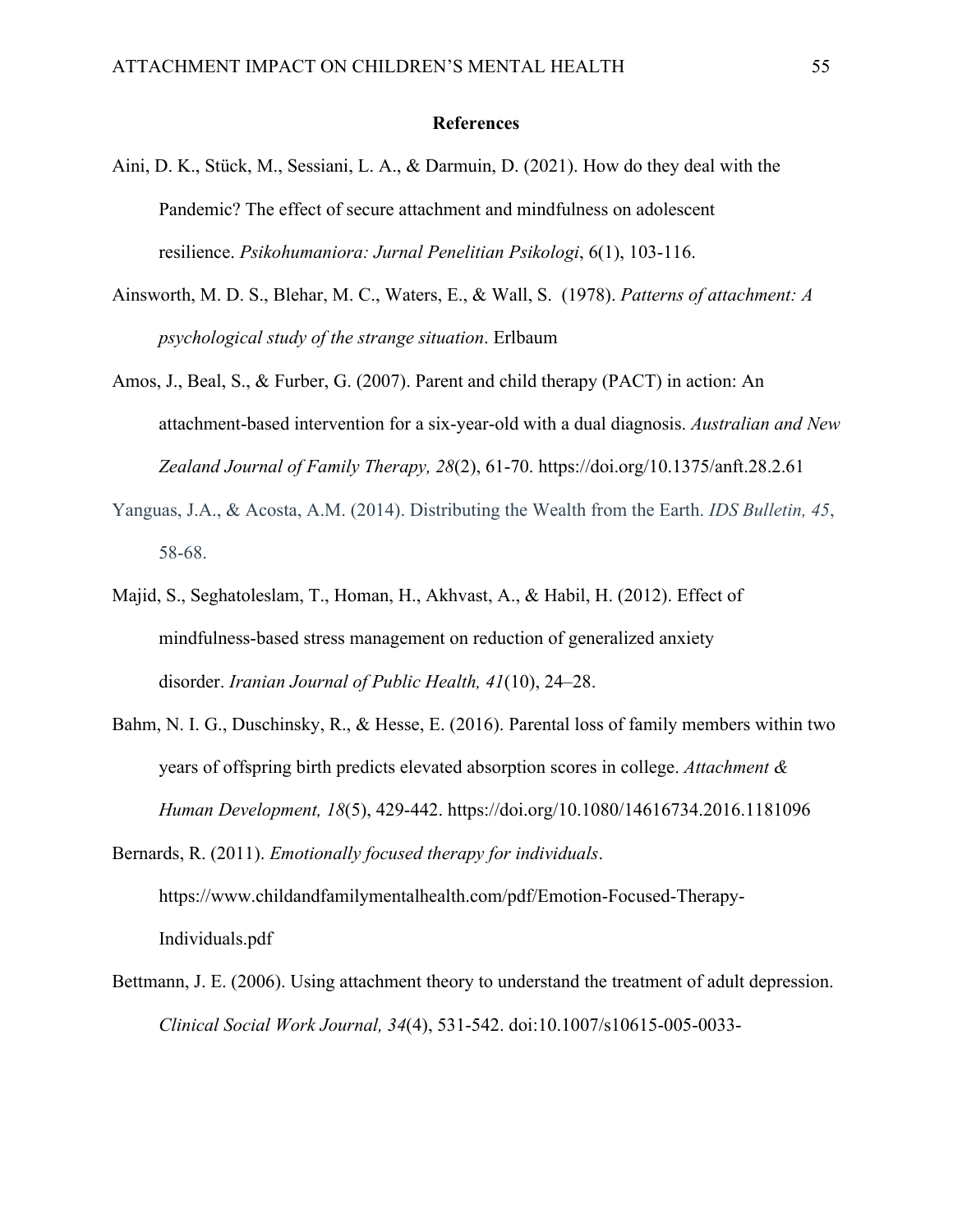- Biegel, G. M., Brown, K. W., Shapiro, S. L., & Schubert, C. M. (2009). Mindfulness-based stress reduction for the treatment of adolescent psychiatric outpatients: A randomized clinical trial*. Journal of Consulting and Clinical Psychology, 77*(5), 855- 866.<https://doi.org/10.1037/a0016241>
- Bifulco, Kagan, L., Spence, R., & Nunn, S. (2019). Characteristics of severe life events, attachment style, and depression – Using a new online approach. *The British Journal of Clinical Psychology, 58*(4), 427–439.<https://doi.org/10.1111/bjc.12221>
- Black, A. E. (2019). Treating insecure attachment in group therapy: Attachment theory meets modern psychoanalytic technique. *International Journal of Group Psychotherapy, 69*(3), 259-286.<https://doi.org/10.1080/00207284.2019.1588073>
- Bocknek, E. L., Sanderson, J., & Britner, P. A. (2009). Ambiguous loss and posttraumatic stress in school-age children of prisoners. *Journal of Child and Family Studies, 18*(3), 323-333.
- Bowlby, J. (1969). *Attachment and loss. anxiety and anger*. New York: Basic Books. 1973. xviii, 444 s. (DLBÅ) (PDB). Hogarth Press.
- Bowlby, J. (1988). *A secure base: Parent-child attachment and healthy human development*. Basic Books
- Braungart Rieker, J. M., Garwood, M. M., Powers, B. P., & Wang, X. (2001). Parental sensitivity, infant affect and affect regulation: Predictors of later attachment. Child Development, 72(1), 252-270.<https://doi.org/10.1111/1467-8624.00277>
- Bretherton, I. (2004). Origins of attachment theory: John Bowlby and Mary Ainsworth. *Developmental Psychology*, 28 (5), 759-775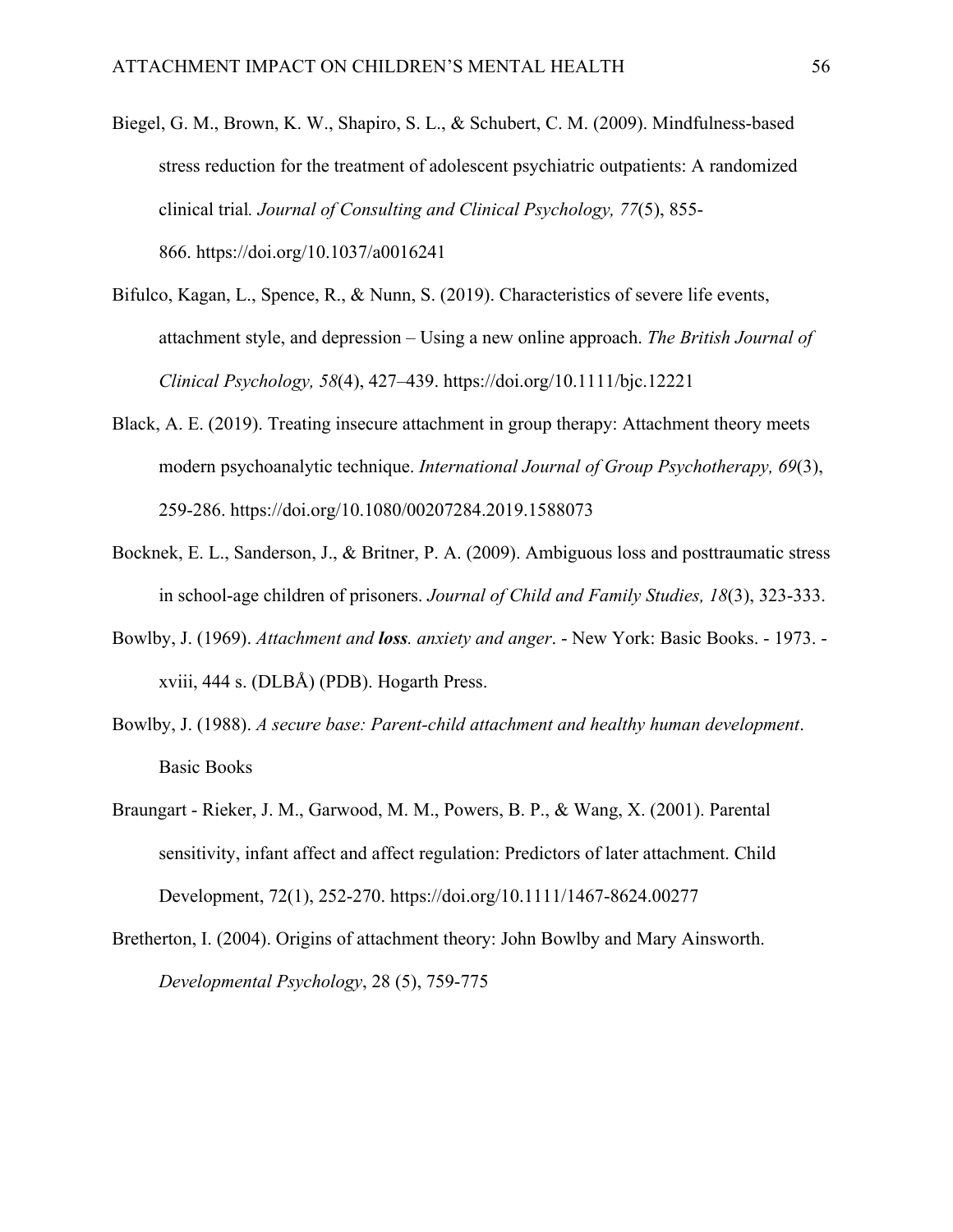- Bussone, S., Pesca, C., Tambelli, R., & Carola, V. (2020). Psychological health issues after SARS-cov 2 restrictive measures: The role of parental bonding and attachment style*. Frontiers in Psychiatry,* 11, 589444.<https://doi.org/10.3389/fpsyt.2020.589444>
- Cassidy, J. (1994). Emotion regulation: Influences of attachment relationships. Monographs of the *Society for Research in Child Development*, 59, 228–249.
- Chambers, H., Amos, J., Allison, S., & Roeger, L. (2006). Parent and child therapy: An attachment-based intervention for children with challenging problems. *Australian and New Zealand Journal* of Family Therapy, 27(2), 68-74. [https://doi.org/10.1002/j.1467-](https://doi.org/10.1002/j.1467-8438.2006.tb00700.x) [8438.2006.tb00700.x](https://doi.org/10.1002/j.1467-8438.2006.tb00700.x)
- Chambers, J. (2017). The neurobiology of attachment: from infancy to clinical outcomes. *Psychodynamic psychiatry*, *45*(4), 542-563.
- Cherry, Kendra. (2019, June 3). The different types of attachment styles. *Diperoleh dari* [https://www.verywellmind.com/attachment-styles-2795344.](https://www.verywellmind.com/attachment-styles-2795344)
- Chung, G., Lanier, P., & Wong, P. Y. J. (2020). Mediating effects of parental stress on harsh parenting and parent-child relationship during coronavirus (COVID-19) pandemic in Singapore. *Journal of Family Violence, 1*-12.<https://doi.org/10.1007/s10896-020-00200-1>
- Cicchetti, D., Toth, S. L., & Rogosch, F. A. (1999). The efficacy of toddler-parent psychotherapy to increase attachment security in offspring of depressed mothers. Attachment & Human Development, 1(1), 34-66.
- Compas, B. E., Jaser, S. S., Bettis, A. H., Watson, K. H., Gruhn, M. A., Dunbar, J. P., ... & Thigpen, J. C. (2017). Coping, emotion regulation, and psychopathology in childhood and adolescence: A meta-analysis and narrative review. *Psychological Bulletin, 143*(9), 939.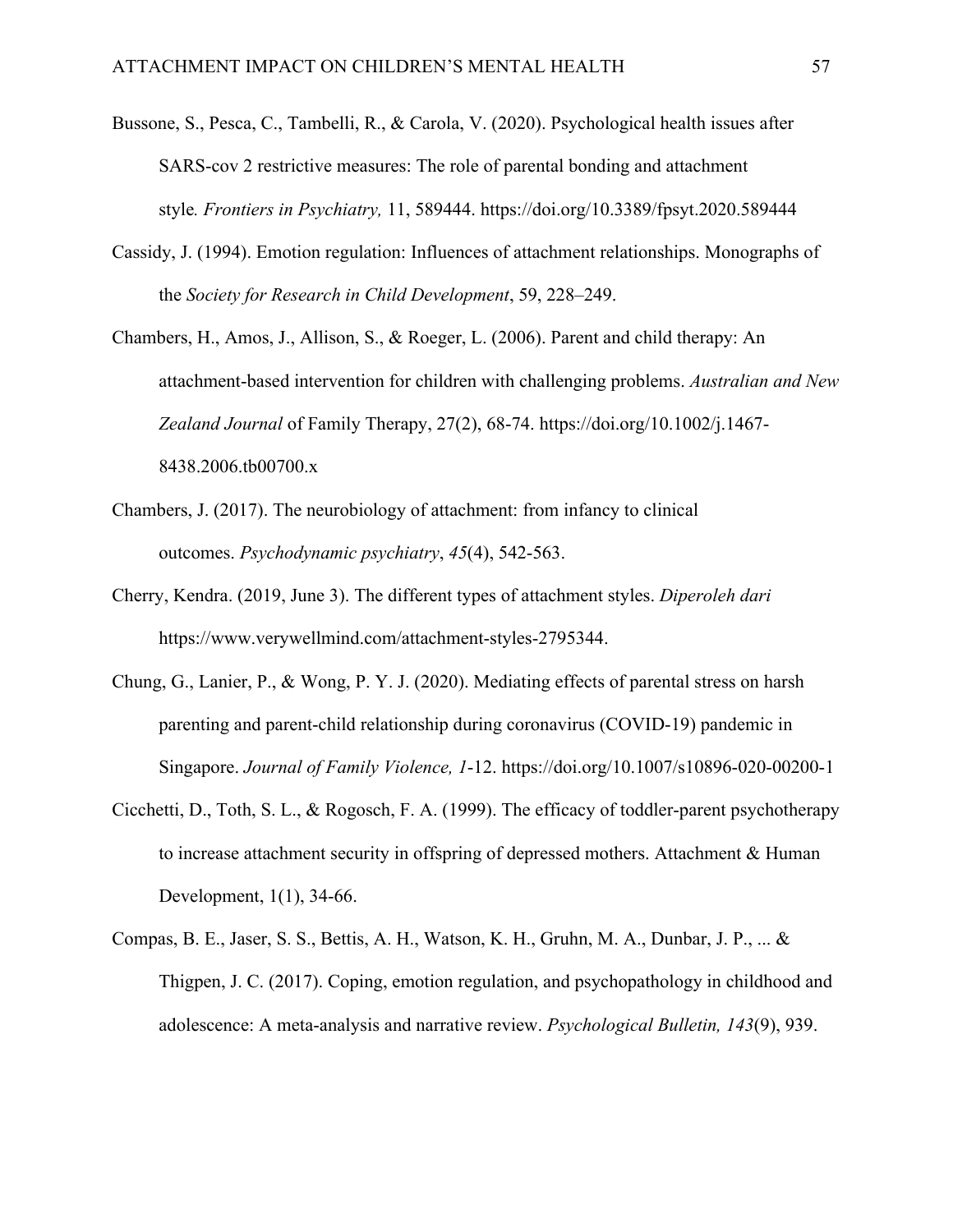- Coulombe, B. R., & Yates, T. M. (2022 ;2021;). Attachment security predicts adolescents' prosocial and protective health-protective responses to the COVID‐19 pandemic. *Child Development, 93*(1), 58-71.<https://doi.org/10.1111/cdev.13639>
- Coyne, L. W., Gould, E. R., Grimaldi, M., Wilson, K. G., Baffuto, G., & Biglan, A. (2021). First things first: Parent psychological flexibility and self-compassion during COVID-19*. Behavior Analysis in Practice, 14*(4), 1092-1098.
- Crittenden, P. M. (2017). Gifts from Mary Ainsworth and John Bowlby. *Clinical Child Psychology and Psychiatry, 22*(3), 436-442. doi:10.1177/1359104517716214
- Dalton, L., Rapa, E., & Stein, A. (2020). Protecting the psychological health of children through effective communication about COVID-19*. Lancet Child Adolesc. Health 4,* 346–347. https://doi.org/10.1016/S2352-4642(20)30097-3
- Davila, J., & Levy, K. N. (2006). Introduction to the special section on attachment theory and psychotherapy. *Journal of Consulting and Clinical Psychology*, 74(6), 989- 993.<https://doi.org/10.1037/0022-006X.74.6.989>
- Davis, M., Bilms, J., & Suveg, C. (2017). In sync and control: A meta-analysis of parent-child positive behavioral synchrony and youth self-regulation. *Family Process, 56*(4), 962–980. <https://doiorg.libproxy.lib.csusb.edu/10.1111/famp.1225>
- De Wolff, M. S., & Van Ijzendoorn, M. H. (1997). Sensitivity and attachment: A meta-analysis on parental antecedents of infant attachment. *Child Development, 68*(4), 571-591.
- Diamond, G., Russon, J., & Levy, S. (2016). Attachment-based family therapy: A review of the empirical support. *Family Process, 55*(3), 595-610.<https://doi.org/10.1111/famp.12241>
- Divecha, D. (2017, April 03). What is a secure attachment? And why doesn't "Attachment Parenting" get you there? *Developmental Science*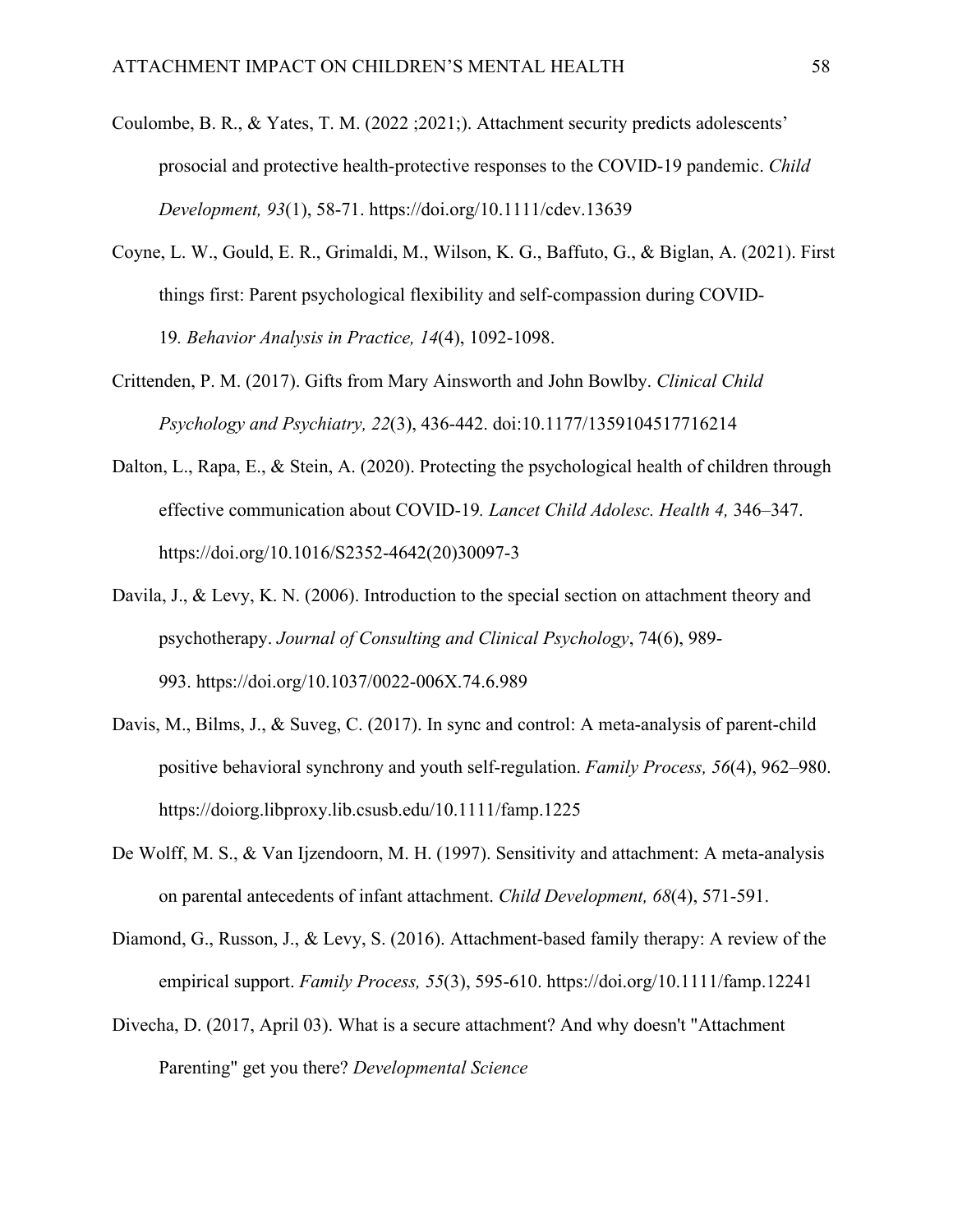https://www.developmentalscience.com/blog/2017/3/31/what-is-a-secure-attachmentandwhy-doesnt-attachment-parenting-get-you-there

- Eisenberg, N., & Spinrad, T. L. (2004). Emotion-related regulation: Sharpening the definition. *Child Development, 75*, 334–339.
- Elliot, A. J., & Reis, H. T. (2003). Attachment and exploration in adulthood. *Journal of Personality and Social Psychology,* 85(2), 317-331. doi:10.1037/0022-3514.85.2.317
- Erickson, M. F., & Egeland, B. (2004). Linking theory and research to practice: The Minnesota Longitudinal Study of Parents and Children and the STEEPTM program. *Clinical Psychologist*, 8(1), 5–9.<https://doi.org/10.1080/13284200410001672207>
- Esbjorn, B. H., Bender, P. K., Reinholdt-Dunne, M. L., Munck, L. A., & Ollendick, T. H. (2012). The development of anxiety disorders: considering the contributions of attachment and emotion regulation. *Clin. Child Fam. Psychol. Rev. 15,* 129–143. DOI: 10.1007/s10567- 011-0105-4
- Farber, B. A., Lippert, R. A., & Nevas, D. B. (1995). The therapist is an attachment figure. *Psychotherapy: Theory, Research, Practice, Training, 32*(2), 204.
- Farinha, S. (2018). *To what extent do Attachment and Emotional Atonement influence the Therapeutic Relationship?* (Doctoral dissertation, City University of Seattle).
- Feeney, J. (1999). Adult romantic attachment and couple relationships. In J. Cassidy & P.R. Shaver (Eds.), *Handbook of attachment: Theory, research, and clinical applications* (pp. 355–377). The Guilford Press
- Fisher, J. (2014). *Brain to brain: Interpersonal Neurobiology & the traumatic transference*. CMI Education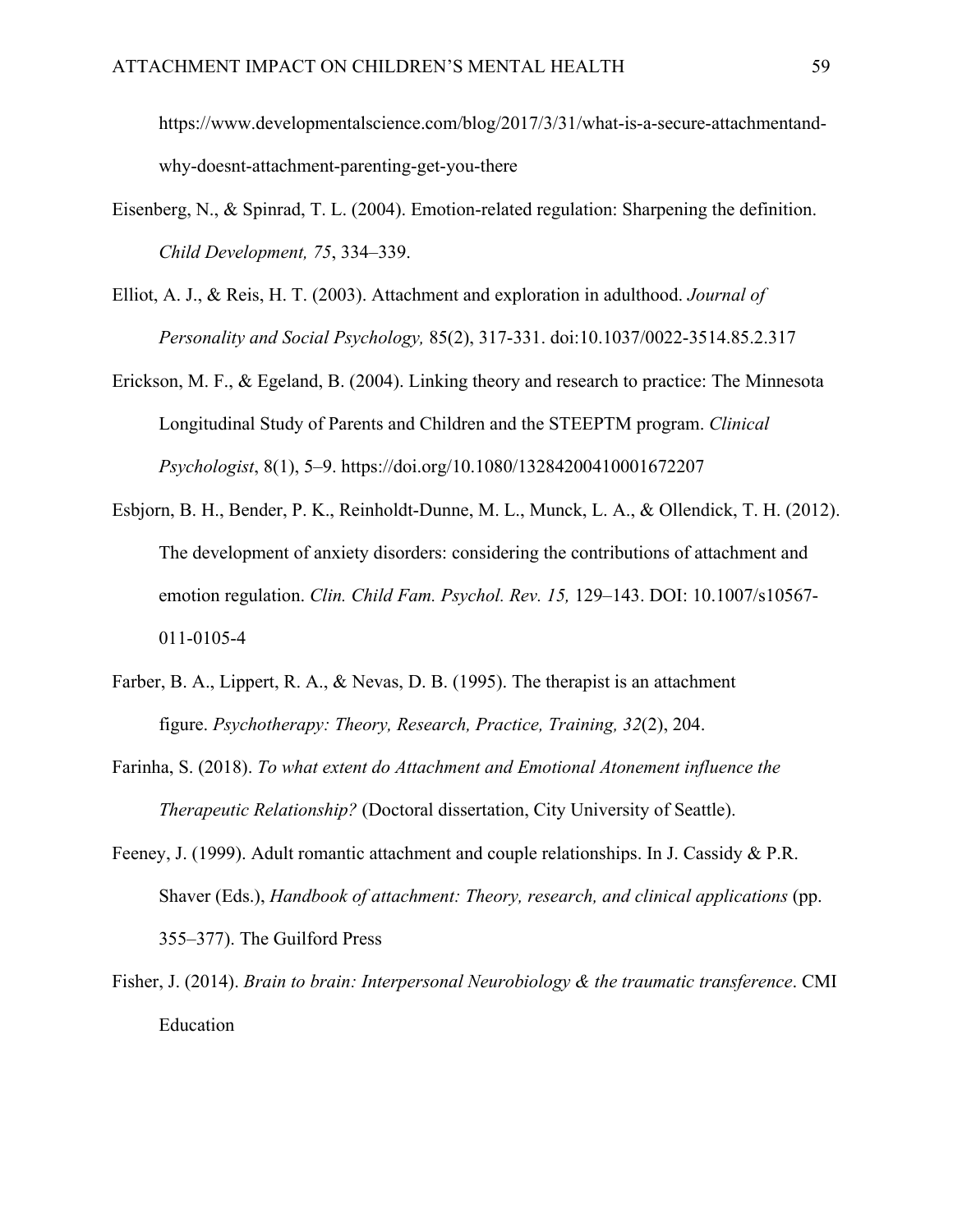- Flores, P. J., & Porges, S. W. (2017). Group psychotherapy as a neural exercise: Bridging polyvagal theory and attachment theory. *International Journal of Group Psychotherapy, 67*(2), 202–222. doi[:https://doi.org/10.1080/00207284.2016.1263544](https://doi.org/10.1080/00207284.2016.1263544)
- Fraley, R. C. (2019). Attachment in adulthood: Recent developments, emerging debates, and future directions. *Annual review of psychology*, *70*, 401-422.
- Fraley, R. C., Hudson, N. W., Heffernan, M. E., & Segal, N. (2015). Are adult attachment styles categorical or dimensional? A taxometric analysis of general and relationship-specific attachment orientations. *Journal of Personality and Social Psychology,* 109(2), 354- 368.<https://doi.org/10.1037/pspp0000027>
- Green, B. L., Furrer, C., & Mcallister, C. (2007). *How Do Relationships Support Parenting? Effects of Attachment Style and Social Support on Parenting Behavior in an At-Risk Population. American Journal of Community Psychology, 40(1-2), 96-108. doi:10.1007/s10464-007-9127-y*
- Hayes, S. C., Luoma, J. B., Bond, F. W., Masuda, A., & Lillis, J. (2006). Acceptance and commitment therapy: Model, processes, and outcomes*. Behavior research and treatment*, 44(1), 1-25.
- Holmes, J. (2001). *The search for the secure base: Attachment theory and psychotherapy*. Brunner-Routledge.
- McLaughlin, K. A., Zeanah, C. H., Fox, N. A., & Nelson, C. A. (2012). Attachment security is a mechanism linking foster care placement to improved mental health outcomes in previously institutionalized children. *Journal of child psychology and psychiatry*, *53*(1), 46-55.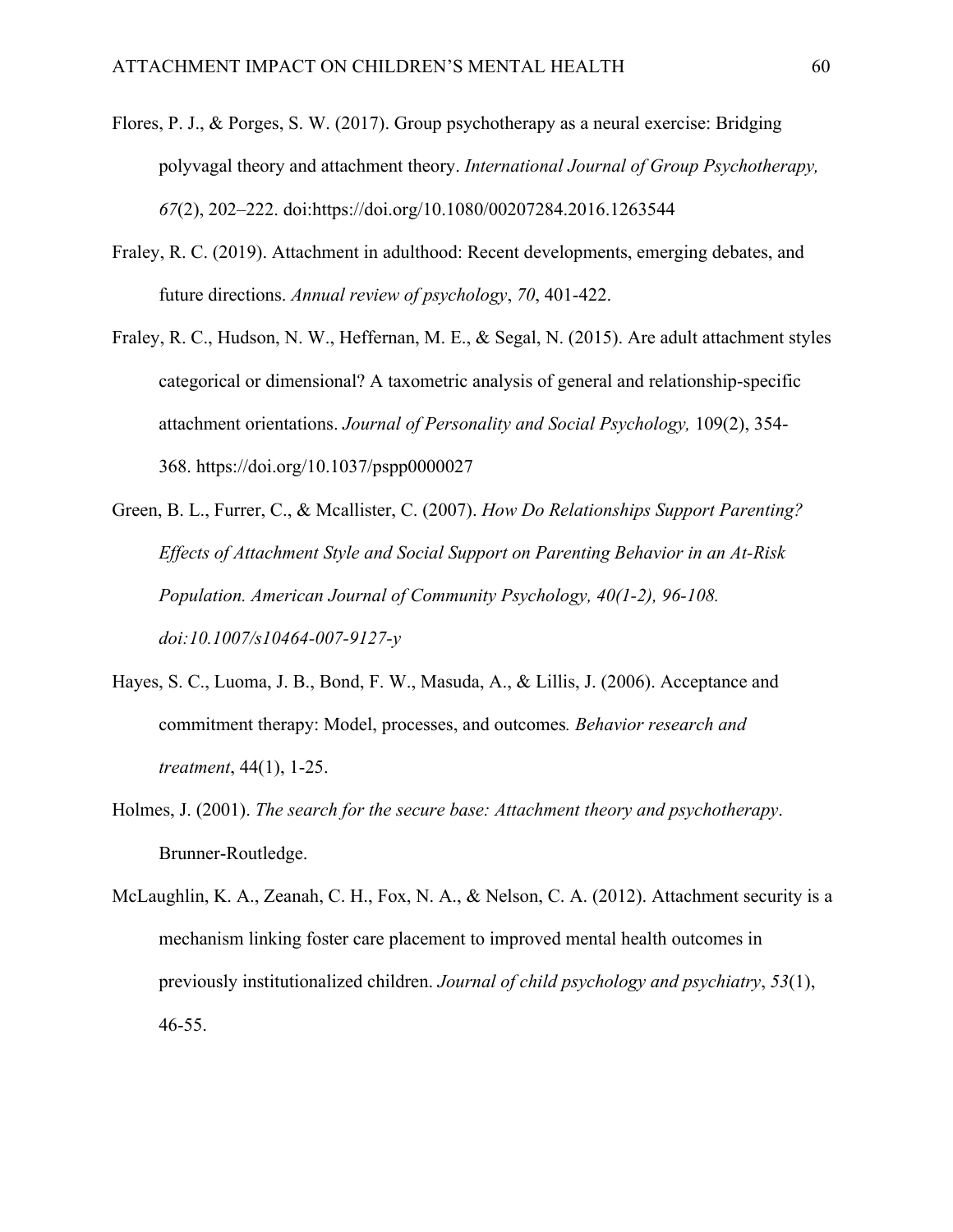- Mahasneh, A. M., Al-Zoubi, Z. H., Batayenh, O. T., & Jawarneh, M. S. (2013). The relationship between parenting styles and adult attachment styles from Jordan university students. *International Journal of Asian Social Science*, *3*(6), 1431-1441.
- Jiao, W. Y., Wang, L. N., Liu, J., Fang, S. F., Jiao, F. Y., Pettoello-Mantovani, M., & Somekh, E. (2020). Behavioral and emotional eisorders in children during the COVID-19 epidemic. *The Journal of Pediatrics,* 221, 264–266.e1. <https://doi.org/10.1016/j.jpeds.2020.03.013>
- Joanisse, K. (2013). *The influence of parenting skills on child resilience* [Unpublished doctoral dissertation] City University of Seattle.
- Johnson, B. (2020). Importance of positive parenting during the pandemic. *BMH Medical Journal-ISSN 2348–392X*, *7*(3), 46-49.
- Jones, J. D., Cassidy, J., & Shaver, P. R. (2014). *Parents' Self-Reported Attachment Styles. Personality and Social Psychology Review, 19*(1), 44-76. doi:10.1177/1088868314541858
- Karavasilis, L., Doyle, A. B., & Markiewicz, D. (2003). Associations between parenting style and attachment to mother in middle childhood and adolescence*. International Journal of Behavioral Development, 27*(2), 153-164. doi:10.1080/0165025024400015
- Parenting, S. A. E. (2018, November 10). Ten problems with attachment parenting. *Respectful Parent.* https://respectfulparent.com/ten-problems-attachment-parenting/
- Kerns, K. A., Klepac, L., & Cole, A. (1996). Peer relationships and preadolescents' perceptions of security in the child-mother relationship. *Developmental Psychology,* 32(3), 457-466. doi:10.1037//0012-1649.32.3.457
- Kinley, J. L., & Reyno, S. M. (2013). Attachment style changes following intensive short-term group psychotherapy. *International Journal of Group Psychotherapy, 63*(1), 53-75.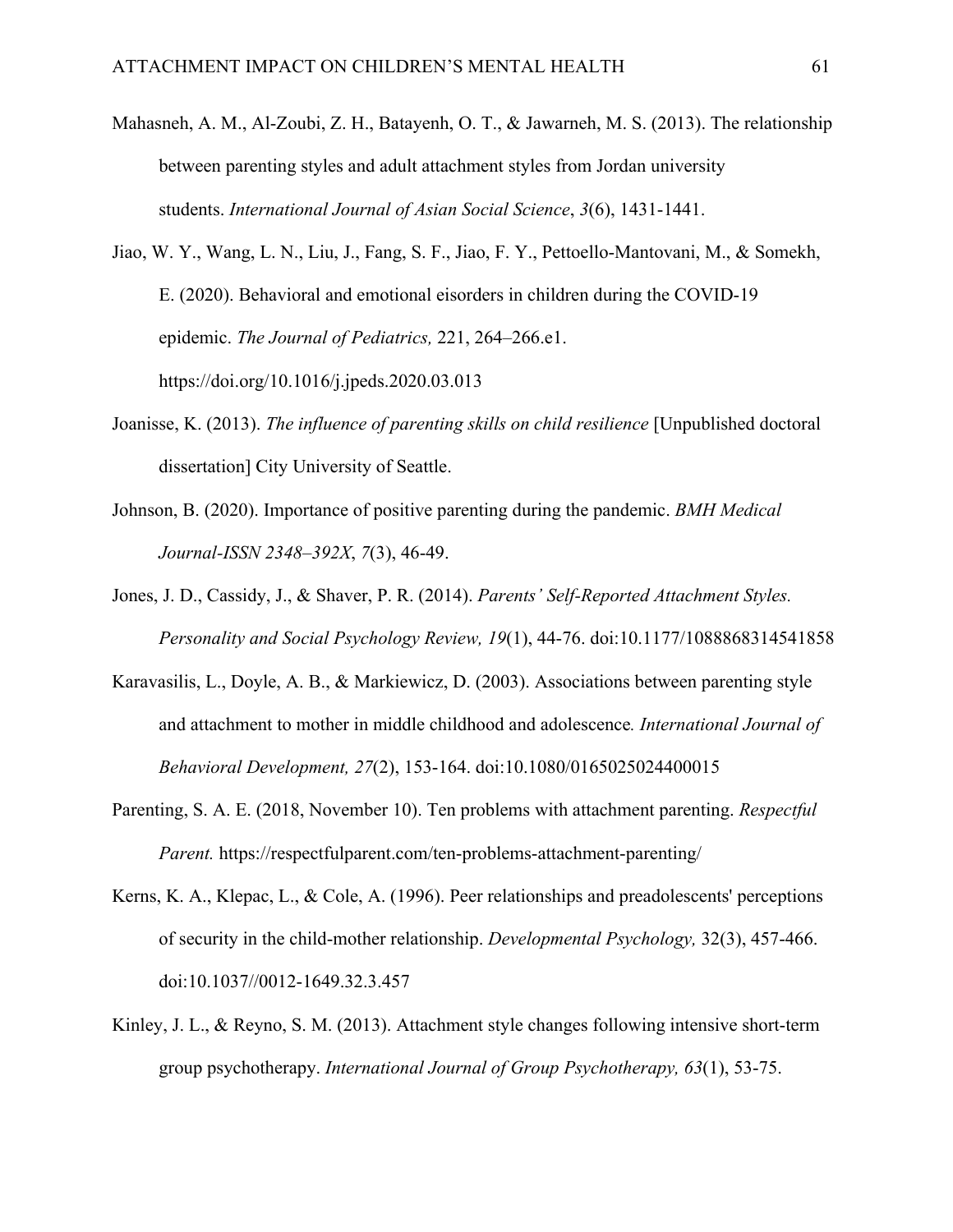- Kochendorfer, L. B., & Kerns, K. A. (2017). Perceptions of parent-child attachment relationships and friendship qualities: Predictors of romantic relationship involvement and quality in adolescence. *Journal of Youth and Adolescence*, *46*(5), 1009-1021.
- Ladwig, K. H., Marten-Mittag, B., Erazo, N., & Gündel, H. (2001). Identifying somatization disorder in a population-based health examination survey: Psychosocial burden and gender differences. *Psychosomatics, 42(*6), 511-518.
- Lee, A., & Hankin, B. L. (2009). Insecure attachment, dysfunctional attitudes, and low selfesteem predict prospective symptoms of depression and anxiety during adolescence. *Journal of clinical child and adolescent psychology: the official journal for the Society of Clinical Child and Adolescent Psychology, 38*(2), 219–231. https://doi.org/10.1080/15374410802698396
- Levine, A. & Heller, R. (2010). *Attached: The new science of adult attachment and how it can help you find – And keep- Love*. Penguin Group
- Liang, Z., Delvecchio, E., Cheng, Y., & Mazzeschi, C. (2021). Parent and child's negative emotions during COVID-19: The moderating role of parental attachment style. *Frontiers in Psychology*, 12, 567483.<https://doi.org/10.3389/fpsyg.2021.567483>
- Lopes, A. I., Leal, J., & Sani, A. I. (2021). Parental mental health problems and the risk of child maltreatment: The potential role of psychotherapy. *Societies,* 11(3), 108. http://dx.doi.org/10.3390/soc11030108

Main, M., & Solomon, J. (1990). *Procedures for identifying infants as disorganized/disoriented during the Ainsworth Strange Situation. In* M. T. Greenberg, D. Cicchetti, & E. M. Cummings (Eds.), *The John D. and Catherine T. MacArthur Foundation series on mental*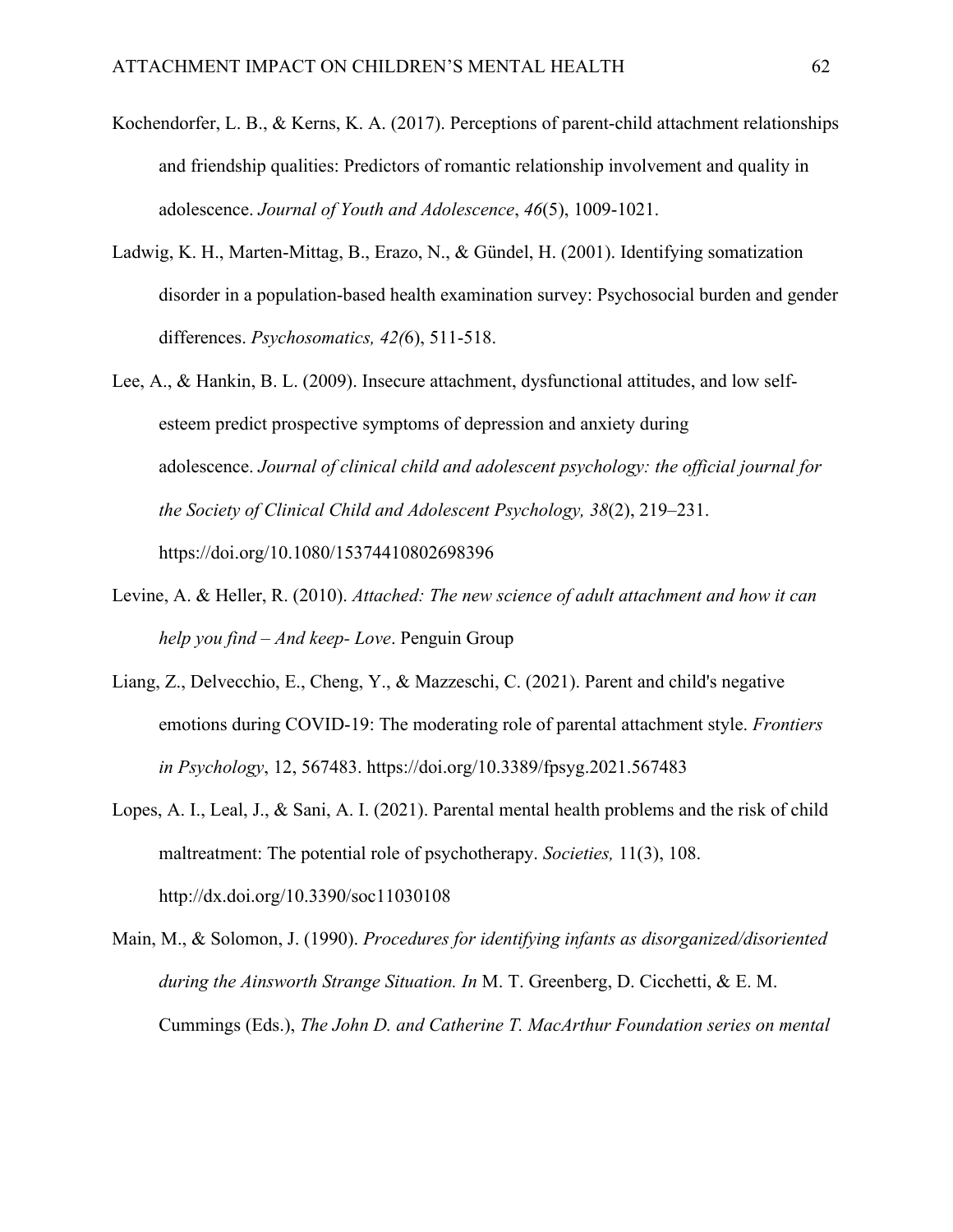*health and development. Attachment in the preschool years: Theory, research, and intervention* (pp. 121-160). University of Chicago Press.

- Mallinckrodt, B., Coble, M.H., & Gantt, L.D. (1995). Attachment patterns in the psychotherapy relationship: Development of the client attachment to therapist scale. *Journal of Counseling Psychology, 42(3),* 307-317
- McLaughlin, K. A., Zeanah, C. H., Fox, N. A., & Nelson, C. A. (2012;2011;). Attachment security is a mechanism linking foster care placement to improved mental health outcomes in previously institutionalized children. *Journal of Child Psychology and Psychiatry, 53*(1), 46-55. <https://doi.org/10.1111/j.1469-7610.2011.02437.x>
- Meier, A. M., Carr, D. R., Currie, J. M., & Neimeyer, R. A. (2013). Attachment anxiety and avoidance in coping with grief: Two studies. *Journal of Social and Clinical Psychology, 32*(3), 315–334. doi:10.1521/jscp.2013.32.3.315.
- Mikulincer, M., Shaver, R.P., & Pereg, D. (2003). Attachment Theory and affect regulation: The dynamics, development, and cognitive consequences of attachment-related strategies. *Motivation and Emotion, 27*(2), 77-102.
- Miller, J. J., Fletcher, K., & Kabat-Zinn, J. (1995). Three-year follow-up and clinical implications of a mindfulness-based stress reduction intervention in the treatment of anxiety disorders. *General Hospital Psychiatry, 17, 192200.*
- Moccia, L., Janiri, D., Pepe, M., Dattoli, L., Molinaro, M., De Martin, V., Chieffo, D., Janiri, L., Fiorillo, A., Sani, G., & Di Nicola, M. (2020). Affective temperament, attachment style, and the psychological impact of the COVID-19 outbreak: an early report on the Italian general population. *Brain, Behavior, and Immunity*, *87*, 75–79. https://doi.org/10.1016/j.bbi.2020.04.048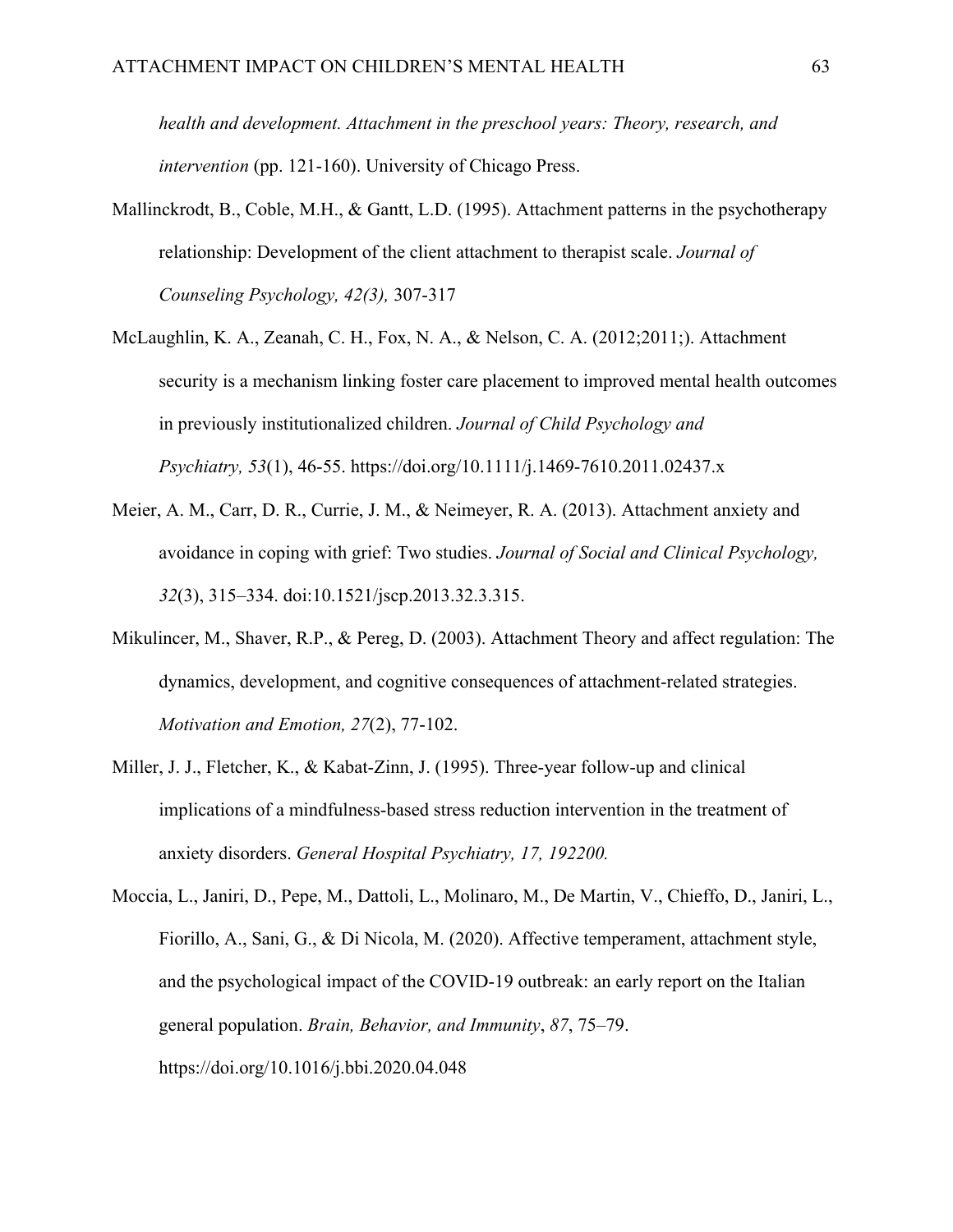- Nachmias, R., Mioduser, D., & Shemla, A. (2001). Information and communication technologies usage by students in an Israeli high school: Equity, gender, and inside/outside school learning issues. *Education and Information Technologies, 6*(1), 43-53.
- Nielsen, S. K. K., Lønfeldt, N., Wolitzky-Taylor, K. B., Hageman, I., Vangkilde, S., and Daniel, S. I. F. (2017). Adult attachment style and anxiety – The mediating role of emotion regulation. *J. Affect. Disord. 218*, 253–259. doi:10.1016/j.jad.2017.04.047
- Nunes, F., & Mota, C. P. (2016). Parenting styles and suicidal ideation in adolescents: Mediating effect of attachment. *Journal of Child and Family Studies, 26(*3), 734-747. doi:10.1007/s10826-016-0611-6
- O'Sullivan, K., Clark, S., McGrane, A., Rock, N., Burke, L., Boyle, N., Joksimovic, N., & Marshall, K. (2021). A qualitative study of child and adolescent mental health during the COVID-19 pandemic in Ireland. *International Journal of Environmental Research and Public Health, 18(3),* 1062.<https://doi.org/10.3390/ijerph18031062>
- Pastorelli, C., Lansford, J. E., Luengo Kanacri, B. P., Malone, P. S., Di Giunta, L., Bacchini, D., ... & Sorbring, E. (2016). Positive parenting and children's prosocial behavior in eight countries. *Journal of Child Psychology and Psychiatry, 57(*7), 824-834.
- Pearlman, L. A., & Courtois, C. A. (2005). Clinical applications of the attachment framework: Relational treatment of complex trauma. *Journal of Traumatic Stress: Official Publication of The International Society for Traumatic Stress Studies*, *18*(5), 449-459.
- Pfefferbaum, B., Jacobs, A. K., Houston, J. B., and Griffin, N. (2015). Children's disaster reactions: the influence of family and social factors. *Curr. Psychiatry Rep. 17:57. DOI: 10.*1007/s11920-015-0597-6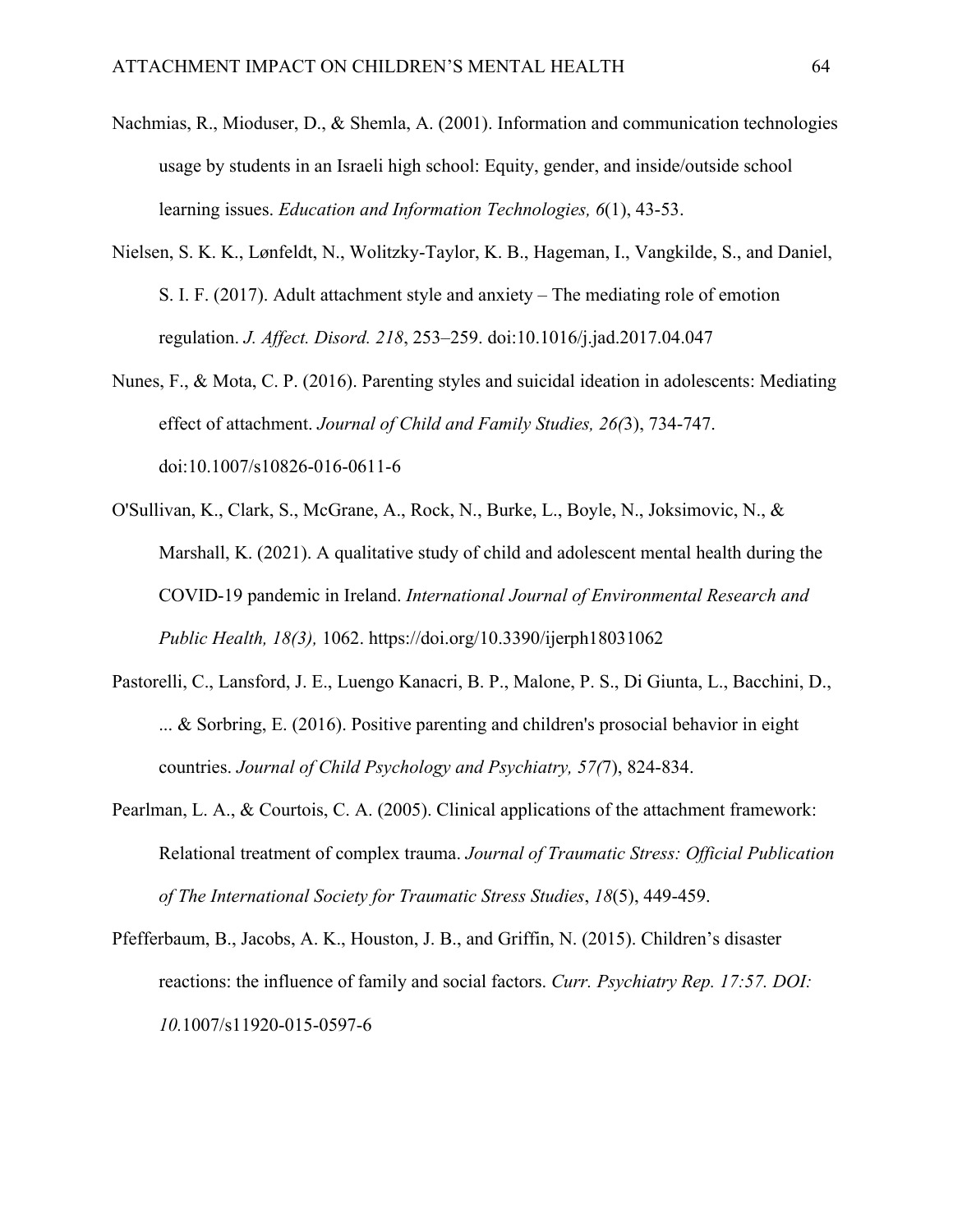- Heller, P. D., Ph.D. (2017). *Healing your sttachment wounds: How to create deep and lasting intimate relationships* (Unabridged ed.). Sounds True.
- Punamaki, R., Qouta, S., Peltonen, K. (2017). A family systems approach to attachment relations, war trauma, and mental health among Palestinian children and parents. *European Journal of Psych Traumatology, 8,* 1439649. doi:10.1080/20008198.2018.1439649
- Qiu, J., Shen, B., Zhao, M., Wang, Z., Xie, B., & Xu, Y. (2020). A nationwide survey of psychological distress among Chinese people in the COVID-19 epidemic: implications and policy recommendations. *General psychiatry, 33(2),* e100213. <https://doi.org/10.1136/gpsych-2020-100213>
- Rajkumar, R. P., & Department of Psychiatry, Jawaharlal Institute of Postgraduate Medical Education and Research (JIPMER), Pondicherry, India. (2020). Attachment theory and psychological responses to the COVID-19 pandemic: A narrative review. *Psychiatria Danubina, 32*(2), 256-261.<https://doi.org/10.24869/psyd.2020.256>
- Riggs, S. A., & Riggs, D. S. (2011). Risk and resilience in military families experiencing deployment: The role of the family attachment network. *Journal of Family Psychology, 25(*5), 675-687.<https://doi.org/10.1037/a0025286>
- Sable, P. (2000). *Attachment and adult psychotherapy*. Jason Aronson Press
- Sable, P. (2004). Attachment, ethology, and adult psychotherapy. *Attachment & Human Development, 6(*1), 3-19.
- Schimmenti, A., & Bifulco, A. (2015). Linking lack of care in childhood to anxiety disorders in emerging adulthood: The role of attachment styles. *Child and Adolescent Mental Health, 20(1),* 41-48.<https://doi.org/10.1111/camh.12051>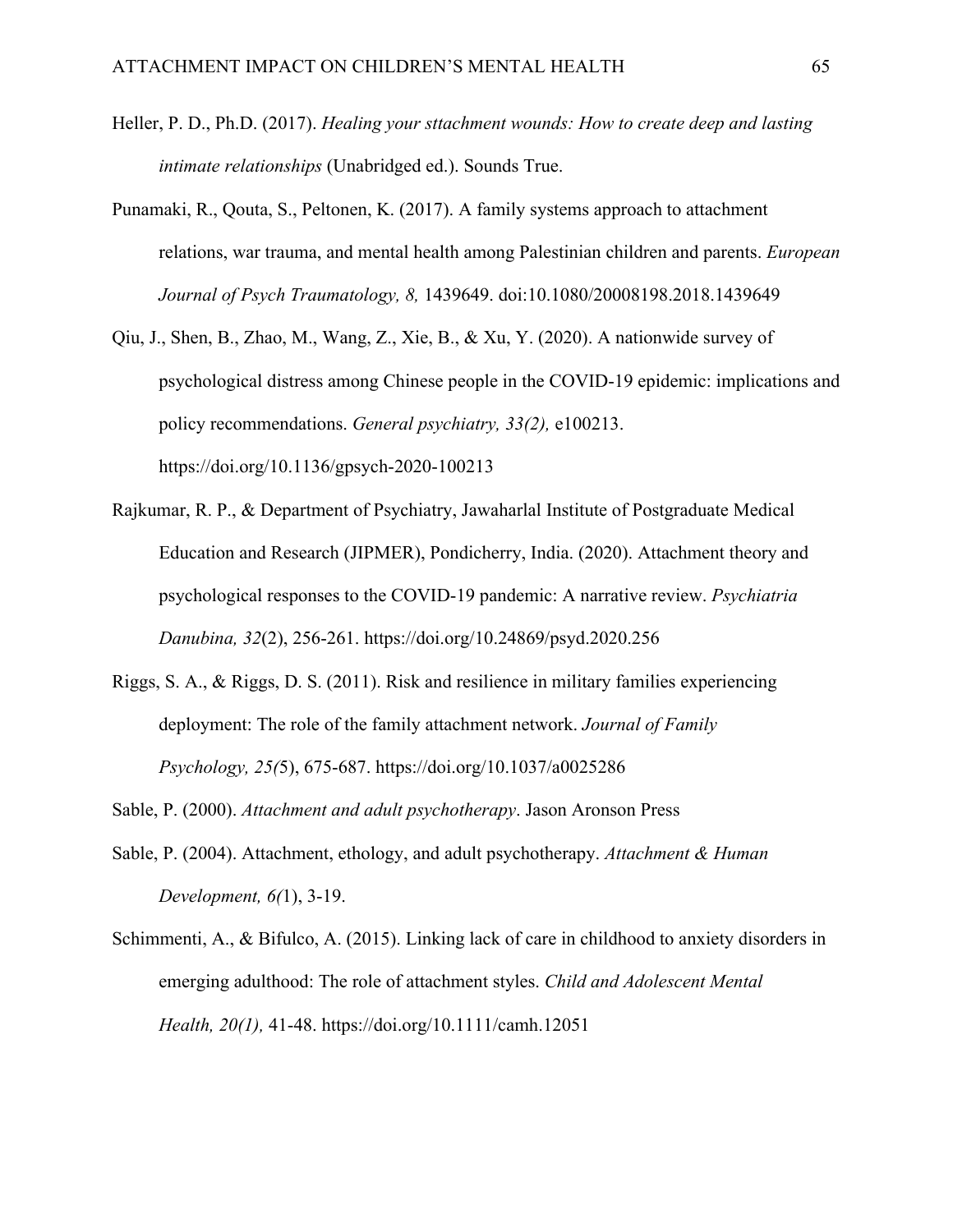- Schore, A. N. (1994). *Affect regulation and the origin of the self: The neurobiology of emotional development*. Lawrence Erlbaum Associates.
- Seligman, L. D., PhD, & Ollendick, T. H., PhD. (2011). Cognitive-behavioral therapy for anxiety disorders in youth. *Child and Adolescent Psychiatric Clinics of North America, 20*(2), 217- 238.<https://doi.org/10.1016/j.chc.2011.01.003>
- Shapiro, S. L., Carlson, L. E., Astin, J. A., & Freedman, B. (2006). Mechanisms of mindfulness. *Journal of Clinical Psychology, 62*(3), 373386.
- Siegel, D. J. (2007). *The mindful brain: Reflection and attunement in the cultivation of wellbeing*. W.W. Norton.
- Siegel, D. J., & Hartzell, M. (2003). *Parenting from the inside out: How a deeper selfunderstanding can help you raise children who thrive.* Penguin.
- Singh, A. (2014). Universal health coverage in South-East Asia: Documenting the evidence for a Regional Strategy. *WHO South-East Asia Journal of Public Health*, *3*(3), 197. https://doi.org/10.4103/2224-3151.206738
- Sroufe, L. A. (2000). Early relationships and the development of children. *Infant Mental Health Journal, 21*(1‐2), 67-74.
- Swain, J., Hancock, K., Dixon, A., Koo, S., & Bowman, J. (2013). Acceptance and commitment therapy for anxious children and adolescents: Study protocol for a randomized controlled trial. *Trials, 14*(1), 140-140.<https://doi.org/10.1186/1745-6215-14-140>
- Thompson, R. A. (2001). Childhood anxiety disorders from the perspective of emotion regulation and attachment. In M. W. Vasey & M. R. Dadds (Eds.), *The developmental psychopathology of anxiety* (pp. 160–183). Oxford University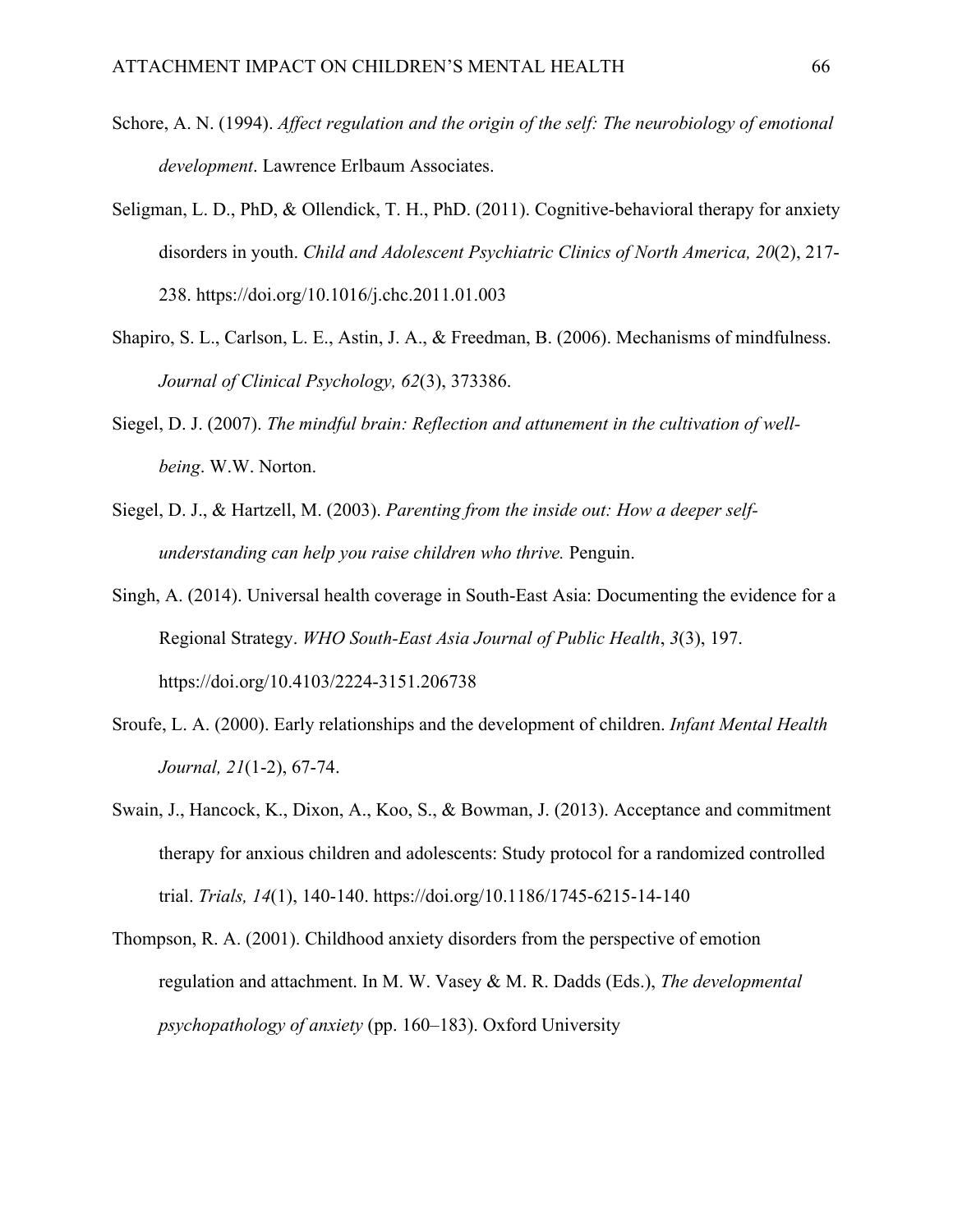- Thorberg, F. A., & Lyvers, M. (2010). Attachment about affect regulation and interpersonal functioning among substance use disorder in patients. *Addiction Research & Theory, 18(*4), 464–478. https://doi.org/10.3109/16066350903254783
- Tinni, M. T. (2020). *Mothers' perception of positive parenting in COVID-19 situation* [Unpublished doctoral dissertation] Brac University.
- Tussey, B. E., Tyler, K. A., & Simons, L. G. (2018). Poor parenting, attachment style, and dating violence perpetration among college students. *Journal of Interpersonal Violence, 08*8626051876001. doi:10.1177/0886260518760017
- Van Rosmalen, L., Van Der Horst, F. C., & Van der Veer, R. (2016). Mary Ainsworth integrates Blatz's security theory into Bowlby's attachment theory from secure dependency to attachment. *History of Psychology, 19(*1), 22.
- Wallin, J.D. (2014). *Attachment and psychotherapy*. The Guilford Press.
- Wedekind, D., Bandelow, B., Heitmann, S., Havemann-Reinecke, U., Engel, K. R., & Huether, G. (2013). Attachment style, anxiety coping, and personality styles in withdrawn alcoholaddicted inpatients. *Substance Abuse Treatment, Prevention, and Policy, 8(*1), 1- 1. https://doi.org/10.1186/1747-597X-8-1
- Wei, M. (2008, October). The implications of attachment theory in counseling and psychotherapy. [Web article]. https://societyforpsychotherapy.org/the-implications-ofattachment-theory-in-counseling-and-psychotherapy
- Wiebe, S. A., & Johnson, S. M. (2017). We are creating relationships that foster resilience in Emotionally Focused Therapy. *Current Opinion in Psychology, 13*, 65-69.